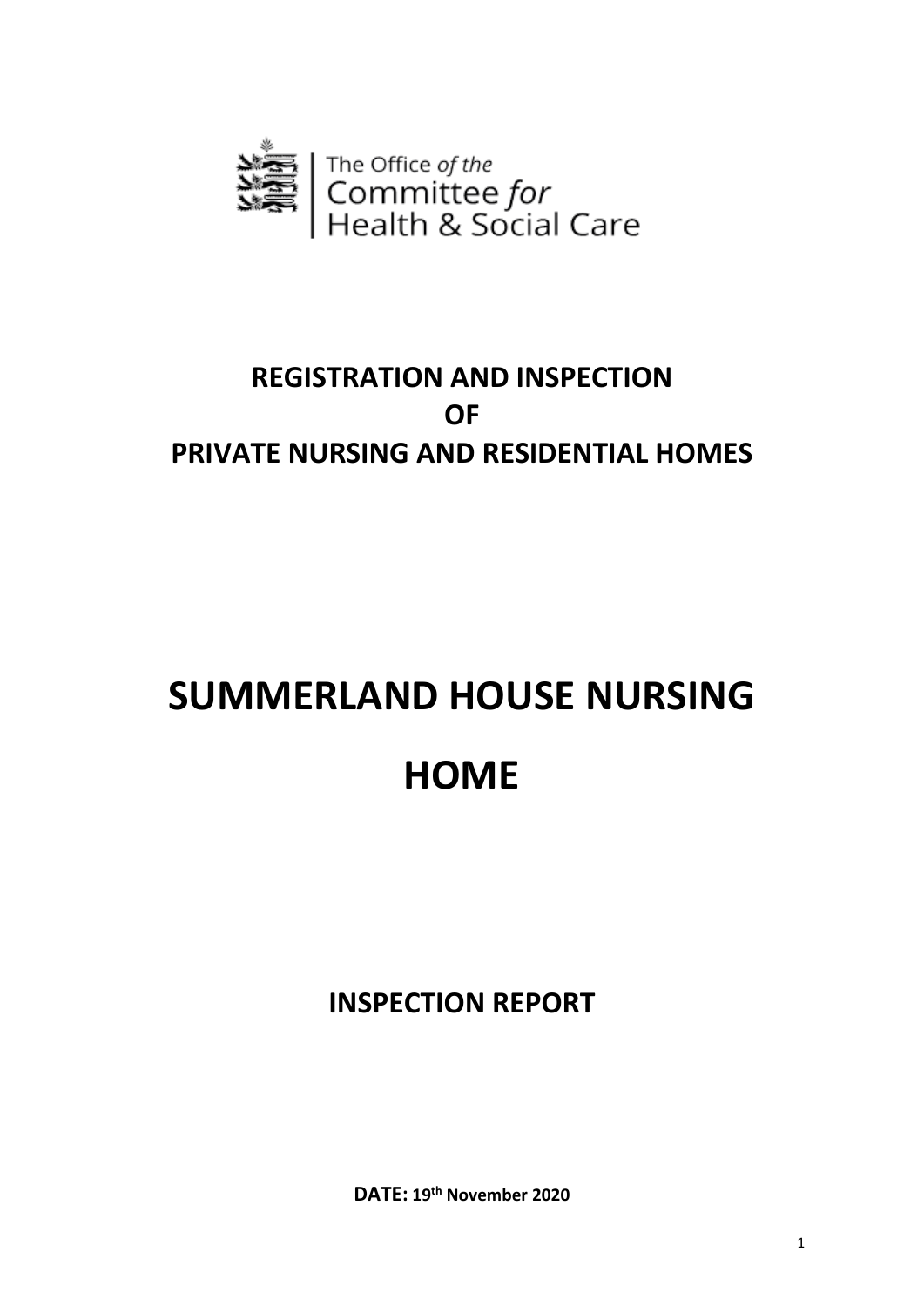# **This report may only be quoted in its entirety and may not be quoted in part or in any abridged form for any public or statutory purpose**

## **HEALTH & SOCIAL CARE REGISTRATION AND INSPECTION OF PRIVATE NURSING AND RESIDENTIAL HOMES**

#### **INTRODUCTION**

The Registration and Inspection unit of Health & Social Care (HSC) has a statutory responsibility to inspect private nursing and residential homes within the Bailiwick of Guernsey at least twice per year. The Registration and Inspection Officer undertakes a minimum of one announced and one unannounced inspection per year.

The inspections are undertaken in order to establish whether the care home is meeting the legal requirements i.e. The Nursing and Residential Homes (Guernsey) Law 1976 and its associated Ordinances, together with the agreed standards.

In reading the report the following factors should be borne in mind:

- The report is only accurate for the period when the home was inspected.
- Alterations to physical facilities or care practices may subsequently have occurred in the home.
- Feedback will have been given orally to the senior person on duty at the time of the visit.
- Both the Inspector and the Registered Home Owner/Care Manager of the home to which it refers will agree the report as an accurate report.
- The report will show the compliance with the Regulations and Standards and the required actions on behalf of the provider.

Name of Establishment: **Summerland House Nursing Home** 

#### Address: **Mount Durand, St Peter Port, GY1 1DX**

Name of Registered Provider: **Guernsey Care Home Holdings**

Name of Registered Manager: **Mrs C Bailey (Director of Nursing)** 

#### **Mrs Susan Browning (Matron)**

| <b>CATEGORY</b> | <b>NUMBER OF REGISTERED BEDS</b> |
|-----------------|----------------------------------|
| <b>Nursing</b>  | 58                               |
|                 |                                  |

| Date of most recent inspection:<br>27/06/19 - Announced        |  |
|----------------------------------------------------------------|--|
| Date of inspection upon which this report is based $-19/11/20$ |  |
| Category of inspection - Announced                             |  |
| Vanessa Penney - Registration and Inspection Officer (HSC)     |  |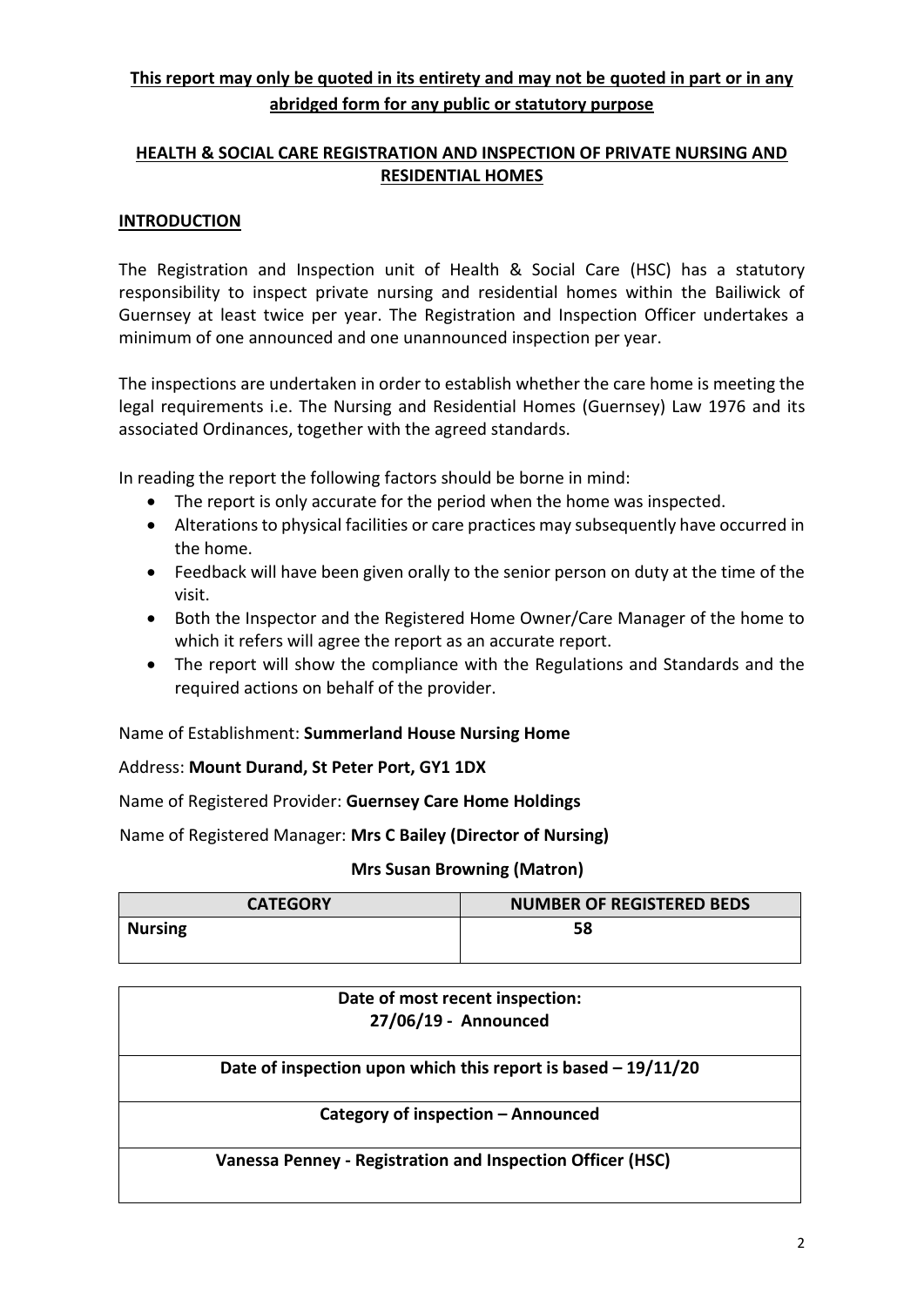#### **SUMMARY OF FINDINGS**

The information available on the home's website and in the resident's handbook and contract provide guidance to support a person with the decision-making process as to whether Summerland House is the right home for them. Prior to making the final decision, a prospective resident and/or the person's NOK are advised to visit the home to have a look around and to speak to some of the people who live there and also to Matron and her team.

Pre-admission assessments are undertaken to determine the needs of the person and to ensure the care home is adequately equipped to meet these needs in relation to staffing level, the skill mix of the staff, level of supervision required and the equipment needed. In order to establish a clear picture of a person's care needs and choice of routine and preferences, information is gathered from a prospective resident (where able), NOK and from healthcare professionals from within the multi-disciplinary team who have been/are involved with the person's care.

When a person moves in to the home, a person-centred care plan is developed using this information. The care plans examined have been updated regularly and changes in care are clearly documented. Choices are recorded in care plans in relation to when a person likes to get up or go to bed, where the person likes to spend their time during the day and the specific dietary needs and preferences etc. People spoken to said they receive a good level of care and staff know them well.

People are supported to engage in activities both with the home and with family and friends. Conversations with residents included a discussion of the activity programme in the home such as arts and crafts, group games, one to one social engagement and activities outside of the home. The regular bus trips are a particular favourite of several residents who said it is nice to see what is going on outside of the home. Invites to events in the community are also supported and are seen as an opportunity for residents to meet up with others.

Staff are aware of people's dietary needs and people are supported where needed to eat a balanced diet and to drink adequately in order to maintain hydration. The team have a clear understanding of people's likes and dislikes and people spoken to said they enjoy the meals in the home. The RNs, Carers and Catering staff have completed training for the provision of modified diets using the recently introduced IDDSI framework and this is used when describing modified diets in care plans for a person who is at risk of choking.

Summerland House has an inviting atmosphere when you walk in to the home. You can always be sure of a warm welcome from the receptionists and assistance if needed to navigate the home. The home is kept well-maintained and there is an ongoing programme of re-decoration and replacement of furnishings and furniture in place. People are encouraged to personalise their room to help them to feel familiar and for it to be as comfortable and homely as possible. People spoken to are happy with their room.

There is a robust system in place for the recruitment of staff to help the employer to make safer decisions to safeguard people. There is a Practice Development Lead in post who supports staff with training and development. All staff have a supervised period of induction, with a programme of training updates which then continues throughout the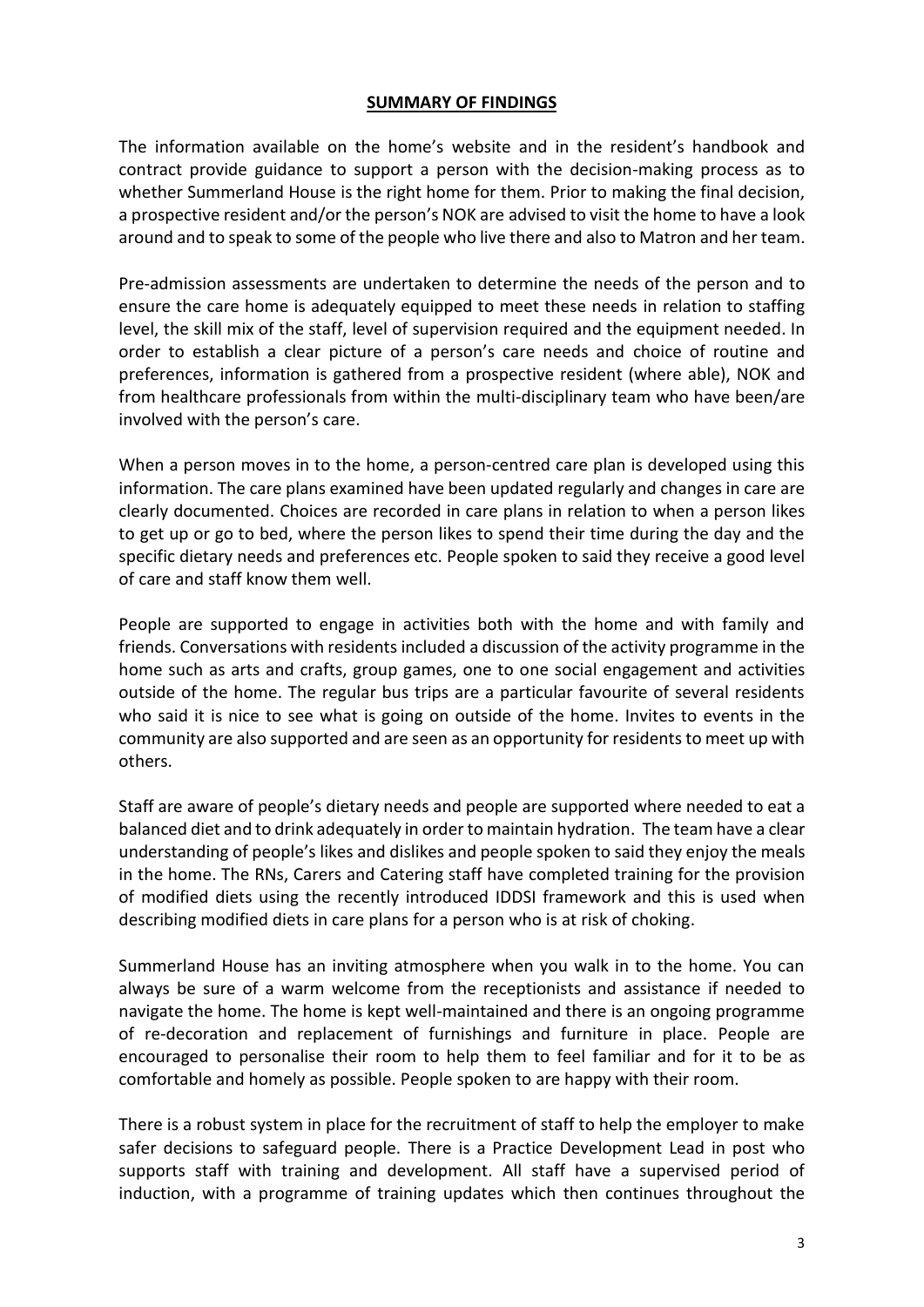person's employment at the home. Within the home there is a culture of continuous learning and improving care and the staff who were spoken to appear passionate about their work.

An annual appraisal system and supervisions are in place to support the personal and professional development of the staff and the staffing level in the home is satisfactory for the dependency of the current residents. Matron monitors the staffing levels in the home through feedback from staff, residents and relatives and adjustments are made to manage times when there is a higher workload. Discussions with staff indicated that there are adequate staff at this current time if everyone turns up for their shift. Where there is absence through sickness the person in charge has authority to try to cover theses shifts but at times with very short notice this is not always possible and therefore the workload can be more challenging at times.

A quality monitoring process is in place through seeking the views of residents, relatives and staff. The use of audits both in-house and those from professionals from outside of the home have been very positive.

Staff who were spoken to said they feel well-supported in their role. They feel confident to make a suggestion or to raise a concern and they feel that they are listened to. Matron and the RNs have a good working relationship with other health and social care professionals within the community teams to ensure that they are supported to meet people's care needs promptly.

Residents who were spoken to said staff are friendly and kind and felt that they receive good support in order for their care needs to be met. Several residents said the staff will do anything for you really, you only have to ask.

Recommendations made on this inspection are included in the improvement plan, which follows on from the audit.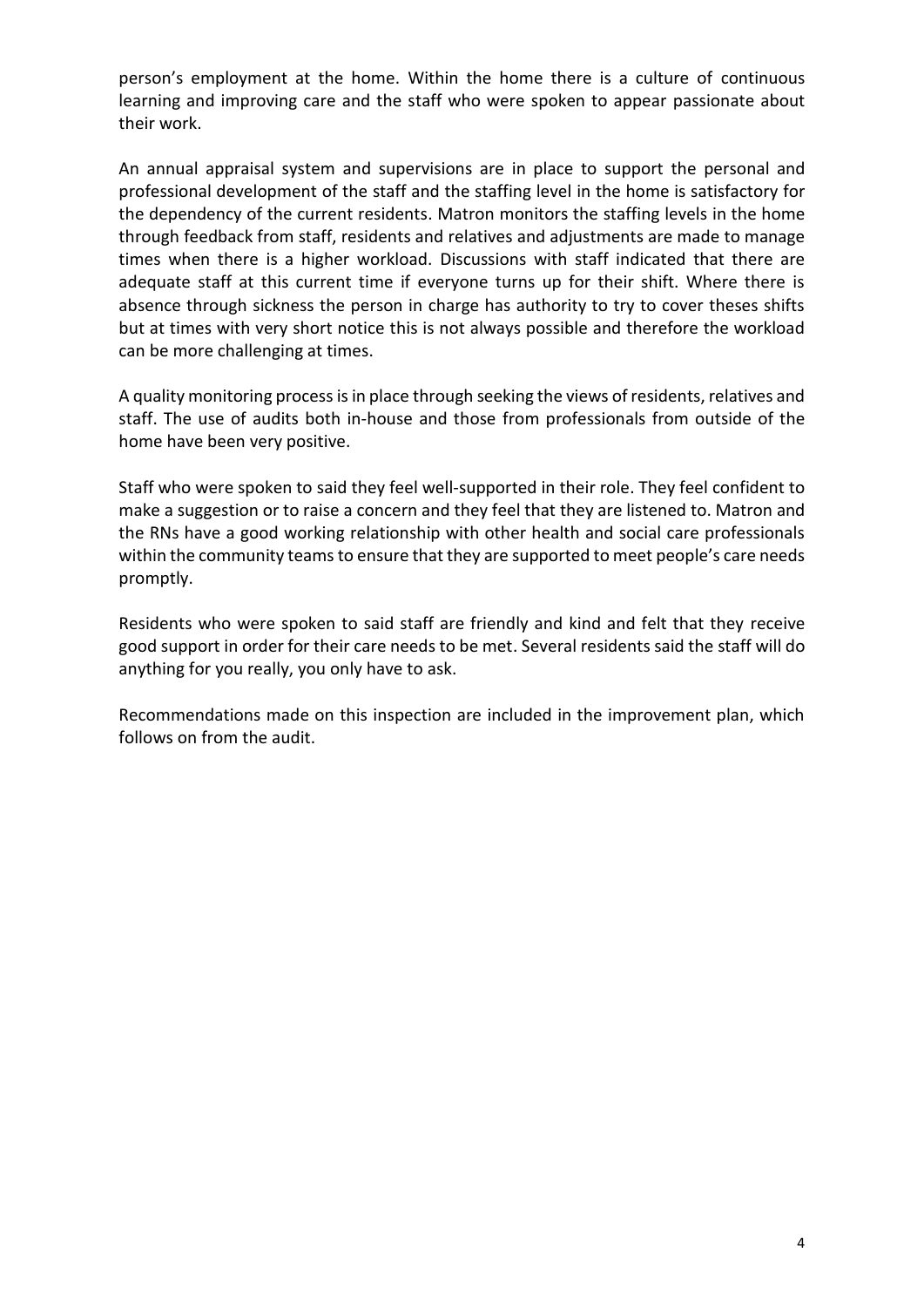# **GUERNSEY STANDARDS FOR CARE HOMES AUDIT**

| <b>Standard 1: Information</b>                                             | <b>YES</b>   | <b>NO</b> | In<br>Part | <b>COMMENTS</b>                                                                                                                                                                                                       |
|----------------------------------------------------------------------------|--------------|-----------|------------|-----------------------------------------------------------------------------------------------------------------------------------------------------------------------------------------------------------------------|
| Outcome - Prospective service users have the                               |              |           |            |                                                                                                                                                                                                                       |
| information they need to make an informed                                  |              |           |            |                                                                                                                                                                                                                       |
| choice about where to live                                                 |              |           |            |                                                                                                                                                                                                                       |
| Website (optional)                                                         | $\checkmark$ |           |            | Information is available on the                                                                                                                                                                                       |
|                                                                            |              |           |            | home's website                                                                                                                                                                                                        |
|                                                                            |              |           |            | www.guernseycarehomes.com                                                                                                                                                                                             |
| Marketing Brochure (optional)                                              | $\checkmark$ |           |            |                                                                                                                                                                                                                       |
| There is a Statement of Purpose that sets out<br>the:                      |              |           |            |                                                                                                                                                                                                                       |
| Philosophy of care, aims and objectives                                    | $\checkmark$ |           |            | Together, the information in the<br>brochure, resident's handbook,<br>website and contract provide the<br>information required to enable a<br>person to make an informed<br>decision for their choice of care<br>home |
| Terms and conditions of the home                                           | $\checkmark$ |           |            |                                                                                                                                                                                                                       |
| Updated at least annually or when changes to                               | $\checkmark$ |           |            |                                                                                                                                                                                                                       |
| services and home occur                                                    |              |           |            |                                                                                                                                                                                                                       |
| There is a Service Users Guide/Resident's                                  |              |           |            |                                                                                                                                                                                                                       |
| <b>Handbook</b>                                                            |              |           |            |                                                                                                                                                                                                                       |
| Prospective and current residents are provided                             | $\checkmark$ |           |            |                                                                                                                                                                                                                       |
| with/have access to a copy                                                 |              |           |            |                                                                                                                                                                                                                       |
| Written in the appropriate language and                                    | $\checkmark$ |           |            |                                                                                                                                                                                                                       |
| format for intended service user                                           |              |           |            |                                                                                                                                                                                                                       |
| Brief description of accommodation & services                              | $\checkmark$ |           |            |                                                                                                                                                                                                                       |
| provided                                                                   |              |           |            |                                                                                                                                                                                                                       |
| Detailed description of individual and                                     | $\checkmark$ |           |            |                                                                                                                                                                                                                       |
| communal space                                                             |              |           |            |                                                                                                                                                                                                                       |
| Qualifications and experience of registered<br>provider, manager and staff | $\checkmark$ |           |            |                                                                                                                                                                                                                       |
| Number of residents registered for                                         | $\checkmark$ |           |            | Nursing care for 58 people - current                                                                                                                                                                                  |
|                                                                            |              |           |            | occupancy 53                                                                                                                                                                                                          |
| Special needs & interests catered for e.g. diets,                          | $\checkmark$ |           |            |                                                                                                                                                                                                                       |
| activities etc                                                             |              |           |            |                                                                                                                                                                                                                       |
| How to access a copy of most recent<br>inspection report                   | $\checkmark$ |           |            |                                                                                                                                                                                                                       |
| Procedure for making a complaint                                           | $\checkmark$ |           |            |                                                                                                                                                                                                                       |
| Service users views of the home                                            | $\checkmark$ |           |            | In report and on website                                                                                                                                                                                              |
| Summary of fees payable and any extras                                     |              |           |            | These are also explained in detail at                                                                                                                                                                                 |
| payable e.g. newspapers, incontinence                                      | $\checkmark$ |           |            | a face to face meeting if needed                                                                                                                                                                                      |
| products & toiletries etc                                                  |              |           |            | prior to signing the contract                                                                                                                                                                                         |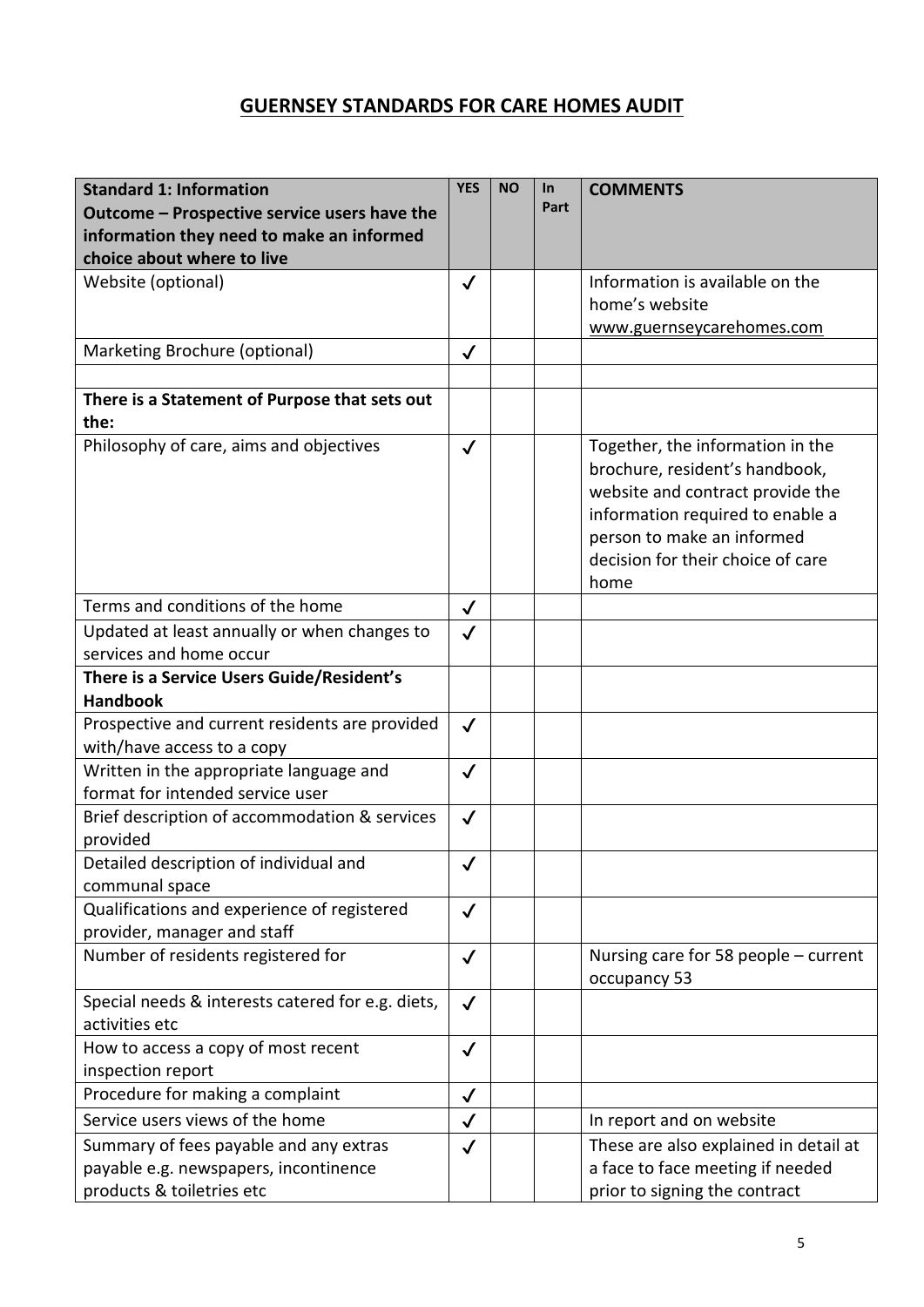| The home's policy for alcohol                                                                                                                                                                             | ✓            |                                                                                                                                                                     |  |
|-----------------------------------------------------------------------------------------------------------------------------------------------------------------------------------------------------------|--------------|---------------------------------------------------------------------------------------------------------------------------------------------------------------------|--|
| The smoking policy                                                                                                                                                                                        | √            |                                                                                                                                                                     |  |
| The home's policy for pets                                                                                                                                                                                | ✓            |                                                                                                                                                                     |  |
| A statement that service users can expect<br>choice in the gender of those who provide<br>basic care whenever possible                                                                                    | $\checkmark$ | If a person has a preference they will<br>need to make this known before<br>moving in to the home as a male<br>Nurse or Carer may not be available<br>on all shifts |  |
| Insurance $-$ what is and is not covered (does<br>resident need to take out personal insurance<br>for personal items e.g. valuables, money,<br>antiques, false teeth, spectacles and hearing<br>aids etc) | $\checkmark$ |                                                                                                                                                                     |  |
| The contact for HSC is displayed in the<br>resident's handbook or is visible on the home<br>notice board                                                                                                  | $\checkmark$ |                                                                                                                                                                     |  |

| <b>Standard 2: Contract</b><br>Outcome - Each service user has a written<br>contract/statement of terms and conditions<br>with the home | <b>YES</b>   | <b>NO</b> | $\ln$<br>part | <b>COMMENTS</b>                                                                                                                                                                |
|-----------------------------------------------------------------------------------------------------------------------------------------|--------------|-----------|---------------|--------------------------------------------------------------------------------------------------------------------------------------------------------------------------------|
| Contract provided on admission                                                                                                          | $\checkmark$ |           |               |                                                                                                                                                                                |
| Identifies room to be occupied                                                                                                          | $\checkmark$ |           |               |                                                                                                                                                                                |
| Care and services covered (including food)                                                                                              | $\checkmark$ |           |               |                                                                                                                                                                                |
| Additional items and services listed to be paid<br>for including; food, equipment, insurance,<br>medical expenses and SJA               | $\checkmark$ |           |               |                                                                                                                                                                                |
| Fees payable and by whom (service user, long<br>term care benefit scheme, relative/other)                                               | $\checkmark$ |           |               |                                                                                                                                                                                |
| Rights and obligations listed and liability if<br>breach of contact                                                                     | $\checkmark$ |           |               |                                                                                                                                                                                |
| Terms and conditions of occupancy e.g.<br>including period of notice                                                                    | $\checkmark$ |           |               |                                                                                                                                                                                |
| Charges during hospital stays or holidays                                                                                               | $\checkmark$ |           |               |                                                                                                                                                                                |
| Charge for room following death (social<br>Security pay 3 days only following death)                                                    | $\checkmark$ |           |               |                                                                                                                                                                                |
| The contract is signed by the service user or<br>named representative and the registered<br>person for the home                         | $\checkmark$ |           |               | All of the above are discussed with<br>the resident and/or their<br>NOK/representative prior to signing<br>the contract and both parties keep a<br>copy of the signed contract |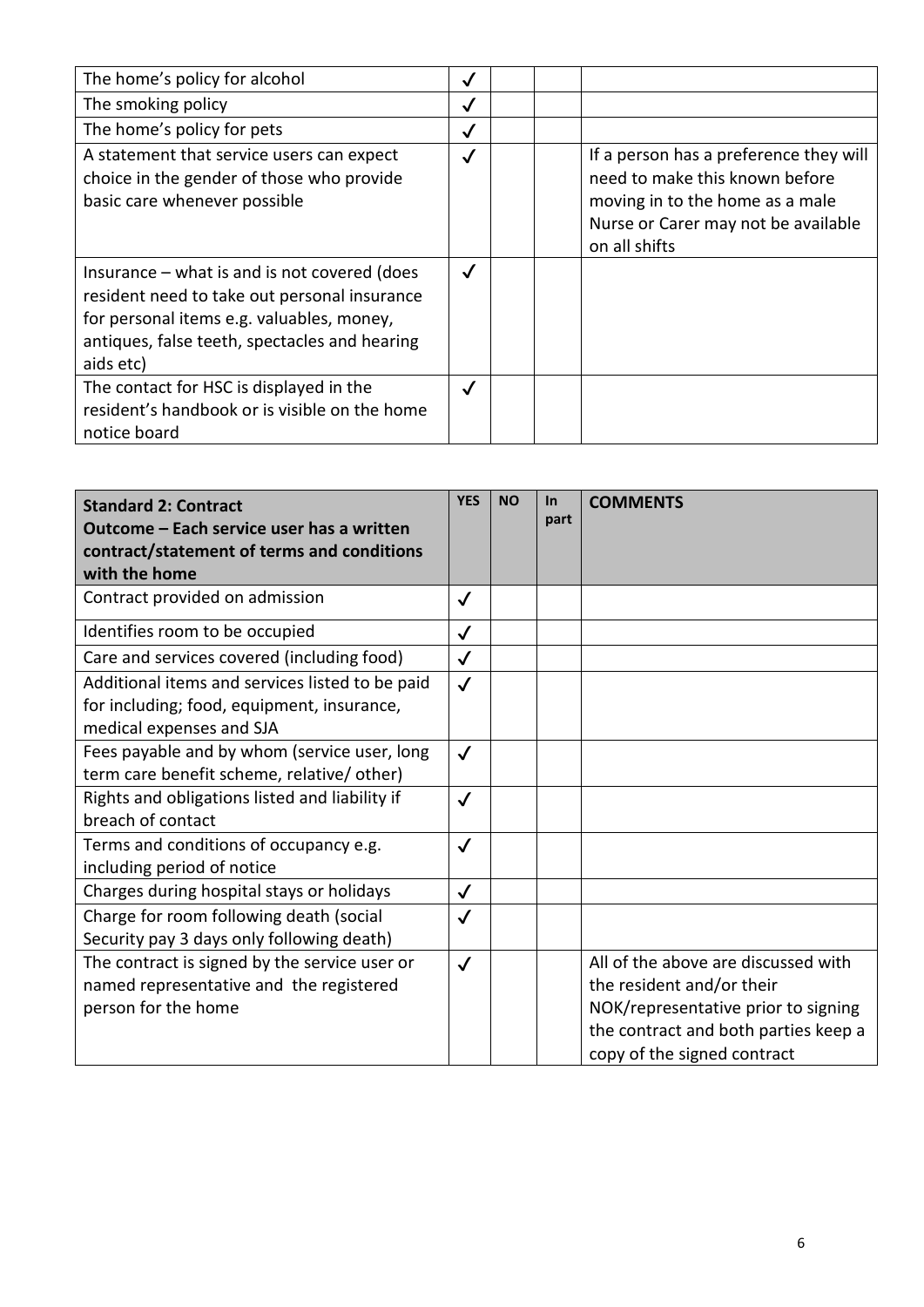| <b>Standard 3: Assessment</b><br>Outcome - No service user moves in to the<br>home without having had his/her needs<br>assessed and been assured that these will be<br>met | <b>YES</b>   | <b>NO</b> | <b>In</b><br>part | <b>COMMENTS</b>                                                                                                                                                   |
|----------------------------------------------------------------------------------------------------------------------------------------------------------------------------|--------------|-----------|-------------------|-------------------------------------------------------------------------------------------------------------------------------------------------------------------|
| Pre-admission assessment prior to moving in to<br>the care home                                                                                                            | $\checkmark$ |           |                   |                                                                                                                                                                   |
| Involvement of others; relatives, GP other allied<br>health professionals                                                                                                  | $\checkmark$ |           |                   | Also Social Worker, Community<br>Teams, Dietician, Tissue Viability<br>Nurse or other healthcare<br>professional who have been<br>involved with the person's care |
| Assessment for all admissions covers the<br>following:                                                                                                                     |              |           |                   |                                                                                                                                                                   |
| Personal care & physical well-being<br>$\bullet$                                                                                                                           | $\checkmark$ |           |                   |                                                                                                                                                                   |
| Mental state & cognition<br>$\bullet$                                                                                                                                      | $\checkmark$ |           |                   |                                                                                                                                                                   |
| Diet & weight<br>$\bullet$                                                                                                                                                 | $\checkmark$ |           |                   |                                                                                                                                                                   |
| Food likes and dislikes<br>$\bullet$                                                                                                                                       | $\checkmark$ |           |                   |                                                                                                                                                                   |
| Sight, hearing & communication                                                                                                                                             | $\checkmark$ |           |                   |                                                                                                                                                                   |
| Oral health<br>$\bullet$                                                                                                                                                   | $\checkmark$ |           |                   |                                                                                                                                                                   |
| Mobility & history/risk of falls<br>$\bullet$                                                                                                                              | $\checkmark$ |           |                   |                                                                                                                                                                   |
| Continence and skin integrity<br>$\bullet$                                                                                                                                 | $\checkmark$ |           |                   |                                                                                                                                                                   |
| Medication usage<br>$\bullet$                                                                                                                                              | $\checkmark$ |           |                   |                                                                                                                                                                   |
| Social interests, hobbies, religious &<br>cultural needs                                                                                                                   | $\checkmark$ |           |                   |                                                                                                                                                                   |
| Personal safety & risk                                                                                                                                                     | $\checkmark$ |           |                   |                                                                                                                                                                   |
| Carer, family, other<br>$\bullet$<br>involvement/relationships                                                                                                             | $\checkmark$ |           |                   |                                                                                                                                                                   |
| Care plan developed from the outcome of the<br>assessment                                                                                                                  | $\checkmark$ |           |                   |                                                                                                                                                                   |

| <b>Standard 4: Meeting Needs</b><br><b>Outcome - Service users and their</b><br>representatives know that the home they<br>enter will meet their needs | <b>YES</b>   | <b>NO</b> | <b>In</b><br>part | <b>COMMENTS</b>                                                                                                                                                          |
|--------------------------------------------------------------------------------------------------------------------------------------------------------|--------------|-----------|-------------------|--------------------------------------------------------------------------------------------------------------------------------------------------------------------------|
| Registered person can demonstrate the home's                                                                                                           | $\checkmark$ |           |                   | Nursing Home - Registered Nurse                                                                                                                                          |
| capacity to meet people's assessed needs                                                                                                               |              |           |                   | (RN) on duty 24/7                                                                                                                                                        |
| The services of specialised personnel are sought                                                                                                       | $\checkmark$ |           |                   | See standard 3                                                                                                                                                           |
| to meet people's care needs                                                                                                                            |              |           |                   |                                                                                                                                                                          |
| Social/cultural needs are met to the preference<br>and needs of the person and are understood by<br>the people caring for them                         | $\checkmark$ |           |                   | People's lifestyle choices are<br>recorded in their care plan and the<br>Activity Co-ordinator has details of<br>individual social interests,<br>preferences and ability |
| Policies for discrimination & Equality (equal<br>access to services)                                                                                   | $\checkmark$ |           |                   |                                                                                                                                                                          |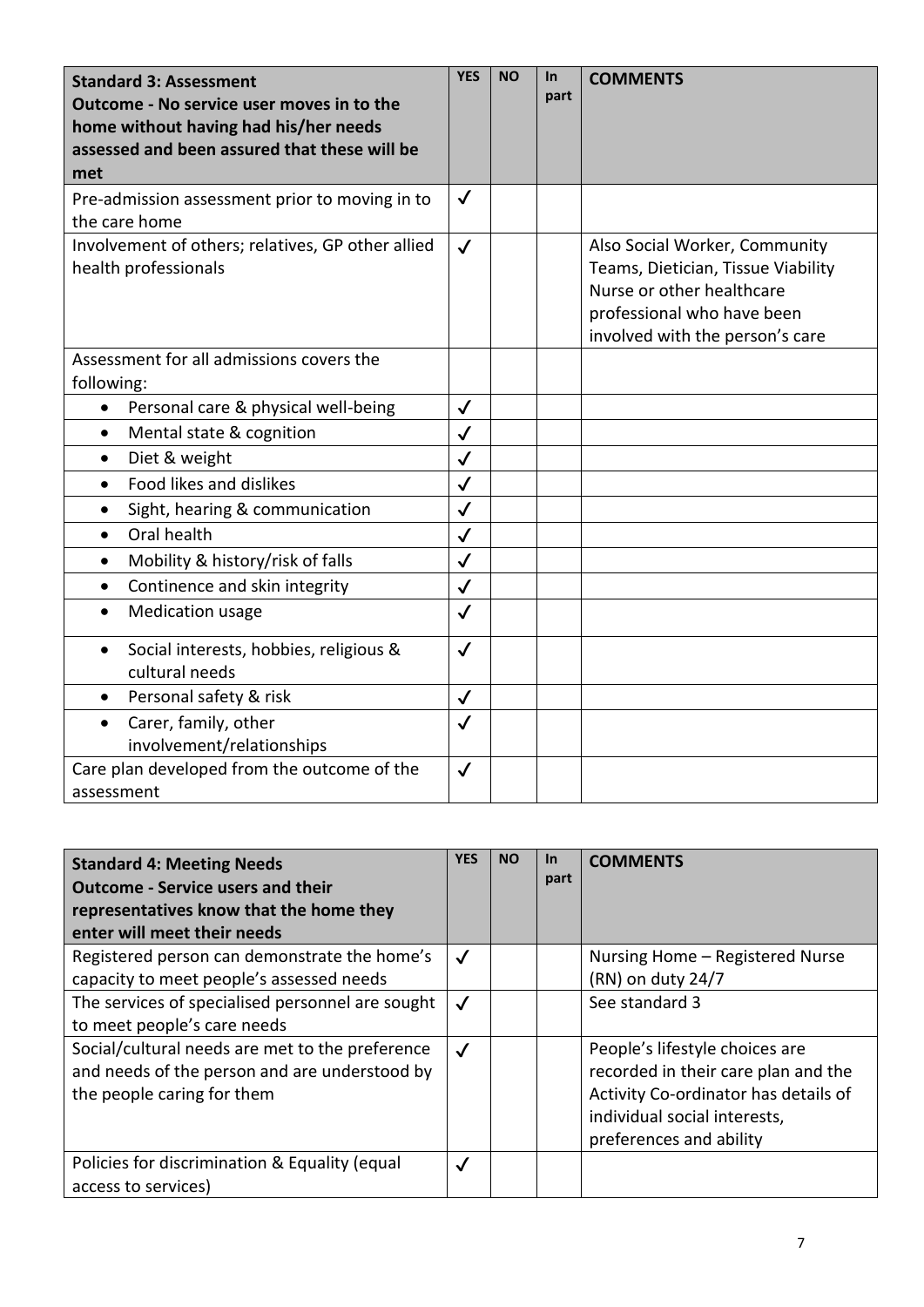| <b>Standard 5: Trial Visits</b><br>Outcome – Prospective service users and their<br>relatives and friends have an opportunity to<br>visit and assess the quality, facilities and<br>suitability of the home | <b>YES</b>   | <b>NO</b> | <b>In</b><br>part | <b>COMMENTS</b>                                                                                                            |
|-------------------------------------------------------------------------------------------------------------------------------------------------------------------------------------------------------------|--------------|-----------|-------------------|----------------------------------------------------------------------------------------------------------------------------|
| Provision for staff to meet a service user in their<br>own home or other place of residence                                                                                                                 | $\checkmark$ |           |                   | Hospital, home, other care home                                                                                            |
| Residents or their representative are<br>encouraged to visit the home before making a<br>decision                                                                                                           | $\checkmark$ |           |                   | Can make arrangements to visit and<br>can also to talk to some of the<br>residents and staff                               |
| Is there provision for a trial before final decision<br>made to move into home                                                                                                                              | $\checkmark$ |           |                   | 1 month - flexibility through<br>discussion with Matron                                                                    |
| Does the home take emergency admissions                                                                                                                                                                     | $\checkmark$ |           |                   | If there is a vacant bed/room at the<br>time that it is needed but an<br>assessment is needed prior to<br>acceptance       |
| Information process in standards 2-4 is in place<br>within 5 working days                                                                                                                                   | $\checkmark$ |           |                   | Commenced on day of admission.<br>The information on the pre-<br>assessment form initially for the first<br>couple of days |

| <b>Standard 6: Intermediate Care</b><br><b>Outcome: Service users assessed and referred</b><br>for intermediate care are helped to maximise<br>their independence and return home | <b>YES</b> | <b>NO</b> | $\ln$<br>part | <b>COMMENTS</b>                                                                                                                                                                                                          |
|-----------------------------------------------------------------------------------------------------------------------------------------------------------------------------------|------------|-----------|---------------|--------------------------------------------------------------------------------------------------------------------------------------------------------------------------------------------------------------------------|
| Dedicated accommodation is available                                                                                                                                              | N/A        |           |               | The home does accept people for<br>intermediate care if there is a<br>suitable vacant room at the time<br>that it is needed. However,<br>currently, there are no residents in<br>the home receiving intermediate<br>care |
| Specialised facilities, therapies, treatment and                                                                                                                                  | N/A        |           |               |                                                                                                                                                                                                                          |
| equipment are available to enable a service user<br>to return home                                                                                                                |            |           |               |                                                                                                                                                                                                                          |
| Staff are qualified in techniques for<br>rehabilitation and promotion of programmes to<br>re-establish community living                                                           | N/A        |           |               |                                                                                                                                                                                                                          |
| There is appropriate supervision of staff by<br>specialists from relevant professions to meet<br>the assessed needs of the service-user                                           | N/A        |           |               |                                                                                                                                                                                                                          |
| A person who is unable to return home is not<br>admitted for long term care unless the current<br>care needs can be met                                                           | N/A        |           |               |                                                                                                                                                                                                                          |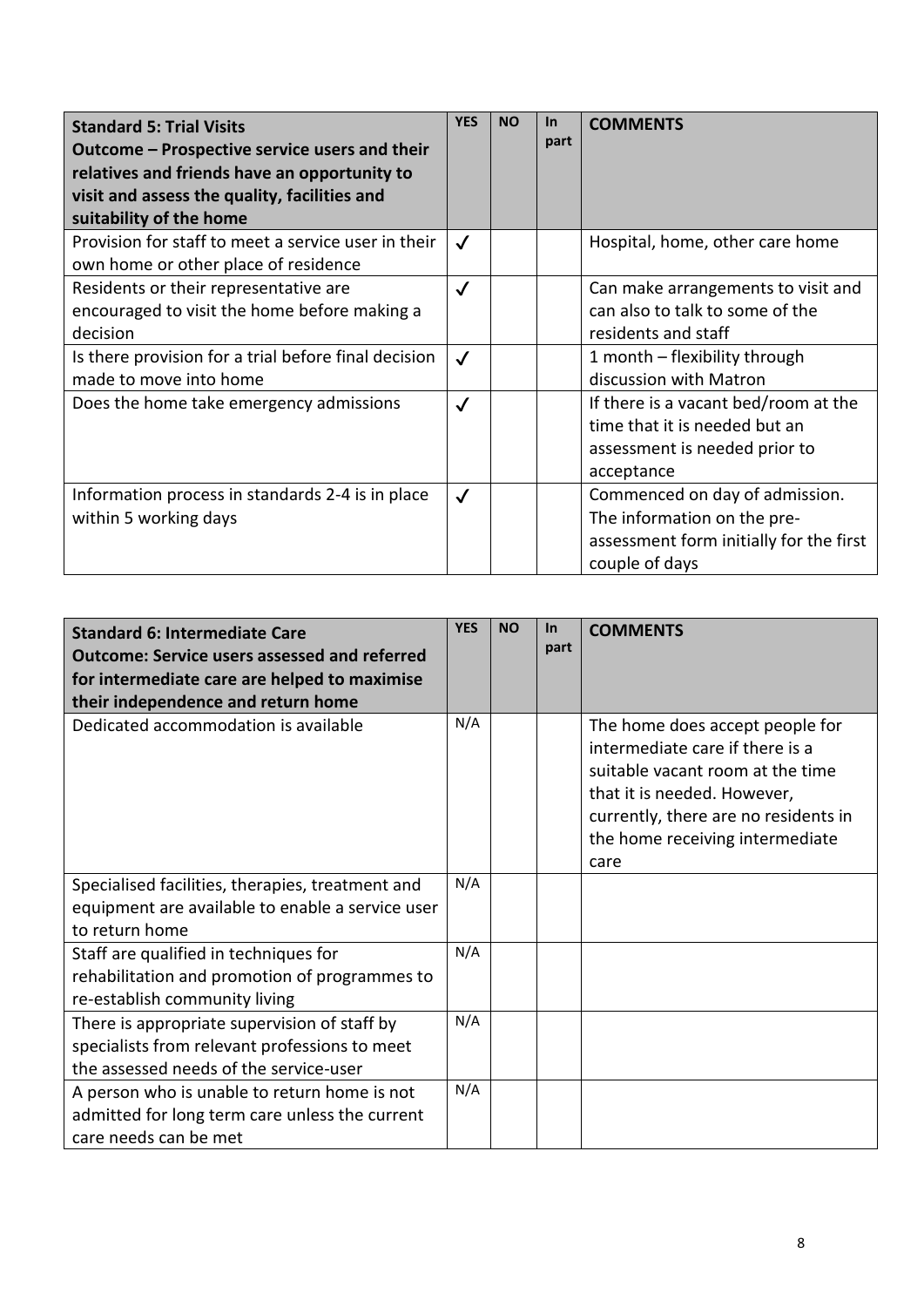| <b>Standard 7: Service User Plan</b><br><b>Outcome: The service user's health and</b><br>personal and social care needs are set out in an<br>individual plan of care | <b>YES</b>   | <b>NO</b> | In<br>part | <b>COMMENTS</b>                                                                                                                                                                                  |
|----------------------------------------------------------------------------------------------------------------------------------------------------------------------|--------------|-----------|------------|--------------------------------------------------------------------------------------------------------------------------------------------------------------------------------------------------|
| Care plan is in place and is based on assessment                                                                                                                     | $\checkmark$ |           |            | Care plans are person-centred and<br>detail the assistance/support people<br>require with the activities of daily<br>living and people's routine and<br>preferences                              |
| Risk assessments in place for:                                                                                                                                       |              |           |            |                                                                                                                                                                                                  |
| Moving & handling & mobility & risk of<br>falls                                                                                                                      | $\checkmark$ |           |            | Risks are documented with the<br>action to be taken to minimise the<br>risk of avoidable harm                                                                                                    |
| Nutrition                                                                                                                                                            | $\checkmark$ |           |            | Peoples' likes and dislikes are<br>documented and each person's<br>weight is monitored regularly. A<br>balanced diet is offered                                                                  |
| Skin condition & Pressure sore<br>prevention                                                                                                                         | $\checkmark$ |           |            | The Waterlow score is used to assess<br>skin integrity and equipment is in<br>place where needed to minimise the<br>risk of a pressure injury e.g. pressure<br>relieving cushions and mattresses |
| Other - Dementia care<br>$\bullet$                                                                                                                                   | $\checkmark$ |           |            |                                                                                                                                                                                                  |
| Minimum of 3-monthly review of care plan, or<br>as needs change if before review date                                                                                | $\checkmark$ |           |            |                                                                                                                                                                                                  |
| Evidence of user/relative involvement                                                                                                                                | $\checkmark$ |           |            | In the initial information gathering<br>to develop the care plan and then<br>regular discussions with NOK (as<br>appropriate) to keep them updated<br>with changes in care and well-being        |
| Restrictions on choice & freedom are agreed<br>and documented (Mental Health, Dementia)                                                                              | $\checkmark$ |           |            | Specific instructions in care plan if<br>needed. People are free to go out<br>with their family and friends if safe<br>and well enough to do so                                                  |
| Format of care plan                                                                                                                                                  | $\checkmark$ |           |            | Developed electronically and printed<br>out and each resident has a copy of<br>their care plan in their room                                                                                     |
| Handover discussions: verbal, written on<br>changeover of each shift                                                                                                 | $\checkmark$ |           |            | RNs have a full handover on the<br>changeover of each shift. Carers are<br>then updated by the RNs on each<br>shift with relevant information                                                    |
| All entries on documentation are legible, dated<br>and signed                                                                                                        | $\checkmark$ |           |            |                                                                                                                                                                                                  |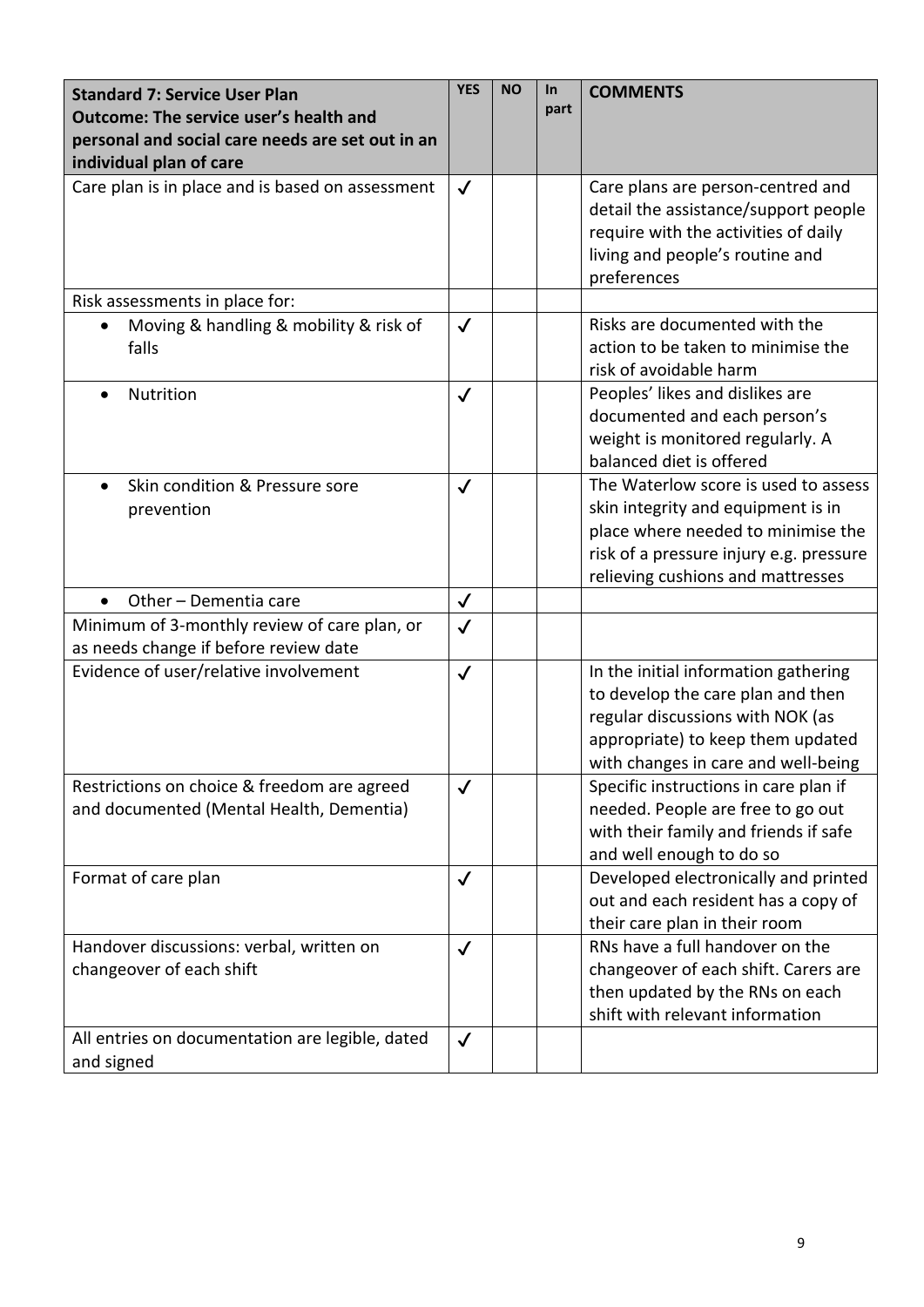| <b>Standard 8: Health Care Needs</b><br><b>Outcome: Service user's health care needs are</b><br>fully met                                                                       | <b>YES</b>   | <b>NO</b> | <b>In</b><br>part | <b>COMMENTS</b>                                                                                                                                                                                                                                                                                                                                                                              |
|---------------------------------------------------------------------------------------------------------------------------------------------------------------------------------|--------------|-----------|-------------------|----------------------------------------------------------------------------------------------------------------------------------------------------------------------------------------------------------------------------------------------------------------------------------------------------------------------------------------------------------------------------------------------|
| Service users are supported and facilitated to<br>take control and manage own healthcare<br>wherever possible; staff assist where needed                                        | $\checkmark$ |           |                   | Encouraged to maintain<br>independence with the few things<br>still able to do e.g. mobilise, make<br>decisions, eat and drink etc. Two<br>residents are able to attend GP<br>appointments at the surgery                                                                                                                                                                                    |
| Specialist health services used, dietician, tissue<br>viability, continence, falls clinic etc where<br>needed; including referral for uplift of care<br>certificate when needed | $\checkmark$ |           |                   |                                                                                                                                                                                                                                                                                                                                                                                              |
| A pressure injury observed is documented and<br>actioned promptly                                                                                                               | $\checkmark$ |           |                   | Waterlow score used to assess risk -<br>appropriate equipment is in place<br>where risk identified. Additional<br>equipment and/or support can be<br>obtained from the Community<br>Nurses through the referral system.<br>One resident currently has a<br>pressure injury, which is being<br>managed with guidance from the<br><b>Tissue Viability Specialist Nurses</b><br>from within HSC |
| Preventative strategies for health care: link<br>nurse/carer, equipment etc                                                                                                     | $\checkmark$ |           |                   |                                                                                                                                                                                                                                                                                                                                                                                              |
| Results from appointments, treatments and<br>problems and from health care professionals<br>are recorded in care plan and acted upon                                            | $\checkmark$ |           |                   |                                                                                                                                                                                                                                                                                                                                                                                              |
| Nutritional assessment completed on admission<br>and reviewed regularly thereafter (weight<br>recorded)                                                                         | $\checkmark$ |           |                   | 3-monthly review in place unless a<br>review is required sooner. A person's<br>weight is documented regularly and<br>the action taken is documented<br>where a concern has arisen e.g. GP<br>visit required, review by Dietician                                                                                                                                                             |
| Regular night checks in place                                                                                                                                                   | $\checkmark$ |           |                   | Most people 2-hourly, some needed<br>hourly and others more frequently is<br>unwell or receiving end of life care                                                                                                                                                                                                                                                                            |
| Is there a named key-worker/carer                                                                                                                                               | $\checkmark$ |           |                   |                                                                                                                                                                                                                                                                                                                                                                                              |
| Service users, relatives and/or advocates have<br>the opportunity to discuss service users' wishes<br>on their care with an informed member of staff                            | $\checkmark$ |           |                   | Matron has an open door policy.<br>Relatives communicate frequently<br>with her in person when visiting, or<br>by email and telephone. There is also<br>a RN on duty 24/7 who can provide<br>information when Matron is not on<br>duty                                                                                                                                                       |
| The support service needs of each resident are<br>assessed and access provided                                                                                                  | $\checkmark$ |           |                   |                                                                                                                                                                                                                                                                                                                                                                                              |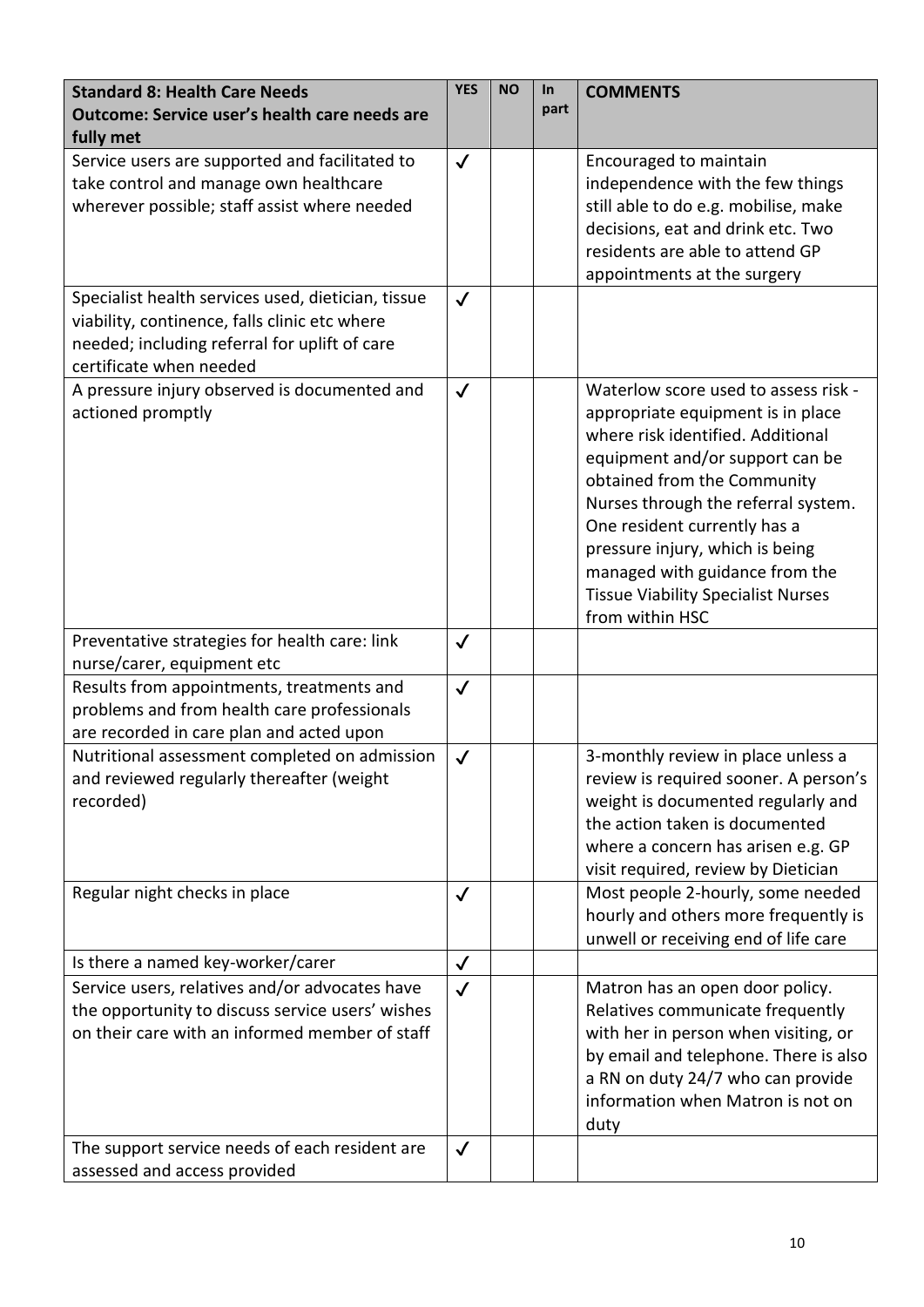| Support services may include: advocate;         |  |  |
|-------------------------------------------------|--|--|
| alternative therapy; social worker; bereavement |  |  |
|                                                 |  |  |
| counsellor; specialist nurses; dentist;         |  |  |
| audiologist; spiritual advisor; optician etc.   |  |  |
| Residents are referred for reassessment at      |  |  |
| appropriate time if this becomes necessary e.g. |  |  |
| residential to nursing care needs or EMI        |  |  |

| <b>Standard 9: Medication</b><br>Outcome: Service user's, where appropriate,<br>are responsible for their own medication and<br>are protected by the home's policies and<br>procedures for dealing with medicines | <b>YES</b>   | <b>NO</b> | $\ln$<br>part | <b>COMMENTS</b>                                                                                                                                             |
|-------------------------------------------------------------------------------------------------------------------------------------------------------------------------------------------------------------------|--------------|-----------|---------------|-------------------------------------------------------------------------------------------------------------------------------------------------------------|
| Policies: for receipt, recording, storage,<br>handling, administration, disposal, self-<br>medication, errors, re-ordering, homely<br>remedies and for administration during a<br>pandemic                        | $\checkmark$ |           |               |                                                                                                                                                             |
| NMC guidance and BNF (within 6 month date)<br>available                                                                                                                                                           | $\checkmark$ |           |               |                                                                                                                                                             |
| There is a self-medication assessment<br>completed for each resident if person wanting<br>to continue with this process and this is<br>reviewed regularly including safe storage within<br>person's room          | $\checkmark$ |           |               | This is put in place as needed and<br>there is an assessment form for this.<br>However, no resident in the home is<br>currently self-medicating             |
| Records for:                                                                                                                                                                                                      |              |           |               |                                                                                                                                                             |
| Meds received<br>$\bullet$                                                                                                                                                                                        | $\checkmark$ |           |               |                                                                                                                                                             |
| Meds administered<br>$\bullet$                                                                                                                                                                                    | $\checkmark$ |           |               |                                                                                                                                                             |
| Meds leaving the home (e.g. return to<br>$\bullet$<br>pharmacy)                                                                                                                                                   | $\checkmark$ |           |               | Returns book for pharmacy for<br>medication that is no longer required                                                                                      |
| Meds disposed of                                                                                                                                                                                                  | $\checkmark$ |           |               | Appropriate disposal of medication<br>as per current guidelines e.g. sharps,<br>unused medication                                                           |
| <b>Medication Administration Record</b><br>(MAR) in place                                                                                                                                                         | $\checkmark$ |           |               | Contains necessary information e.g.<br>name of person, DOB, GP, known<br>allergies                                                                          |
| Photo of service user (consent obtained)                                                                                                                                                                          | $\checkmark$ |           |               |                                                                                                                                                             |
| If medication is required to be administered<br>covertly, this is in the care plan, consent from<br>GP and from resident's next of kin                                                                            | $\checkmark$ |           |               | Currently no medication is being<br>given covertly. However, Matron and<br>the RNs are aware of the policy and<br>procedure if needed to be put in<br>place |
| Controlled drugs (CDs) are stored in line with<br>current regulations                                                                                                                                             | $\checkmark$ |           |               |                                                                                                                                                             |
| Register in place to monitor CD usage and<br>stocks                                                                                                                                                               | $\checkmark$ |           |               |                                                                                                                                                             |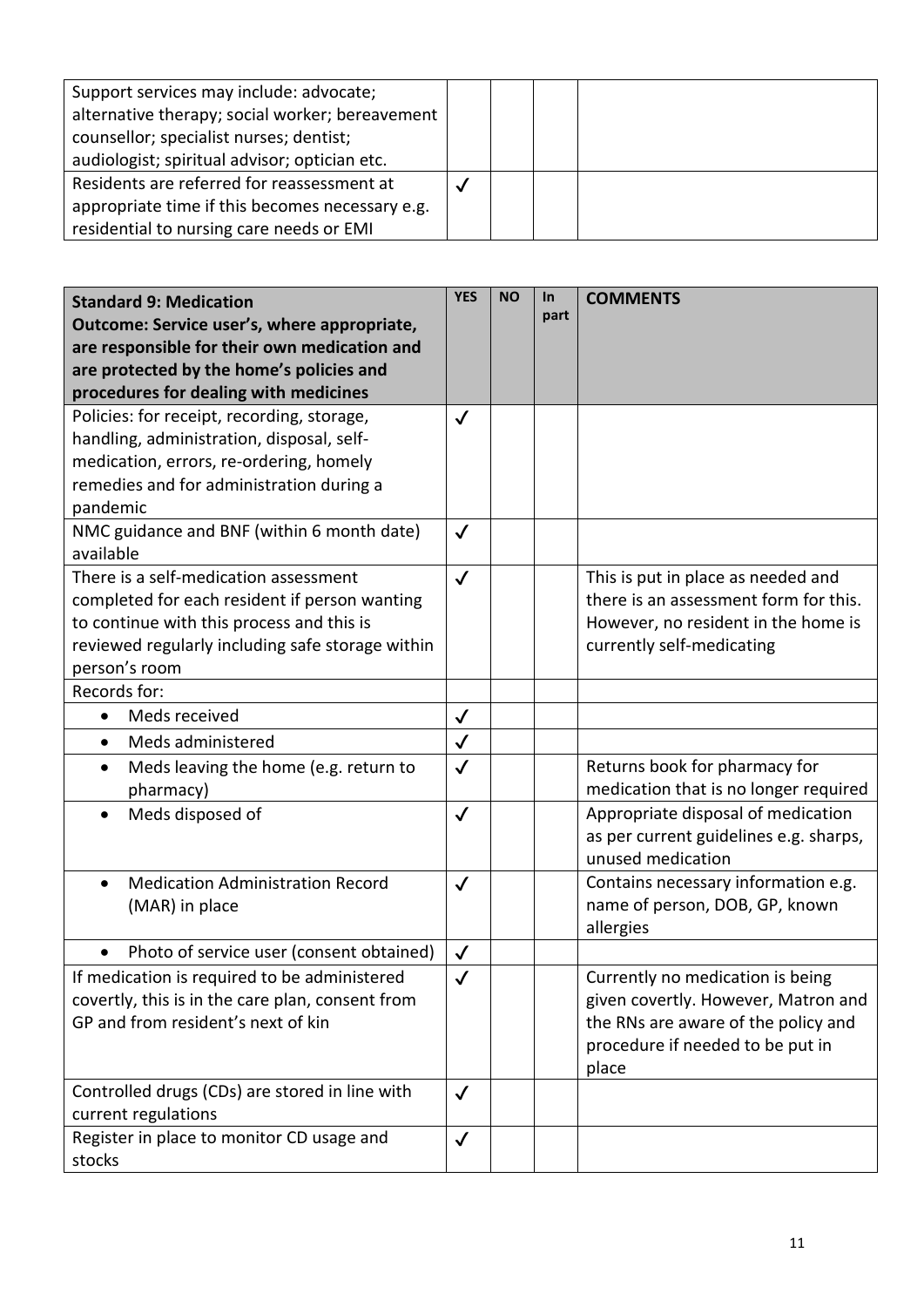| Compliance with current law and codes of          | $\checkmark$ |                                       |
|---------------------------------------------------|--------------|---------------------------------------|
| practice                                          |              |                                       |
| Daily check of medication fridge, which is        | $\checkmark$ |                                       |
| documented, to ensure remains between 2-8°C       |              |                                       |
| Staff training programme in place for residential | $\checkmark$ | RNs only administer medication to     |
| homes where Carer administering medication        |              | residents                             |
| e.g. VQ standalone unit for the administration    |              |                                       |
| of medication or other training at level 3        |              |                                       |
| Competency for Carers (residential home) for      | N/A          | As above                              |
| the administration of medication and is           |              |                                       |
| reviewed at least annually, which is recorded     |              |                                       |
| Pharmacist advice used                            | $\checkmark$ |                                       |
| Frequency of medication reviews by GP             | $\checkmark$ | More frequently as needed for         |
| (minimum 3-6 monthly)                             |              | individuals if unwell or needing a    |
|                                                   |              | review                                |
| Has a Medication Inspection been undertaken       | $\checkmark$ | In between the inspection and the     |
| by HSC's Pharmacist                               |              | writing up of this report a pharmacy  |
|                                                   |              | inspection was undertaken by the      |
|                                                   |              | Pharmacist from within HSC            |
|                                                   |              | (30/11/20). The medication system     |
|                                                   |              | was found to be well-managed, no      |
|                                                   |              | further recommendations were          |
|                                                   |              | made                                  |
| Flu vaccinations offered to residents, staff      | $\checkmark$ | This has been encouraged this year    |
| annually                                          |              | for all residents, and staff who work |
|                                                   |              | in care homes                         |
| Medications kept in the home for minimum of 7     | $\checkmark$ | RNs are aware of the policy           |
| days or after burial or cremation following a     |              |                                       |
| death                                             |              |                                       |
| <b>Audit of MARs</b>                              | $\checkmark$ | Informal check of MARS on the         |
|                                                   |              | changeover of the medication cycle    |
|                                                   |              | and issues identified are addressed   |
|                                                   |              | with the relevant RN individually, or |
|                                                   |              | as a group                            |

| <b>Standard 10: Privacy and Dignity</b><br><b>Outcome: Service users feel they are treated</b><br>with respect and their right to privacy is<br>upheld | <b>YES</b>   | <b>NO</b> | In.<br>part | <b>COMMENTS</b>                                                                                            |
|--------------------------------------------------------------------------------------------------------------------------------------------------------|--------------|-----------|-------------|------------------------------------------------------------------------------------------------------------|
| Privacy and dignity is provided when assisting a<br>resident with washing, bathing, dressing etc                                                       | $\checkmark$ |           |             | Confirmed in conversation with<br>residents on a walk around the home                                      |
| Bedrooms are shared only by the choice of<br>service users e.g. married couples, siblings                                                              | $\checkmark$ |           |             | There are 9 shared rooms available<br>in the home, however, some have<br>been taken up as single occupancy |
| Screens are available in shared rooms                                                                                                                  | $\checkmark$ |           |             | Only the 1 room is not en-suite                                                                            |
| Door to room able to be locked                                                                                                                         | $\checkmark$ |           |             | This is risk assessed prior to<br>providing                                                                |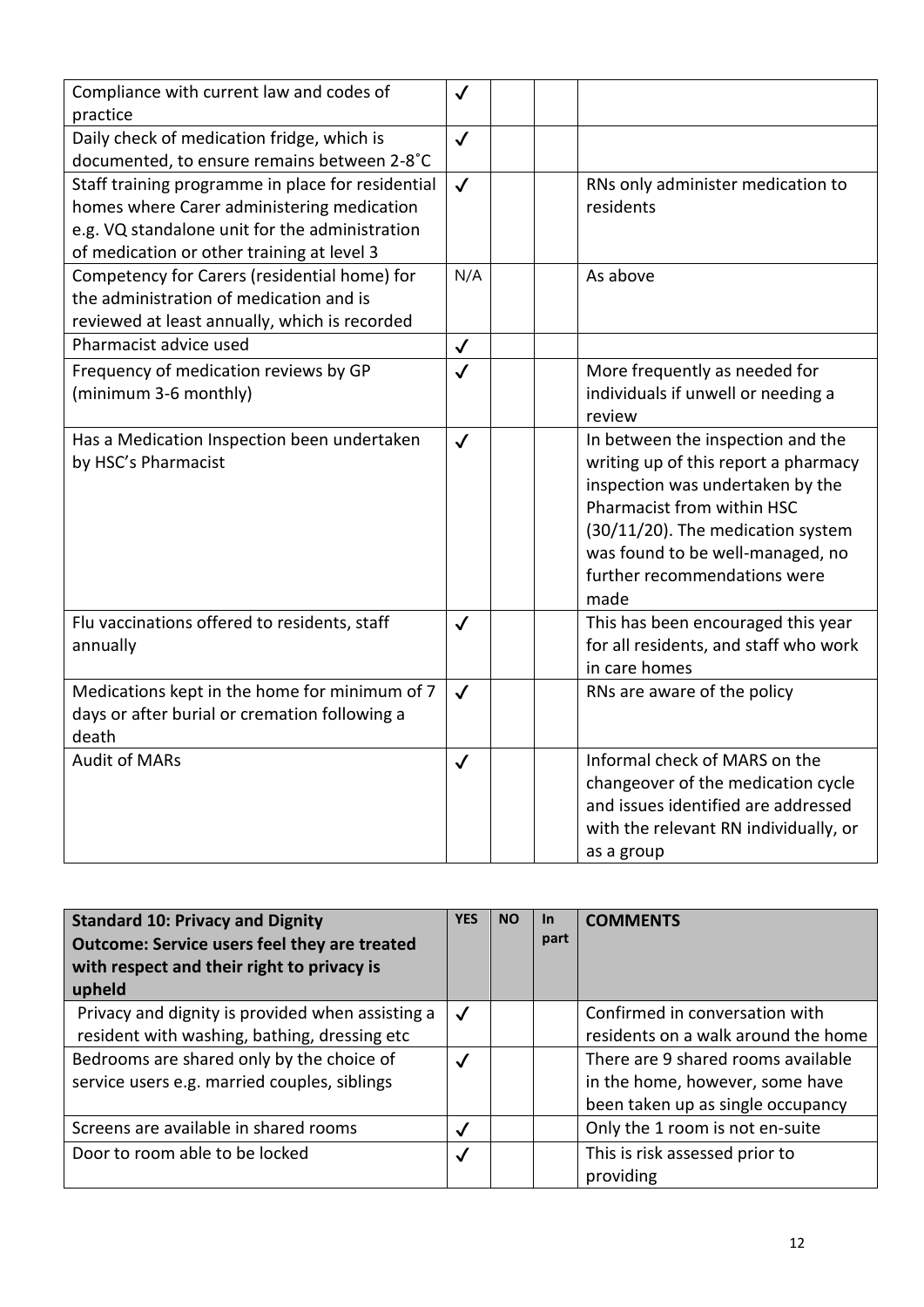| Examinations, consultations legal/financial<br>advisors, visits from relatives with privacy                    | $\checkmark$ |                                                                                                                |
|----------------------------------------------------------------------------------------------------------------|--------------|----------------------------------------------------------------------------------------------------------------|
| Entering bedrooms/toilets - staff knock and wait<br>for a reply before entering                                | $\checkmark$ | Observed during day and confirmed<br>in conversations with residents                                           |
| Wear own clothing                                                                                              | $\checkmark$ |                                                                                                                |
| Laundry undertaken in house                                                                                    | $\checkmark$ |                                                                                                                |
| Mail is only opened by staff when instructed to<br>do so                                                       | $\checkmark$ | Otherwise forwarded to<br>NOK/representative if a person is<br>unable to manage                                |
| Preferred term of address in consultation with<br>resident & this is documented in person's care<br>plan       | $\checkmark$ | Established at the pre- assessment<br>and confirmed on admission to the<br>home                                |
| Wishes respected and views taken into account                                                                  | $\checkmark$ | Confirmed in conversations with<br>residents                                                                   |
| Treated with respect - verbally                                                                                | $\checkmark$ | Confirmed in conversations with<br>residents and observed                                                      |
| Privacy and dignity is included in staff induction<br>training                                                 | $\checkmark$ |                                                                                                                |
| Service users are protected from the<br>undesirable action of others (staffing levels)                         | $\checkmark$ | Staffing levels are satisfactory in<br>order to meet dependency care level<br>needs                            |
| Information about service users imparted to<br>members of staff is treated with respect and<br>confidentiality | $\checkmark$ | This is included during induction and<br>staff receive reminders periodically<br>at handover or staff meetings |
| There is easy access to a telephone                                                                            | $\checkmark$ | Each room has the option of a<br>telephone. Some residents have<br>their own mobile phone                      |
| Telephone adaptations are available to meet<br>the needs of service users e.g. large buttons,<br>amplifier     | $\checkmark$ | Organised as needed                                                                                            |

| <b>Standard 11: Death and Dying</b>                   | <b>YES</b>   | <b>NO</b> | <u>In</u> | <b>COMMENTS</b>                            |
|-------------------------------------------------------|--------------|-----------|-----------|--------------------------------------------|
| <b>Outcome: Service users are assured that at the</b> |              |           | part      |                                            |
| time of their death, staff will treat them and        |              |           |           |                                            |
| their family with care, sensitivity and respect       |              |           |           |                                            |
| Resident given comfort and attention in privacy       | $\checkmark$ |           |           | When a person is receiving end of          |
|                                                       |              |           |           | life care (EOLC) an EOLC pathway is        |
|                                                       |              |           |           | put in place to include 'Just in case'     |
|                                                       |              |           |           | medication                                 |
| Nutritional needs met                                 | $\checkmark$ |           |           | Advice sought from SALT, GP,               |
|                                                       |              |           |           | <b>Community Nurses or Palliative Care</b> |
|                                                       |              |           |           | Team as needed                             |
| Pain relief/palliative care - where the home has      | $\checkmark$ |           |           | RNs undertake refresher training           |
| RNs syringe pump training is available and            |              |           |           | sessions for the use of a syringe          |
| practice is current. For a residential home           |              |           |           | pump (at Les Bourg's Hospice) to           |
| support is sought from the                            |              |           |           | keep knowledge and skills updated          |
| Community/Palliative Care Team                        |              |           |           |                                            |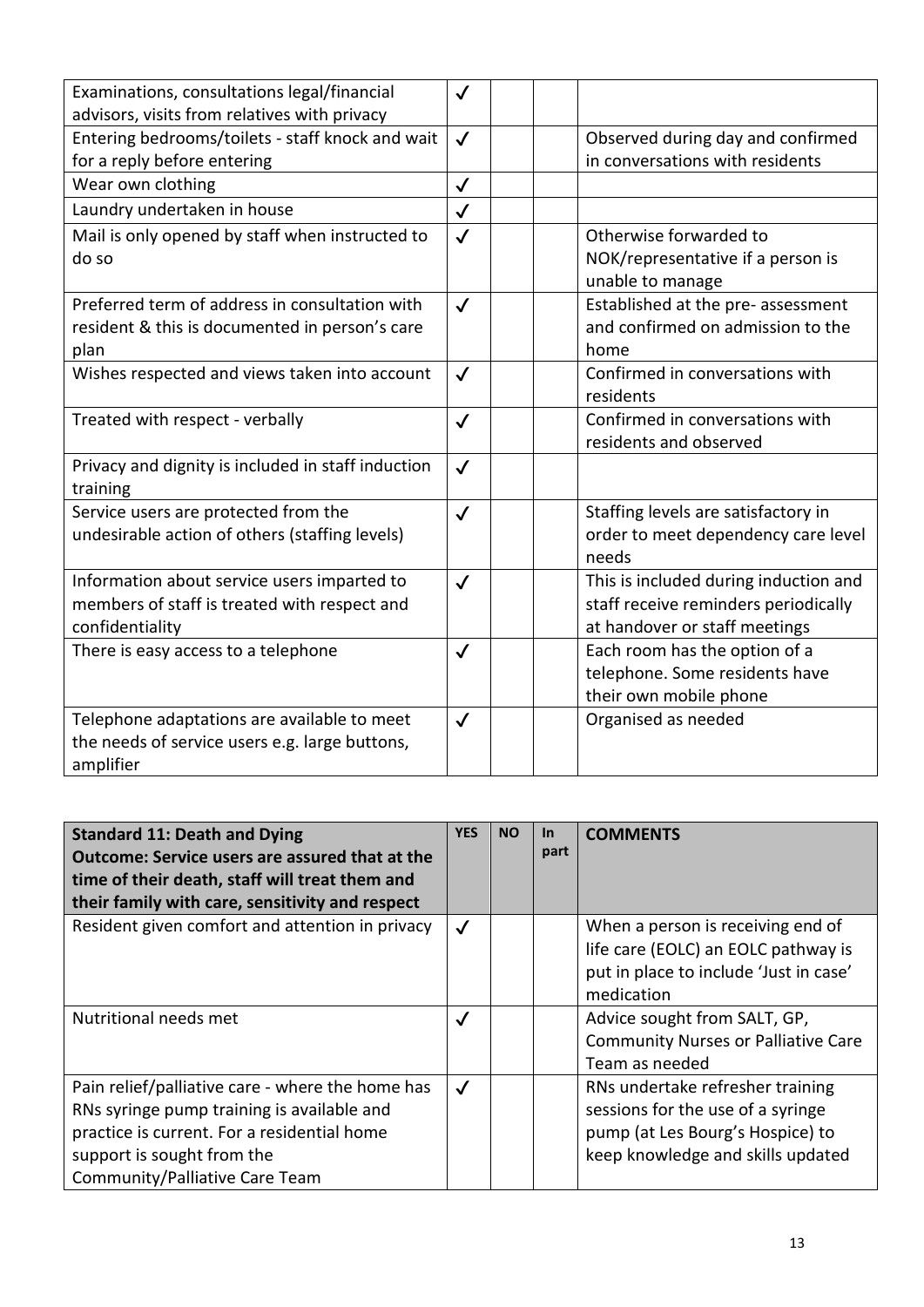| Suitable equipment available                                                        | $\checkmark$ | Library of nursing equipment is<br>available in the home                                                                  |
|-------------------------------------------------------------------------------------|--------------|---------------------------------------------------------------------------------------------------------------------------|
| Family involvement & needs met - provision to<br>stay with relative                 | $\checkmark$ | Offered refreshments and can sit<br>with their relative for as long as they<br>wish/advised                               |
| Service users wishes respected (including after<br>death)                           | $\checkmark$ | Known wishes actioned as prior<br>request                                                                                 |
| Religious/cultural needs met                                                        | $\checkmark$ | When known $-$ regular visits by a<br>Chaplain if wanted                                                                  |
| Changing needs met                                                                  | $\checkmark$ | EOLC pathway in place and the<br>services of healthcare professionals<br>is sought as relevant and NOK is kept<br>updated |
| Dignity of possessions after death                                                  | $\checkmark$ | Relatives involved with packing<br>possessions                                                                            |
| Staff training - induction, specialist nurses                                       | $\checkmark$ | RNs organise and provide support<br>where needed                                                                          |
| Resuscitation status for each person                                                | $\checkmark$ | Documented in care plan                                                                                                   |
| Notification of death reported to Medical<br>Officer & Inspection Officer           | $\checkmark$ |                                                                                                                           |
| Policies in place for end of life care and<br>following death and for resuscitation | $\checkmark$ |                                                                                                                           |

| <b>Standard 12: Social Contact and Activities</b><br><b>Outcome: Service users find the lifestyle</b><br>experienced in the home matches their<br>expectations and preferences, and satisfies<br>their social, cultural, religious and recreational<br>interests and needs | <b>YES</b>   | <b>NO</b> | <b>In</b><br>part | <b>COMMENTS</b>                                                                                                                                                                                                                           |
|----------------------------------------------------------------------------------------------------------------------------------------------------------------------------------------------------------------------------------------------------------------------------|--------------|-----------|-------------------|-------------------------------------------------------------------------------------------------------------------------------------------------------------------------------------------------------------------------------------------|
| Social interests and hobbies are recorded in the<br>care plan                                                                                                                                                                                                              | $\checkmark$ |           |                   |                                                                                                                                                                                                                                           |
| Flexibility and choice of daily living routines e.g.<br>no restriction for getting up or going to bed                                                                                                                                                                      | $\checkmark$ |           |                   | Confirmed in conversation with<br>residents                                                                                                                                                                                               |
| Able to go out independently or with friends &<br>relatives freely                                                                                                                                                                                                         | $\checkmark$ |           |                   | If able and safe to do so $-$ risk<br>assessment where needed                                                                                                                                                                             |
| Involved in day-day running (if wanted) e.g.<br>attending to garden, collecting dishes etc                                                                                                                                                                                 | $\checkmark$ |           |                   | Can do so but most would be unable<br>to do                                                                                                                                                                                               |
| Choice of leisure, social & cultural activities                                                                                                                                                                                                                            | $\checkmark$ |           |                   | Activity programme on display.<br>Activities are organised around<br>individual hobbies and interests and<br>are a mixture of group and 1-1<br>activities. There is a monthly library<br>visit to the home for people who like<br>to read |
| Are religious/cultural choices acknowledged?                                                                                                                                                                                                                               | $\checkmark$ |           |                   | As known                                                                                                                                                                                                                                  |
| Social activity profile kept- person engagement<br>in activity                                                                                                                                                                                                             | $\checkmark$ |           |                   | Activities undertaken are<br>documented in the person's care                                                                                                                                                                              |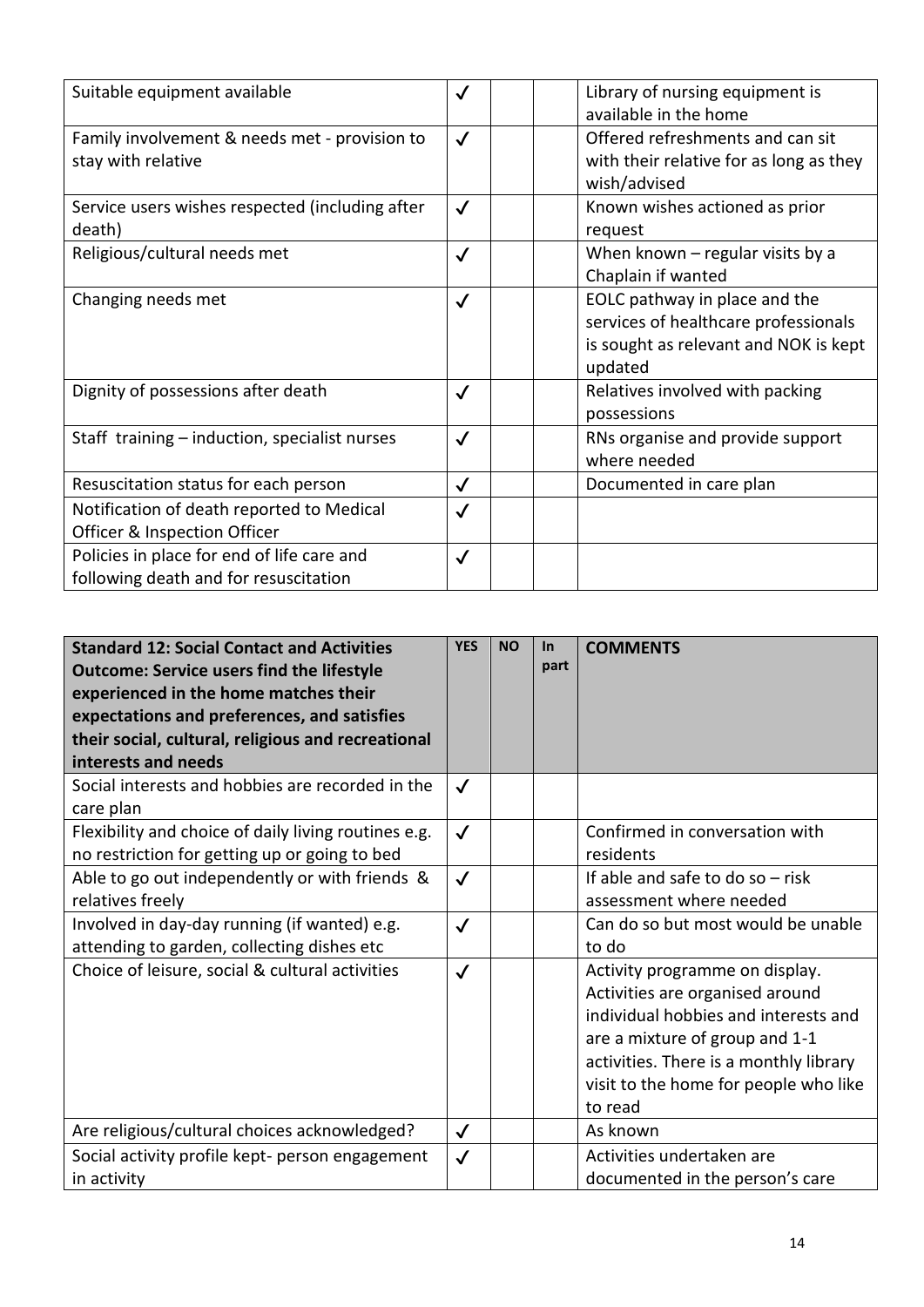|                                                                                       |              | record e.g. exercises to music, arts<br>and crafts, bus outings etc                                                                                                                                                                                          |
|---------------------------------------------------------------------------------------|--------------|--------------------------------------------------------------------------------------------------------------------------------------------------------------------------------------------------------------------------------------------------------------|
| Is there an Activity Co-ordinator or do staff<br>facilitate activities with residents | $\checkmark$ | There is an Activity Co-ordinator in<br>post from Mon-Fri and there are 7<br>volunteers who assist with activities<br>for either 1-1 or group activities.<br>Carers also provide support to<br>enable people to continue with their<br>hobbies and interests |
| Evidence of activities e.g. photo boards, albums,  <br>social media site              |              | Discussions with residents in relation<br>to how they spend their time during<br>the day                                                                                                                                                                     |

| <b>Standard 13: Community Contact</b>               | <b>YES</b>   | <b>NO</b> | <b>In</b> | <b>COMMENTS</b>                        |
|-----------------------------------------------------|--------------|-----------|-----------|----------------------------------------|
| <b>Outcome: Service users maintain contact with</b> |              |           | part      |                                        |
| family/friends/representatives and the local        |              |           |           |                                        |
| community as they wish                              |              |           |           |                                        |
| There is a written visiting policy, which is        | $\checkmark$ |           |           | Open visiting - visitors are asked to  |
| flexible                                            |              |           |           | avoid mealtimes if possible.           |
|                                                     |              |           |           | Restrictions may continue to be in     |
|                                                     |              |           |           | place from time to time during         |
|                                                     |              |           |           | periods of lockdown as a result of     |
|                                                     |              |           |           | the current pandemic and the           |
|                                                     |              |           |           | changing advice to keep care home      |
|                                                     |              |           |           | residents safe                         |
| Visitors' book in place                             | $\checkmark$ |           |           | Additional information will be         |
|                                                     |              |           |           | required at times when entering the    |
|                                                     |              |           |           | home during the current pandemic       |
| Privacy when receiving visitors                     | $\checkmark$ |           |           | Can use own room or other              |
|                                                     |              |           |           | communal areas of home                 |
| Choice of whom visits respected and                 | $\checkmark$ |           |           |                                        |
| documented as necessary                             |              |           |           |                                        |
| Hospitality for visitors e.g. offered a drink, can  | $\checkmark$ |           |           | Opportunity to join their relative for |
| book to have a meal with their relative             |              |           |           | a meal if requested. Visitors are      |
|                                                     |              |           |           | offered a refreshment when visiting    |
|                                                     |              |           |           | - observed and confirmed by            |
|                                                     |              |           |           | relatives who were visiting            |
| Supported to maintain social networks in the        | $\checkmark$ |           |           | Some residents go out with family      |
| community                                           |              |           |           | and friends and those that wish to     |
|                                                     |              |           |           | continue to attend their social group  |
|                                                     |              |           |           | meetings within the wider              |
|                                                     |              |           |           | community are supported to do so.      |
|                                                     |              |           |           | One resident attends the Parkinson     |
|                                                     |              |           |           | Group meeting regularly and            |
|                                                     |              |           |           | attendance is encouraged when the      |
|                                                     |              |           |           | home receives invitations to tea       |
|                                                     |              |           |           | parties and concerts etc. Several      |
|                                                     |              |           |           | residents said they enjoy the regular  |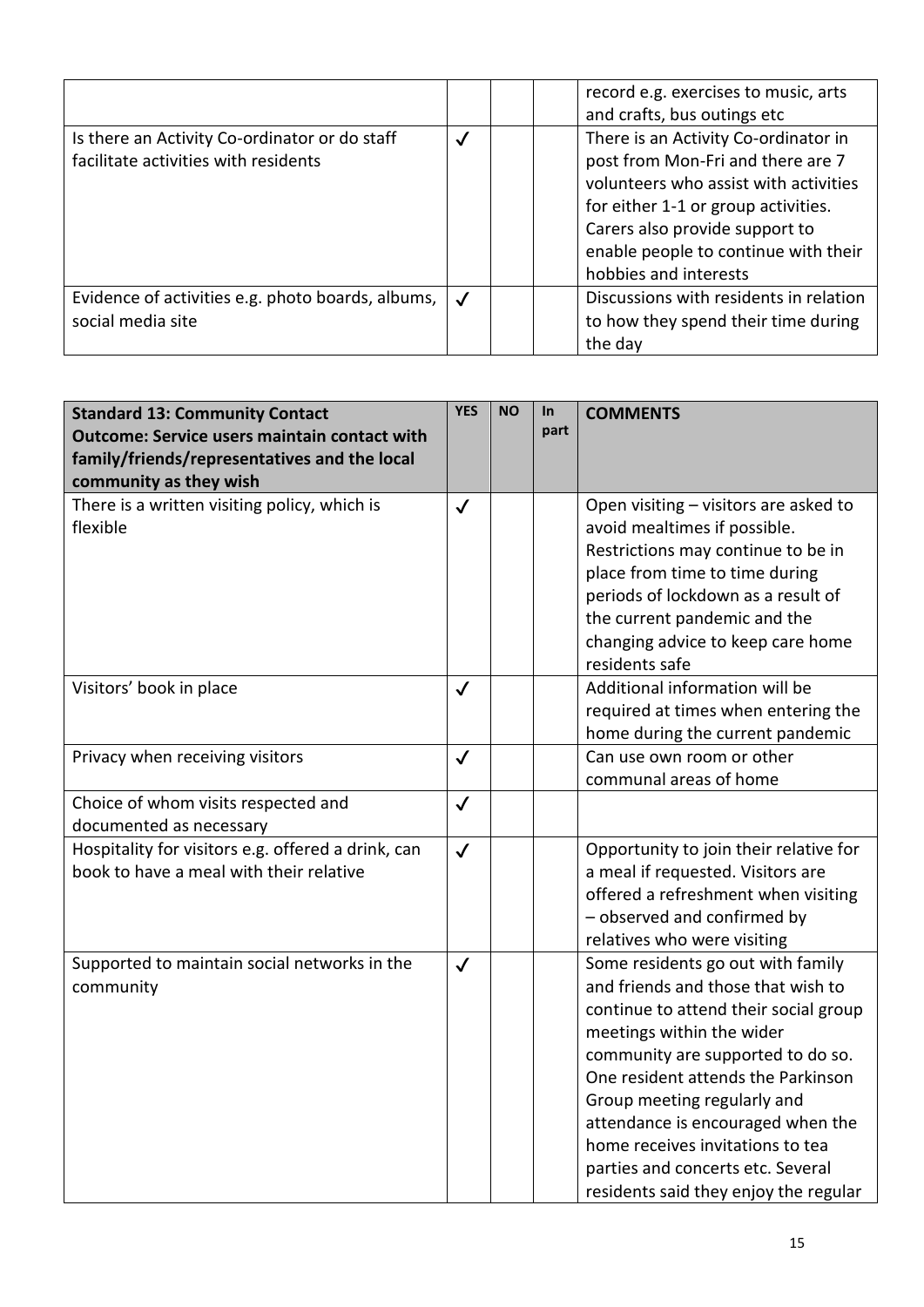|                                                                                                       |  | bus trips that are offered by the<br>home. The home also has a<br>wheelchair vehicle that relatives can<br>use to take their relative on outings |
|-------------------------------------------------------------------------------------------------------|--|--------------------------------------------------------------------------------------------------------------------------------------------------|
| Residents inform staff when going out and<br>returning (if relevant) e.g. verbally, in & out<br>board |  |                                                                                                                                                  |

| <b>Standard 14: Autonomy and Choice</b><br><b>Outcome: Service users are helped to exercise</b><br>choice and control over their lives                                       | <b>YES</b>   | <b>NO</b> | <u>In</u><br>part | <b>COMMENTS</b>                                                                            |
|------------------------------------------------------------------------------------------------------------------------------------------------------------------------------|--------------|-----------|-------------------|--------------------------------------------------------------------------------------------|
| The registered person conducts the home so as<br>to maximise service users' capacity to exercise<br>personal autonomy and choice                                             | $\checkmark$ |           |                   | Any restriction is maintained at the<br>lowest level possible and is reviewed<br>regularly |
| Service users are encouraged to bring personal<br>possessions into the home e.g. small furniture,<br>pictures & ornaments etc                                                | $\checkmark$ |           |                   | Rooms reflect people's personality<br>and preferences                                      |
| Service users encouraged to manage own<br>financial and other affairs as long as they have<br>capacity to do so                                                              | $\checkmark$ |           |                   | Where unable to do so a person's<br>NOK or representative do this                          |
| Service users and their relatives and friends are<br>informed of how to contact external agents (e.g.<br>advocates) who will act in the person's best<br>interests if needed | $\checkmark$ |           |                   | Some residents have a guardianship<br>in place                                             |
| Access to personal records in accordance with<br>the current local data protection legislation, is<br>facilitated                                                            | $\checkmark$ |           |                   | Each person has a copy of their care<br>plan in their room                                 |

| <b>Standard 15: Meals and Mealtimes</b>          | <b>YES</b>   | <b>NO</b> | <u>In</u> | <b>COMMENTS</b>                      |
|--------------------------------------------------|--------------|-----------|-----------|--------------------------------------|
| Outcome: Service users receive a wholesome,      |              |           | part      |                                      |
| appealing, balanced diet in pleasing             |              |           |           |                                      |
| surroundings at times convenient to them         |              |           |           |                                      |
| The registered person ensures that people        | $\checkmark$ |           |           | Balanced diet offered with choices   |
| receive a varied, appealing, wholesome and       |              |           |           | for each meal. Dining room           |
| nutritious diet, which is suited to individual   |              |           |           | encouraged for meals but a person    |
| assessed and recorded requirements and a         |              |           |           | can have their meal in their room if |
| reasonable choice is available as to when and    |              |           |           | preferred                            |
| where residents eat their meal                   |              |           |           |                                      |
| Each person is offered 3 full meals each day (at | $\checkmark$ |           |           |                                      |
| least 1 of which must be cooked) at intervals of |              |           |           |                                      |
| not more than five hours                         |              |           |           |                                      |
| The menu is varied and is changed regularly      | $\checkmark$ |           |           |                                      |
| The food reflects popular choice                 | $\checkmark$ |           |           | Confirmed in conversation with       |
|                                                  |              |           |           | residents                            |
| The food is appealing and is served in an        | $\checkmark$ |           |           |                                      |
| attractive manner                                |              |           |           |                                      |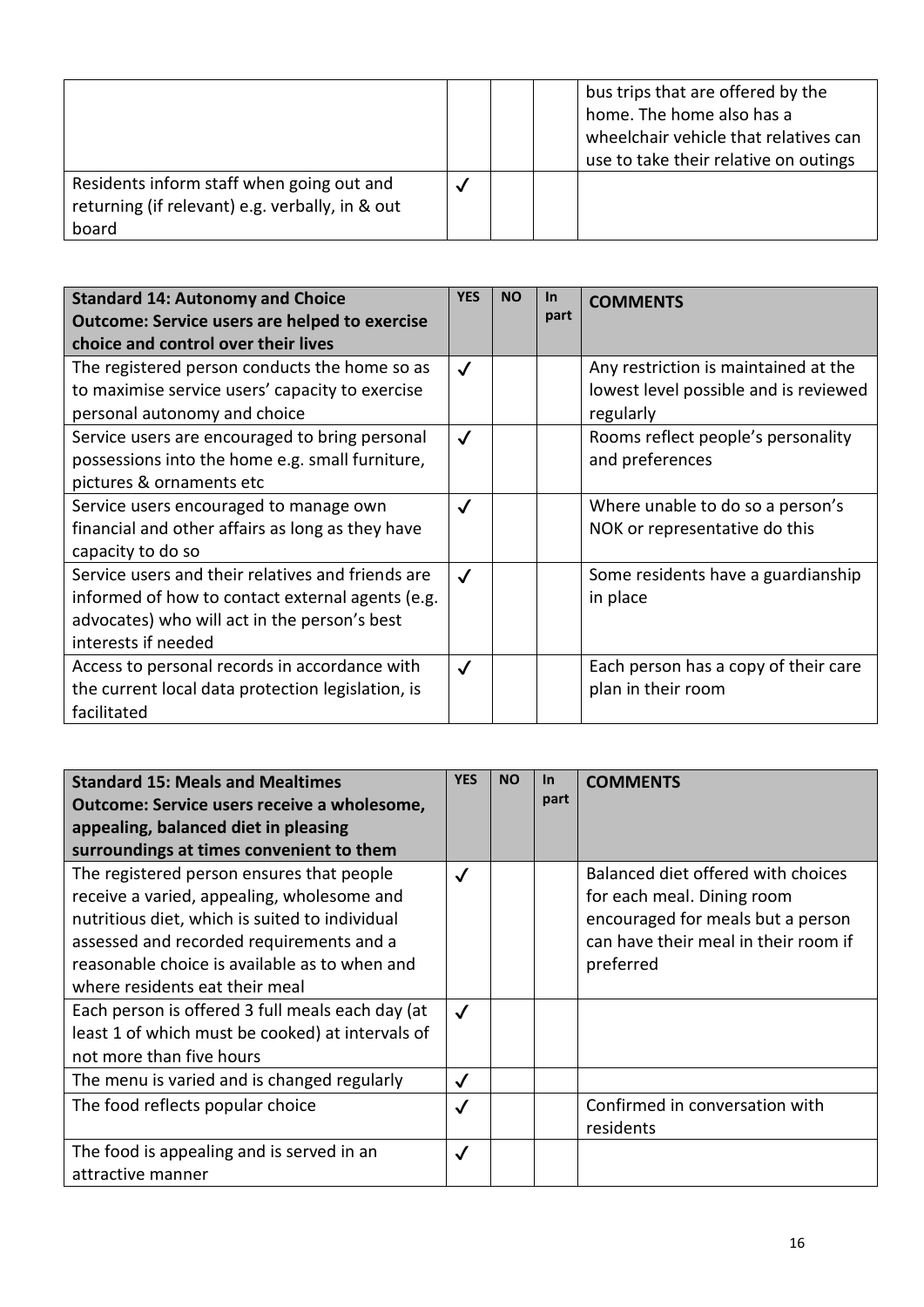| The food is nutritious                                                                         | $\checkmark$ |                                                                             |
|------------------------------------------------------------------------------------------------|--------------|-----------------------------------------------------------------------------|
| Service user's nutritional needs are assessed,                                                 | $\checkmark$ | A person's weight is monitored                                              |
| regularly monitored and reviewed to include                                                    |              | regularly and intervention from the                                         |
| factors associated with malnutrition and obesity                                               |              | person's GP, SALT or Dietician are                                          |
|                                                                                                |              | sought as needed                                                            |
| Fresh fruit and vegetables are served/offered                                                  | $\checkmark$ |                                                                             |
| regularly<br>There is a choice available at each mealtime                                      |              |                                                                             |
|                                                                                                | $\checkmark$ |                                                                             |
| Individual likes/dislikes are met                                                              | $\checkmark$ | Confirmed in conversations with<br>some of the residents                    |
| Hot and cold drinks and snacks available at all                                                | $\checkmark$ |                                                                             |
| times and are offered regularly                                                                |              |                                                                             |
| A snack available in the evening/night                                                         | $\checkmark$ |                                                                             |
| Special therapeutic meals are provided if<br>advised e.g. diabetic, modified diet, gluten free | $\checkmark$ |                                                                             |
| etc                                                                                            |              |                                                                             |
| Swallowing problems/risk of choking identified                                                 | $\checkmark$ | Support sought from SALT as needed                                          |
| in risk assessment and is incorporated into the                                                |              |                                                                             |
| care plan                                                                                      |              |                                                                             |
| Aware of International Dysphagia Diet<br>Standardisation Initiative (IDDSI) - training,        | $\checkmark$ | Uses the International Dysphagia<br>Diet Standardisation Initiative (IDDSI) |
| information                                                                                    |              | framework for modified diets, which                                         |
|                                                                                                |              | is recorded in the relevant care plans                                      |
|                                                                                                |              | (RNs, Chefs and Carers have                                                 |
|                                                                                                |              | undertaken training) with the                                               |
|                                                                                                |              | Dietician from within HSC                                                   |
| Person has Percutaneous Endoscopic                                                             | N/A          |                                                                             |
| Gastrostomy (PEG)                                                                              |              |                                                                             |
| Supplements prescribed                                                                         | $\checkmark$ | Prescribed by the person's GP and                                           |
|                                                                                                |              | documented on the person's MAR                                              |
| Religious and cultural needs are met                                                           | $\checkmark$ | When known                                                                  |
| The menu is written or displayed e.g. in dining                                                | $\checkmark$ | Residents have menu cards.                                                  |
| room or resident notice board                                                                  |              | Assistance is provided for those that                                       |
|                                                                                                |              | require support to fill them in and to                                      |
| Mealtimes are unhurried                                                                        |              | make appropriate choices                                                    |
| Staff offer assistance to residents if needed                                                  | $\checkmark$ |                                                                             |
|                                                                                                | $\checkmark$ |                                                                             |
| The dignity of those needing help supported                                                    | $\checkmark$ |                                                                             |
| Staff attitude satisfactory                                                                    | $\checkmark$ |                                                                             |
| Food covers used to transport food to rooms                                                    | $\checkmark$ |                                                                             |
| Table settings pleasant                                                                        | $\checkmark$ |                                                                             |
| Crockery, cutlery, glassware and napery suitable                                               | $\checkmark$ |                                                                             |
| General ambience and comfort                                                                   | $\checkmark$ |                                                                             |
| Temperature satisfactory                                                                       | $\checkmark$ |                                                                             |
| Lighting satisfactory                                                                          | $\checkmark$ |                                                                             |
| Flooring satisfactory                                                                          | $\checkmark$ |                                                                             |
| Cleanliness satisfactory                                                                       | $\checkmark$ |                                                                             |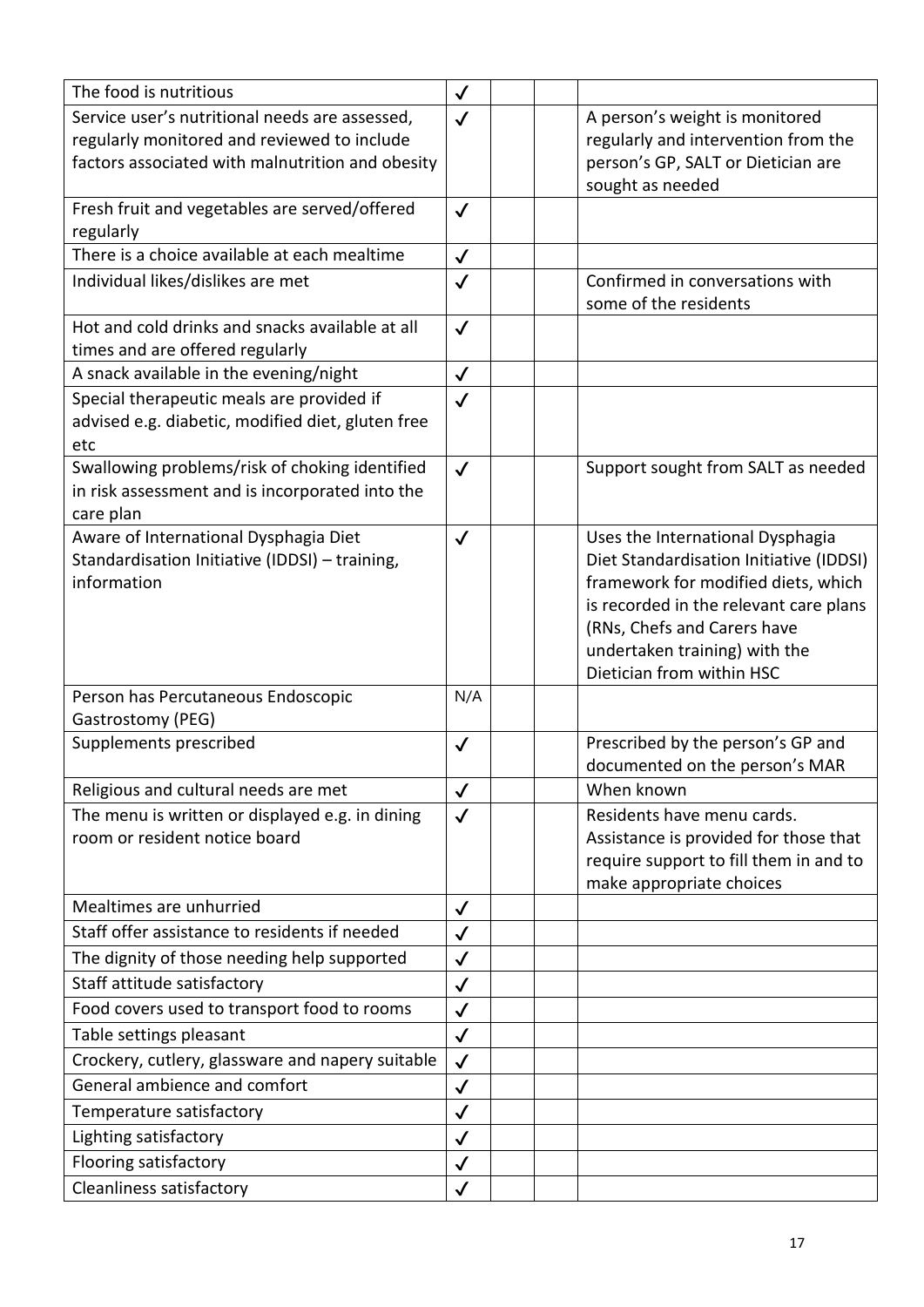| Odour control                                 | $\checkmark$ |                                  |
|-----------------------------------------------|--------------|----------------------------------|
| Furnishings satisfactory                      | $\checkmark$ |                                  |
| Décor pleasant                                | $\checkmark$ |                                  |
| Safer Food, Better Business manual completed  | $\checkmark$ |                                  |
| Food preparation (areas clean)                | $\checkmark$ |                                  |
| Waste disposal – foot operated bin            | $\checkmark$ |                                  |
| Kitchen & dining room hygiene                 | $\checkmark$ |                                  |
| Staff hand washing facilities                 | $\checkmark$ |                                  |
| Date of most recent Environmental Health food | $\checkmark$ | November 2018 - 5 stars retained |
| hygiene inspection                            |              |                                  |

| <b>Standard 16: Complaints</b><br><b>Outcome: Service users and their relatives and</b><br>friends are confident that their complaints will<br>be listened to, taken seriously and acted upon | <b>YES</b>   | <b>NO</b> | $\ln$<br>part | <b>COMMENTS</b>                                                                                                            |
|-----------------------------------------------------------------------------------------------------------------------------------------------------------------------------------------------|--------------|-----------|---------------|----------------------------------------------------------------------------------------------------------------------------|
| There is a complaints procedure which is clear<br>and simple, stating how complaints can be<br>made                                                                                           | $\checkmark$ |           |               |                                                                                                                            |
| The procedure is accessible e.g. reception<br>notice board, resident's handbook                                                                                                               | $\checkmark$ |           |               |                                                                                                                            |
| Are there timescales for the process                                                                                                                                                          | $\checkmark$ |           |               |                                                                                                                            |
| The procedure states who will deal with them                                                                                                                                                  | $\checkmark$ |           |               |                                                                                                                            |
| Records are kept of all formal complaints                                                                                                                                                     | $\checkmark$ |           |               |                                                                                                                            |
| Duty of Candour - transparent and honest                                                                                                                                                      | $\checkmark$ |           |               | Reports made to the department<br>where a formal complaint is made if<br>the management are unable to<br>resolve the issue |
| Details of investigations and any action taken is<br>recorded                                                                                                                                 | $\checkmark$ |           |               | Has done so previously                                                                                                     |
| There is written information available, clearly<br>displayed, in an accessible place, for referring a<br>complaint to the HSC                                                                 | $\checkmark$ |           |               | In reception and in the resident's<br>handbook                                                                             |

| <b>Standard 17: Rights</b><br><b>Outcome: Service users' legal rights are</b><br>protected. Service users know that information<br>about them is handled appropriately and that<br>their confidences are kept | <b>YES</b>   | <b>NO</b> | <u>In</u><br>part | <b>COMMENTS</b>                                                                                                                           |
|---------------------------------------------------------------------------------------------------------------------------------------------------------------------------------------------------------------|--------------|-----------|-------------------|-------------------------------------------------------------------------------------------------------------------------------------------|
| The home facilitates access to available<br>advocacy services                                                                                                                                                 | $\checkmark$ |           |                   |                                                                                                                                           |
| The home facilitate the individual's right to<br>participate in the local political process                                                                                                                   | $\checkmark$ |           |                   | This would generally be through<br>consultation with the person's NOK<br>to support if a person is unable to<br>manage this independently |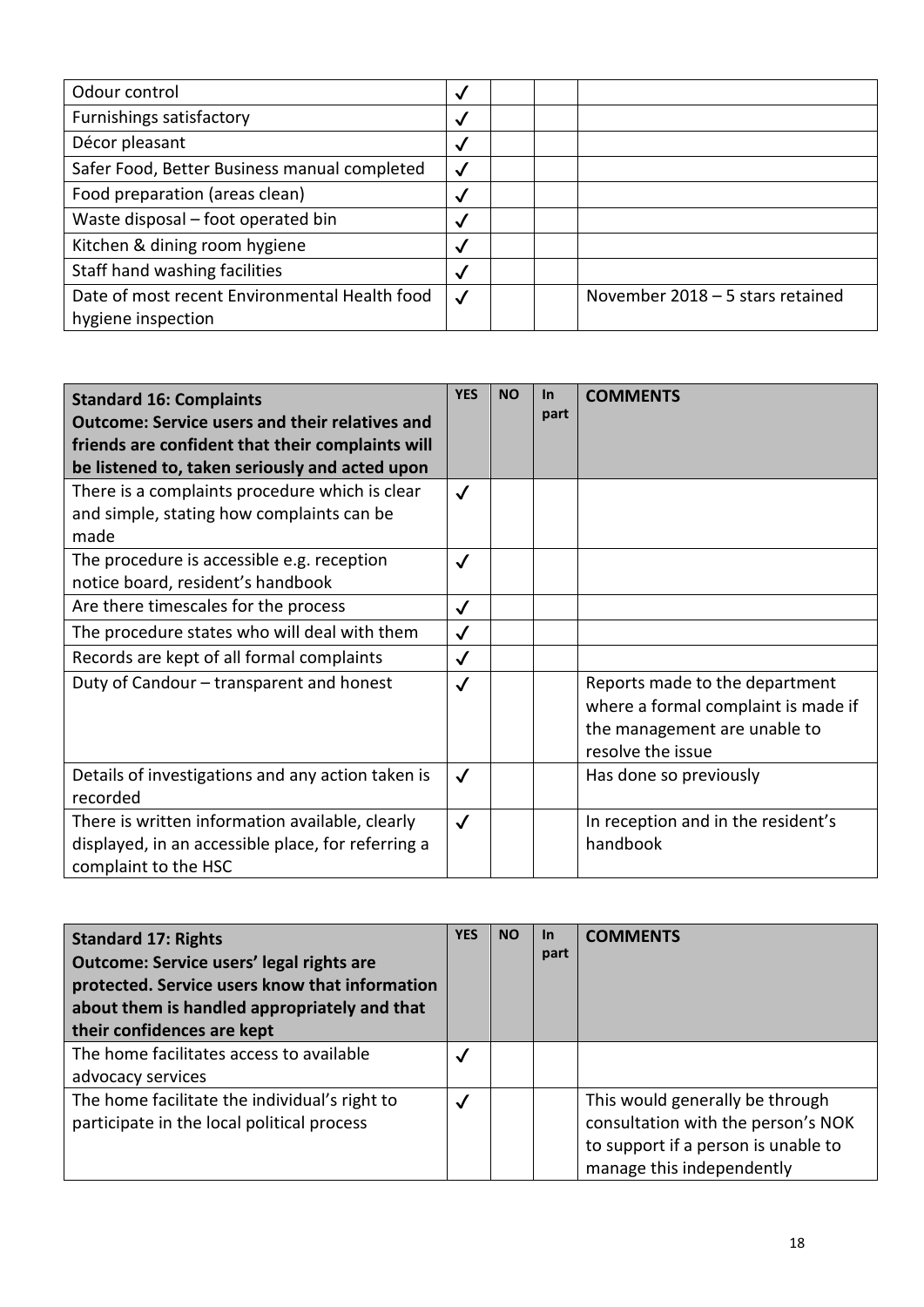| Written policies are in place for Data Protection<br>(Bailiwick Of Guernsey) Law, 2018 and for<br>confidentiality |  | The home has a Data Protection<br>Officer |
|-------------------------------------------------------------------------------------------------------------------|--|-------------------------------------------|
| Prior consent obtained for any photographs<br>taken                                                               |  |                                           |

| <b>Standard 18: Protection</b><br><b>Outcome: Service users are protected from</b> | <b>YES</b>   | <b>NO</b> | <b>In</b><br>part | <b>COMMENTS</b> |
|------------------------------------------------------------------------------------|--------------|-----------|-------------------|-----------------|
| abuse                                                                              |              |           |                   |                 |
| Polices & procedures are in place for                                              |              |           |                   |                 |
| Safeguarding Vulnerable Adults against:                                            |              |           |                   |                 |
| Physical abuse<br>$\bullet$                                                        | $\checkmark$ |           |                   |                 |
| Sexual abuse                                                                       | $\checkmark$ |           |                   |                 |
| Inappropriate restraint                                                            | $\checkmark$ |           |                   |                 |
| Psychological abuse                                                                | $\checkmark$ |           |                   |                 |
| Financial or material abuse                                                        | $\checkmark$ |           |                   |                 |
| Neglect                                                                            | $\checkmark$ |           |                   |                 |
| Discrimination                                                                     | $\checkmark$ |           |                   |                 |
| Whistle-blowing<br>$\bullet$                                                       | $\checkmark$ |           |                   |                 |
| Safe storage of money & valuables<br>$\bullet$                                     | $\checkmark$ |           |                   |                 |
| Staff non-involvement in residents                                                 | $\checkmark$ |           |                   |                 |
| financial affairs or receiving of gifts                                            |              |           |                   |                 |
| Safeguard allegations reported to Safeguard<br>Advisor & Inspection Officer        | $\checkmark$ |           |                   |                 |
| Allegations/incidents are recorded, followed up                                    | $\checkmark$ |           |                   |                 |
| and actioned appropriately                                                         |              |           |                   |                 |
| Staff who the Care Manager considers may be                                        | $\checkmark$ |           |                   |                 |
| unsuitable to work with vulnerable adults                                          |              |           |                   |                 |
| makes a referral to HSC                                                            |              |           |                   |                 |
| Staff undertake regular training for                                               | ✓            |           |                   |                 |
| safeguarding                                                                       |              |           |                   |                 |

| <b>Standard 19: Premises</b><br>Outcome: Service users live in a safe, well-<br>maintained environment | <b>YES</b>   | <b>NO</b> | In<br>part | <b>COMMENTS</b>                                                                                                                                                                                                      |
|--------------------------------------------------------------------------------------------------------|--------------|-----------|------------|----------------------------------------------------------------------------------------------------------------------------------------------------------------------------------------------------------------------|
| Facilities within home safely accessible                                                               | $\checkmark$ |           |            | The staff library/training room was<br>rather cluttered and would benefit<br>from the removal of items to other<br>places of storage. It looks as if has<br>become a bit of an additional<br>unofficial storage area |
| Is entry/exit to home unrestricted                                                                     | $\checkmark$ |           |            | Receptionist on duty during office<br>hours to man the front desk and<br>direct people to the relevant areas of<br>the home                                                                                          |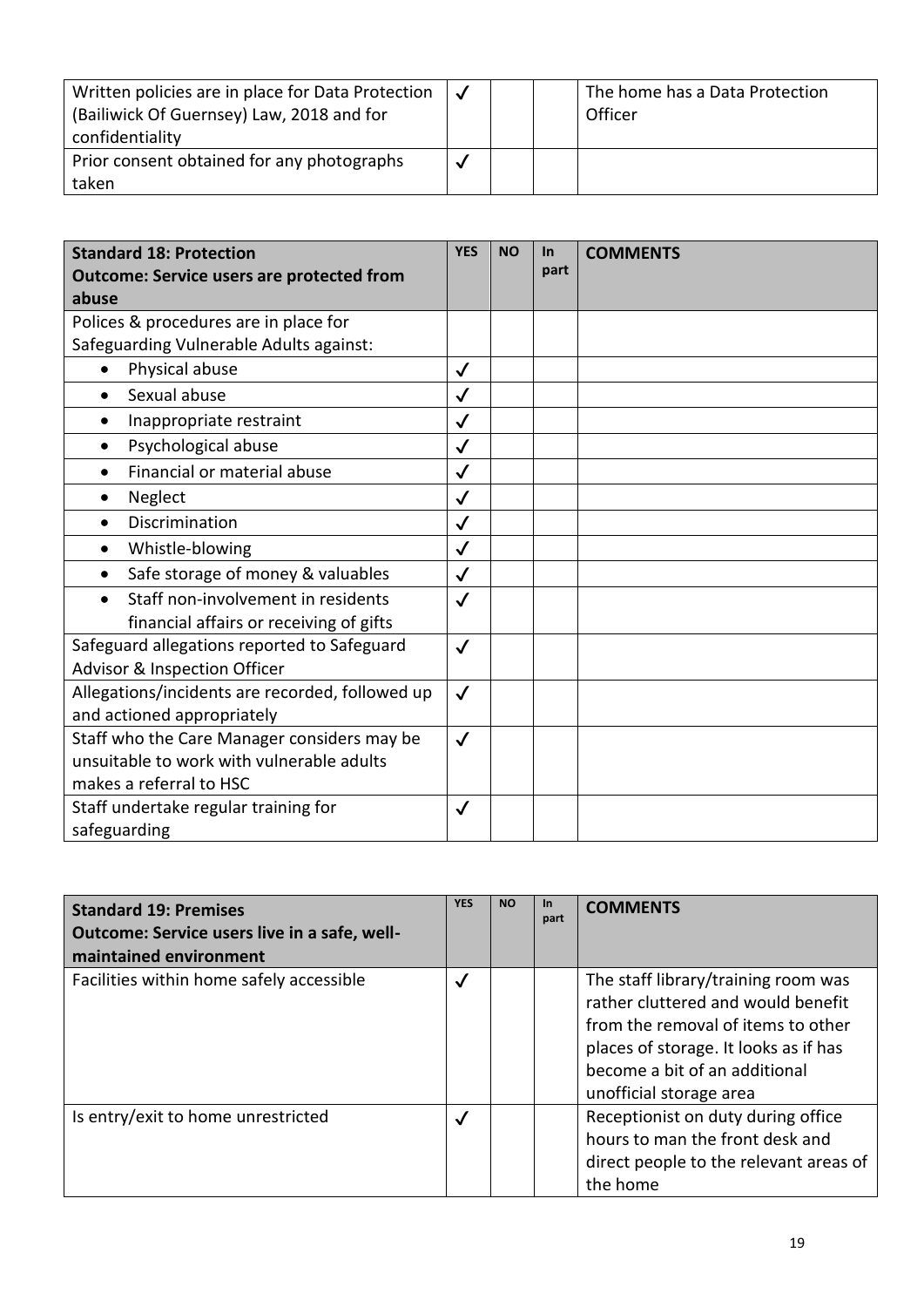| The home was free of trip hazards                                                                  | $\checkmark$ |                                                                 |
|----------------------------------------------------------------------------------------------------|--------------|-----------------------------------------------------------------|
| Facilities in grounds safe and accessible for                                                      | $\checkmark$ | Passenger lift available to access                              |
| varying abilities e.g. wheelchair                                                                  |              | both floors. Large garden provides<br>wheelchair-friendly areas |
| Routine maintenance programmes with records                                                        | $\checkmark$ |                                                                 |
| kept                                                                                               |              |                                                                 |
| Routine renewal of fabric and decoration with                                                      | $\checkmark$ | Reviewed when room vacant and                                   |
| records kept                                                                                       |              | replaced if necessary and re-                                   |
|                                                                                                    |              | decorated                                                       |
| The building is safe, homely and comfortable<br>The furniture is suited to individual needs and is | $\checkmark$ |                                                                 |
| in good order                                                                                      | $\checkmark$ |                                                                 |
| Décor satisfactory                                                                                 | $\checkmark$ | Currently reviewing communal areas                              |
|                                                                                                    |              | of dining room, conservatory and                                |
|                                                                                                    |              | lounges for re-decoration                                       |
| Lighting, internal and external satisfactory                                                       | $\checkmark$ |                                                                 |
| Relevant fire equipment throughout the home                                                        | $\checkmark$ |                                                                 |
| CCTV (entrances only)                                                                              | $\checkmark$ |                                                                 |
| <b>Cleanliness satisfactory</b>                                                                    | $\checkmark$ |                                                                 |
| Odour control                                                                                      | $\checkmark$ |                                                                 |
| Flooring satisfactory                                                                              | $\checkmark$ | Carpets throughout the home are                                 |
|                                                                                                    |              | cleaned regularly and are spot                                  |
|                                                                                                    |              | cleaned as needed in between. As                                |
|                                                                                                    |              | discussed, the carpet area in one of                            |
|                                                                                                    |              | the lounges may require more                                    |
|                                                                                                    |              | frequent cleaning or replacement                                |
| General equipment maintained with records                                                          | $\checkmark$ |                                                                 |
| Insurance certificates on display and in date                                                      | $\checkmark$ |                                                                 |
| Environmental audit undertaken                                                                     | $\checkmark$ | A regular walkthrough is undertaken                             |
|                                                                                                    |              | by the management and work                                      |
|                                                                                                    |              | required is communicated to the                                 |
|                                                                                                    |              | maintenance team. Staff have a<br>maintenance book which they   |
|                                                                                                    |              | document in where work is required                              |
|                                                                                                    |              | or hazards have been noted etc and                              |
|                                                                                                    |              | this is also reported to Matron so she                          |
|                                                                                                    |              | can ensure the necessary work has                               |
|                                                                                                    |              | been completed                                                  |

| <b>Standard 20: Shared Facilities (communal</b><br>areas)<br>Outcome: Service users have access to safe and<br>comfortable indoor and outdoor communal<br>facilities | <b>YES</b> | <b>NO</b> | <b>In</b><br>part | <b>COMMENTS</b> |
|----------------------------------------------------------------------------------------------------------------------------------------------------------------------|------------|-----------|-------------------|-----------------|
| Recreational area provided                                                                                                                                           |            |           |                   |                 |
| Private area provided                                                                                                                                                |            |           |                   |                 |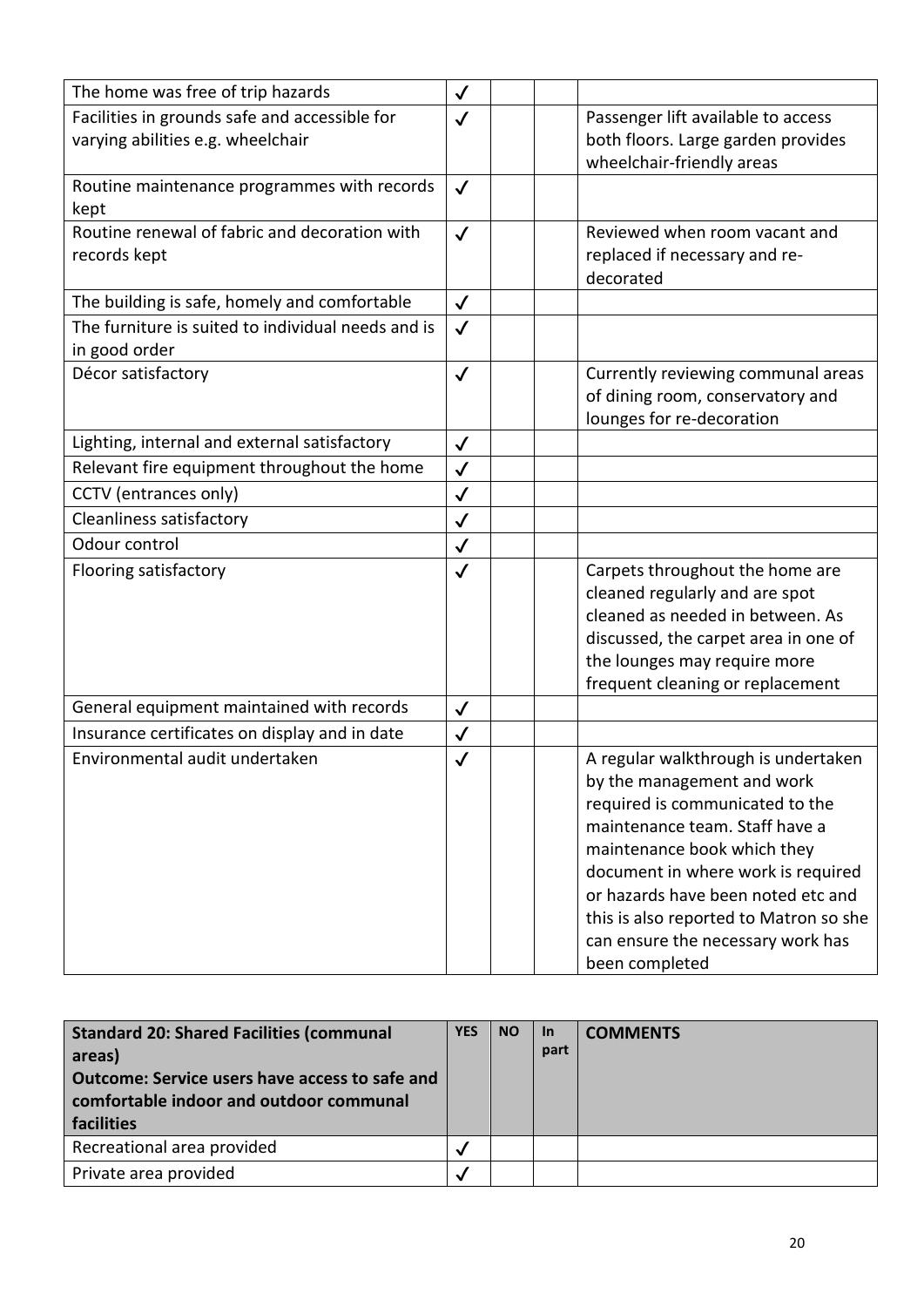| Lighting- domestic and flexible for different<br>needs/activities             | $\sqrt{ }$   |                                 |
|-------------------------------------------------------------------------------|--------------|---------------------------------|
| Furnishings non-institutional, in good order and<br>suitable for client group | √            |                                 |
| Odour control                                                                 | $\checkmark$ |                                 |
| Cleanliness satisfactory                                                      | $\checkmark$ |                                 |
| Good quality flooring                                                         | $\checkmark$ |                                 |
| General ambience good                                                         | $\checkmark$ |                                 |
| Ventilation good                                                              | $\checkmark$ |                                 |
| <b>Smoking Policy</b>                                                         | $\checkmark$ | Outside only in designated area |

| <b>Standard 21: Lavatories and Washing Facilities</b><br><b>Outcome: Service users have sufficient and</b><br>suitable lavatories and washing facilities | <b>YES</b>   | <b>NO</b> | <b>In</b><br>part | <b>COMMENTS</b>                                                                                 |
|----------------------------------------------------------------------------------------------------------------------------------------------------------|--------------|-----------|-------------------|-------------------------------------------------------------------------------------------------|
| The toilets near to the lounge and dining areas<br>are clearly marked                                                                                    | $\checkmark$ |           |                   |                                                                                                 |
| Clear access                                                                                                                                             | $\checkmark$ |           |                   |                                                                                                 |
| Can the doors be locked                                                                                                                                  | $\checkmark$ |           |                   |                                                                                                 |
| Lighting suitable                                                                                                                                        | $\checkmark$ |           |                   |                                                                                                 |
| Adequate ventilation                                                                                                                                     | $\checkmark$ |           |                   |                                                                                                 |
| Suitable temperature                                                                                                                                     | $\checkmark$ |           |                   |                                                                                                 |
| Staff hand washing provision e.g. soap and<br>paper towel dispenser and foot operated bin<br>available                                                   | $\checkmark$ |           |                   |                                                                                                 |
| Aids and adaptations as required                                                                                                                         | $\checkmark$ |           |                   | Grab rails where needed and various<br>pieces of assisted equipment<br>available to individuals |
| Odour control                                                                                                                                            | $\checkmark$ |           |                   |                                                                                                 |
| Call bell available                                                                                                                                      | $\checkmark$ |           |                   |                                                                                                 |
| Décor satisfactory                                                                                                                                       | $\checkmark$ |           |                   |                                                                                                 |
| Flooring suitable                                                                                                                                        | $\checkmark$ |           |                   |                                                                                                 |
| Cleaning schedule in place                                                                                                                               | $\checkmark$ |           |                   | Housekeeping staff have a work<br>schedule in place                                             |

| <b>Standard 22: Adaptations and Equipment</b><br><b>Outcome: Service users have the specialist</b><br>equipment they require to maximise their<br>independence | <b>YES</b> | <b>NO</b> | <b>In</b><br>part | <b>COMMENTS</b> |
|----------------------------------------------------------------------------------------------------------------------------------------------------------------|------------|-----------|-------------------|-----------------|
| Ramps where necessary                                                                                                                                          | M          |           |                   |                 |
| Handrails/grab rails where appropriate                                                                                                                         | Ñ          |           |                   |                 |
| Passenger lift                                                                                                                                                 | M          |           |                   |                 |
| Stair chair lift                                                                                                                                               | N/A        |           |                   |                 |
| Aids, hoists etc. for individual needs                                                                                                                         | √          |           |                   |                 |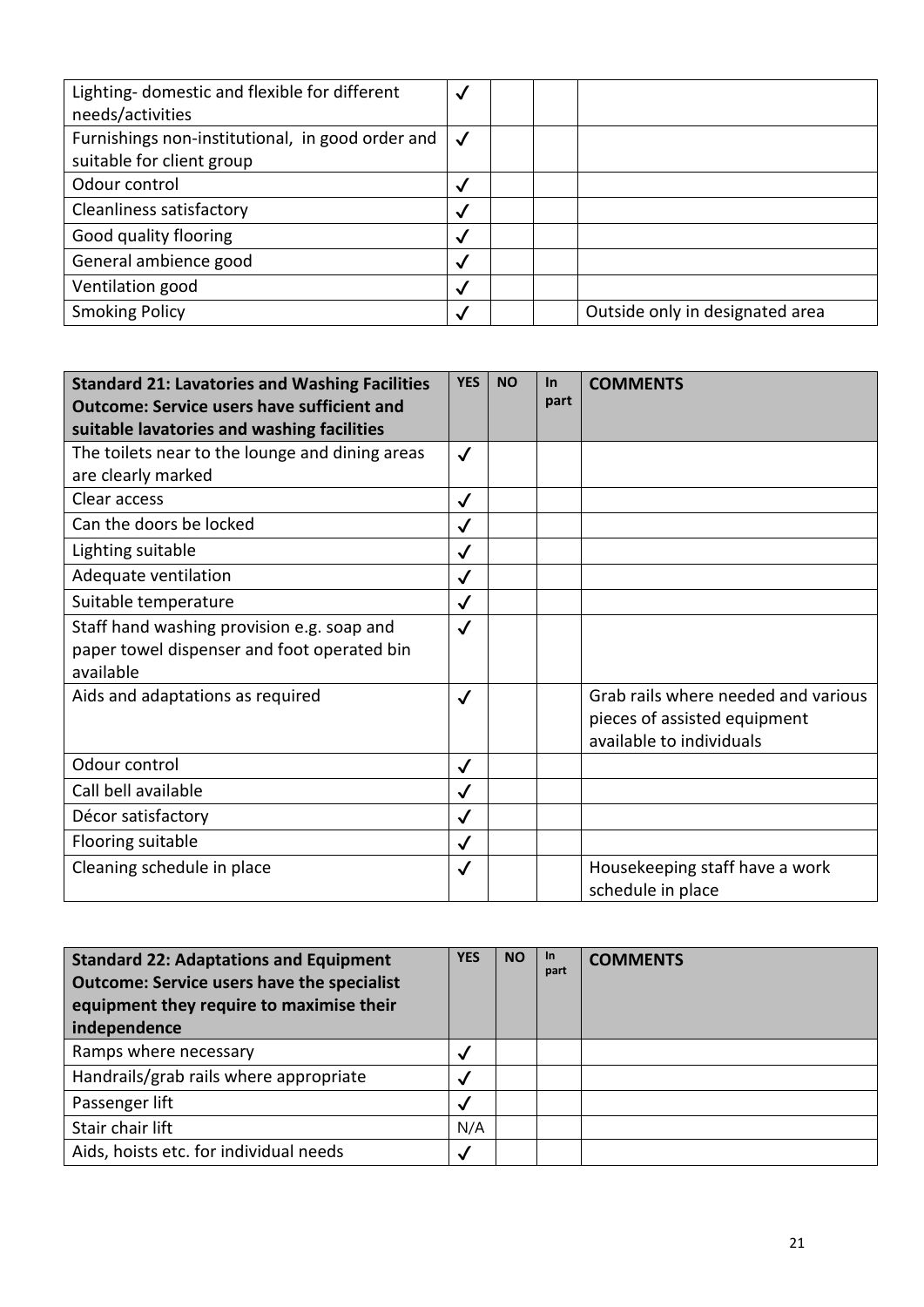| Assisted toilets & baths to meet needs                                                        | $\checkmark$ | Hoist bath relocated to create a<br>spacious wet room on the ground<br>floor                            |
|-----------------------------------------------------------------------------------------------|--------------|---------------------------------------------------------------------------------------------------------|
| Doorways (800mm wheelchair user - new<br>builds)                                              | $\checkmark$ | More recent areas of the home                                                                           |
| Signs and communication systems to meet<br>needs (as and where necessary)                     | $\checkmark$ | Toilets, bathrooms, resident's<br>individual rooms                                                      |
| Storage for aids, hoists & equipment                                                          | √            |                                                                                                         |
| Call bell in every room                                                                       | √            |                                                                                                         |
| If bed rails are used is there a risk assessment in<br>place and evidence of a regular review | $\checkmark$ | Safety bumpers in place when<br>bedrails are used. Some of the<br>profile beds lower right to the floor |

| <b>Standard 23: Individual Accommodation: Space</b><br><b>Requirements</b><br><b>Outcome: Service users own rooms suit their</b><br>needs                                                                                                                                                                               | <b>YES</b>   | <b>NO</b> | $\ln$<br>part | <b>COMMENTS</b>                           |
|-------------------------------------------------------------------------------------------------------------------------------------------------------------------------------------------------------------------------------------------------------------------------------------------------------------------------|--------------|-----------|---------------|-------------------------------------------|
| Adequate size for user's needs and any<br>equipment used: sizes pre-June 30 <sup>th</sup> 2002 at<br>least the same size now<br>new build and extensions single rooms<br>12m <sup>2</sup><br>(16m <sup>2</sup> some nursing beds)<br>22m <sup>2</sup> shared residential rooms<br>24m <sup>2</sup> shared nursing rooms | $\checkmark$ |           |               |                                           |
| Room layout suitable taking in to account fire<br>safety and limitations due to mobility                                                                                                                                                                                                                                | $\checkmark$ |           |               |                                           |
| Shared rooms by choice e.g. married couple,<br>siblings or two residents who have made a<br>positive choice to share                                                                                                                                                                                                    | $\checkmark$ |           |               | 3 rooms are currently double<br>occupancy |
| Choice to move from shared room when single<br>vacant (may be subject to finances)                                                                                                                                                                                                                                      | $\checkmark$ |           |               |                                           |

| <b>Standard 24: Individual Accommodation:</b><br><b>Furniture and Fittings</b><br>Outcome: Service users live in safe,<br>comfortable bedrooms with their possessions<br>around them | <b>YES</b>   | <b>NO</b> | <b>In</b><br>part | <b>COMMENTS</b>  |
|--------------------------------------------------------------------------------------------------------------------------------------------------------------------------------------|--------------|-----------|-------------------|------------------|
| Bed width 900mm (if not own bed)                                                                                                                                                     | √            |           |                   |                  |
| Bed height suitable (residential)                                                                                                                                                    | N/A          |           |                   |                  |
| Adjustable height (nursing)                                                                                                                                                          | √            |           |                   | All profile beds |
| Bed linen, towel and flannels are changed                                                                                                                                            | $\checkmark$ |           |                   |                  |
| frequently                                                                                                                                                                           |              |           |                   |                  |
| Furniture is in satisfactory a condition                                                                                                                                             | $\checkmark$ |           |                   |                  |
| Adequate number of chairs in room                                                                                                                                                    | $\checkmark$ |           |                   |                  |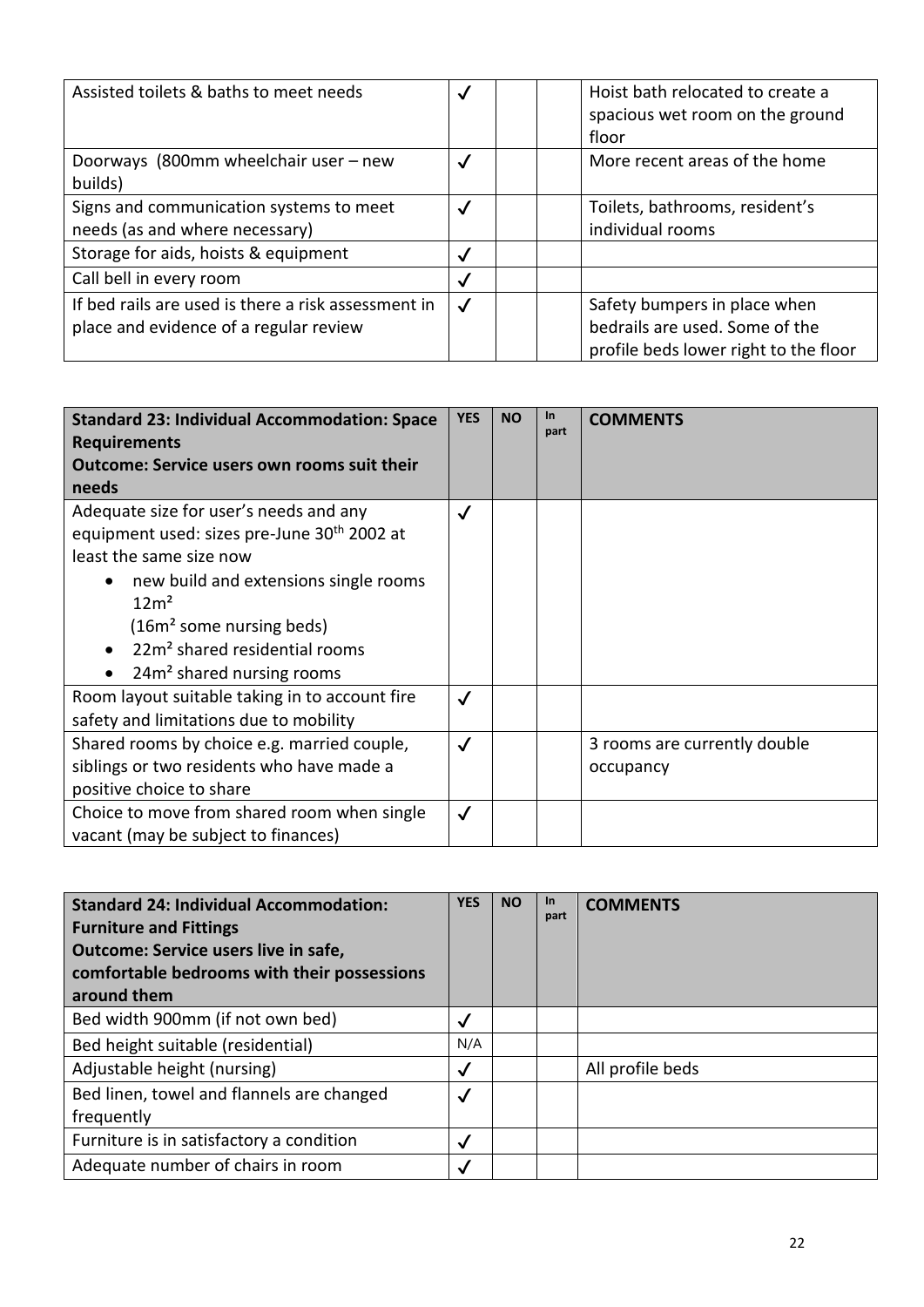| Décor is satisfactory                          | $\checkmark$ | Reviewed and re-decorated and re-<br>carpeted/hard floor replacement as |
|------------------------------------------------|--------------|-------------------------------------------------------------------------|
|                                                |              | needed when vacant                                                      |
| Flooring-carpet/hard flooring is in good       | $\checkmark$ |                                                                         |
| condition                                      |              |                                                                         |
| Lockable drawer or safe available              | $\checkmark$ |                                                                         |
| Door able to be locked and resident has key if | $\checkmark$ | This is available but residents don't                                   |
| wanted                                         |              | tend to request room to be locked                                       |
| Adequate drawers & hanging space               | $\checkmark$ |                                                                         |
| Table & bedside table available                | $\checkmark$ |                                                                         |
| Accessibility satisfactory                     | $\checkmark$ |                                                                         |
| Safety within room                             | $\checkmark$ | Rooms personalised. Kept tidy to<br>avoid trip hazards                  |
| Privacy (screening if appropriate.)            | $\checkmark$ | The double rooms are en-suite                                           |
| Telephone point                                | $\checkmark$ |                                                                         |
| Television point                               | $\checkmark$ | All have a TV                                                           |
| Overhead and bedside lighting                  | $\checkmark$ |                                                                         |
| Accessible sockets                             | $\checkmark$ |                                                                         |
| Evidence of personalisation                    | $\checkmark$ | Pictures, photos, ornaments etc                                         |
| Wash hand basin if no en-suite                 | $\checkmark$ | All bar 1 room is en-suite                                              |
| Mirror                                         | $\checkmark$ |                                                                         |
| Call bell                                      | $\checkmark$ |                                                                         |
| Soap & paper towel dispenser and foot          | $\checkmark$ |                                                                         |
| operated rubbish bin in room or en-suite       |              |                                                                         |
| Odour control                                  | $\checkmark$ |                                                                         |
| Cleanliness satisfactory                       | $\checkmark$ |                                                                         |

| <b>Standard 25: Heating, Lighting Water and</b><br><b>Outcome: People live in safe, comfortable</b><br>surroundings | <b>YES</b>   | <b>NO</b> | <b>In</b><br>part | <b>COMMENTS</b>                                                                                                                                                             |
|---------------------------------------------------------------------------------------------------------------------|--------------|-----------|-------------------|-----------------------------------------------------------------------------------------------------------------------------------------------------------------------------|
| There is natural ventilation                                                                                        | $\checkmark$ |           |                   |                                                                                                                                                                             |
| Adequate hot water is available at all times of<br>the day                                                          | $\checkmark$ |           |                   |                                                                                                                                                                             |
| Individually controllable heating                                                                                   | $\checkmark$ |           |                   |                                                                                                                                                                             |
| Guarded pipes & radiators or low surface<br>temperature type or under floor heating                                 | $\checkmark$ |           |                   | Low surface heaters in place or<br>radiator covers are fitted to those<br>that aren't (rolling programme in<br>place to replace all radiators with the<br>low surface type) |
| Adequate & suitable lighting                                                                                        | $\checkmark$ |           |                   |                                                                                                                                                                             |
| There is Emergency lighting throughout the<br>home                                                                  | $\checkmark$ |           |                   |                                                                                                                                                                             |
| Water temperature is set at a maximum of 43°C<br>and this is checked regularly                                      | $\checkmark$ |           |                   | Records kept                                                                                                                                                                |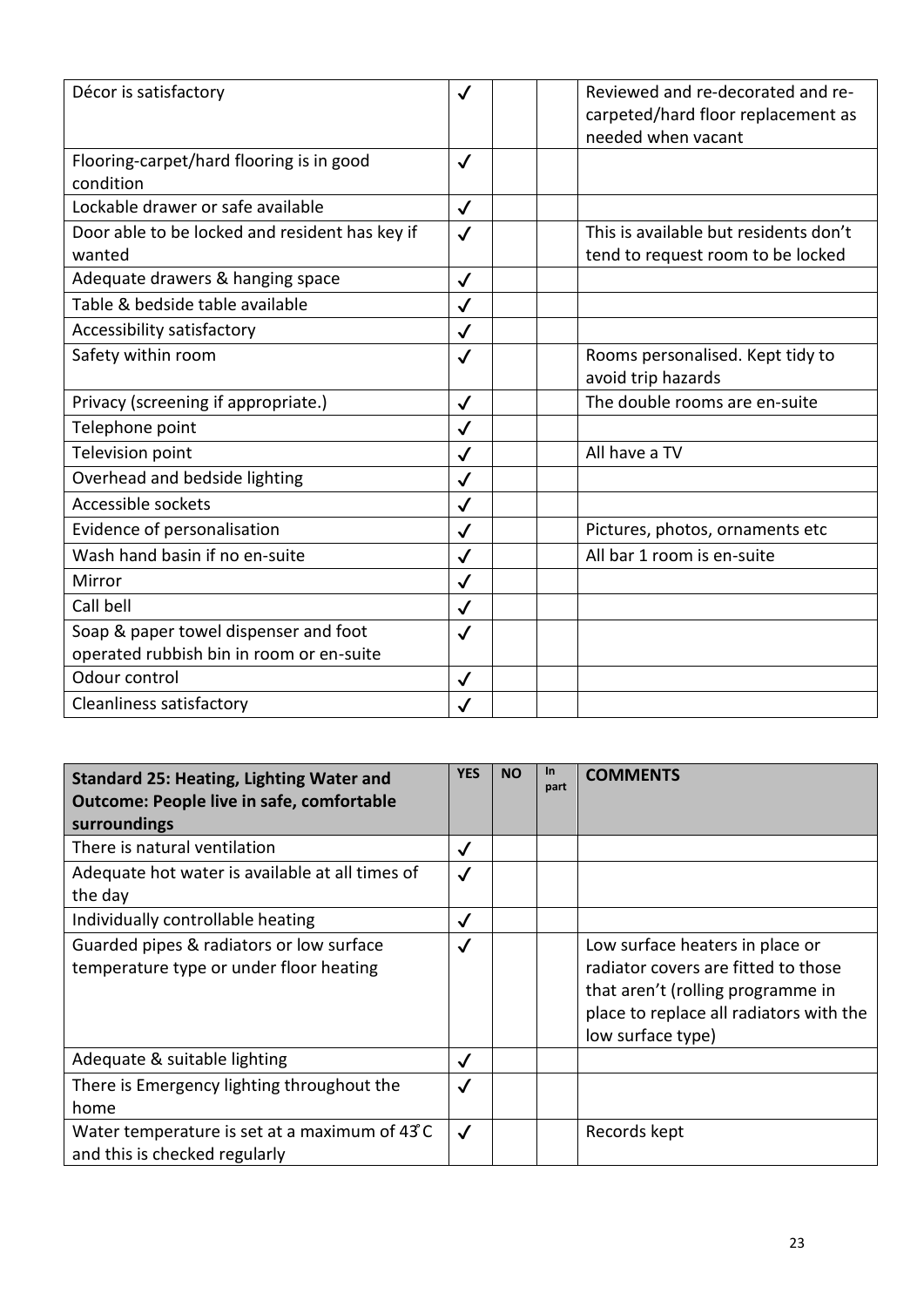| Control of Legionella - maintenance & regular                       |                          |                           |  |
|---------------------------------------------------------------------|--------------------------|---------------------------|--|
| monitoring                                                          |                          |                           |  |
| Water storage of at least 60°C, distributed at a<br>minimum of 50°C | $\checkmark$             |                           |  |
|                                                                     |                          |                           |  |
| Weekly run off of all taps of those not used                        |                          |                           |  |
| regularly                                                           |                          |                           |  |
| Hot water at least 60°C in kitchen                                  |                          |                           |  |
| Shower heads are cleaned quarterly                                  | $\checkmark$             | Housekeeping staff manage |  |
| Legionella control contract in place with records                   | $\overline{\mathcal{A}}$ |                           |  |

| <b>Standard 26: Hygiene and Control of Infection</b><br>Outcome: The home is clean, pleasant and                                                                                             | <b>YES</b>   | <b>NO</b> | In<br>part | <b>COMMENTS</b>                                                                                                                                                                                                         |
|----------------------------------------------------------------------------------------------------------------------------------------------------------------------------------------------|--------------|-----------|------------|-------------------------------------------------------------------------------------------------------------------------------------------------------------------------------------------------------------------------|
| hygienic                                                                                                                                                                                     |              |           |            |                                                                                                                                                                                                                         |
| The Housekeeping Team have cleaning<br>schedules in place                                                                                                                                    | $\checkmark$ |           |            |                                                                                                                                                                                                                         |
| Odour control                                                                                                                                                                                | $\checkmark$ |           |            |                                                                                                                                                                                                                         |
| Laundry is located away from the food area                                                                                                                                                   | $\checkmark$ |           |            |                                                                                                                                                                                                                         |
| There is segregation of clean and 'dirty' laundry                                                                                                                                            | $\checkmark$ |           |            |                                                                                                                                                                                                                         |
| Hand washing facilities are available near to or                                                                                                                                             | $\checkmark$ |           |            |                                                                                                                                                                                                                         |
| in the laundry area                                                                                                                                                                          |              |           |            |                                                                                                                                                                                                                         |
| Foul laundry wash requirements; minimum 60°c<br>for not less than 10 mins                                                                                                                    | $\checkmark$ |           |            |                                                                                                                                                                                                                         |
| Flooring impermeable/waterproof                                                                                                                                                              | $\checkmark$ |           |            |                                                                                                                                                                                                                         |
| <b>Disposal of clinical waste:</b>                                                                                                                                                           |              |           |            |                                                                                                                                                                                                                         |
| Storage bin is located in an appropriate area                                                                                                                                                | $\checkmark$ |           |            | Locked - outside                                                                                                                                                                                                        |
| Clinical waste is collected weekly for disposal                                                                                                                                              | $\checkmark$ |           |            |                                                                                                                                                                                                                         |
| Sluicing disinfector available (Nursing)                                                                                                                                                     | $\checkmark$ |           |            |                                                                                                                                                                                                                         |
| Sluicing facility available                                                                                                                                                                  | $\checkmark$ |           |            |                                                                                                                                                                                                                         |
| Policies and procedures for the control of<br>infection include: safe handling and disposal of<br>clinical waste, dealing with spillages, provision<br>of protective equipment, hand washing | $\checkmark$ |           |            |                                                                                                                                                                                                                         |
| Staff undertake regular training for infection<br>control                                                                                                                                    | $\checkmark$ |           |            | Additional sessions were provided<br>in-house during lockdown as a result<br>of the pandemic for working in<br>separate teams ('cold & hot' areas)<br>and for 'donning & doffing' PPE etc                               |
| Infection control audit undertaken by the<br>Infection Control Nurse from within HSC                                                                                                         | $\checkmark$ |           |            | In between this inspection and the<br>writing up of this report, the<br>Infection Control Nurse from within<br>HSC undertook an infection control<br>audit $(26/11/20)$ and the home<br>scored 100%, which is excellent |
| Infection Control Nurse and Inspection Officer<br>from within HSC to be informed when outbreak<br>of infection (2 cases)                                                                     | $\checkmark$ |           |            | Has done so previously as necessary                                                                                                                                                                                     |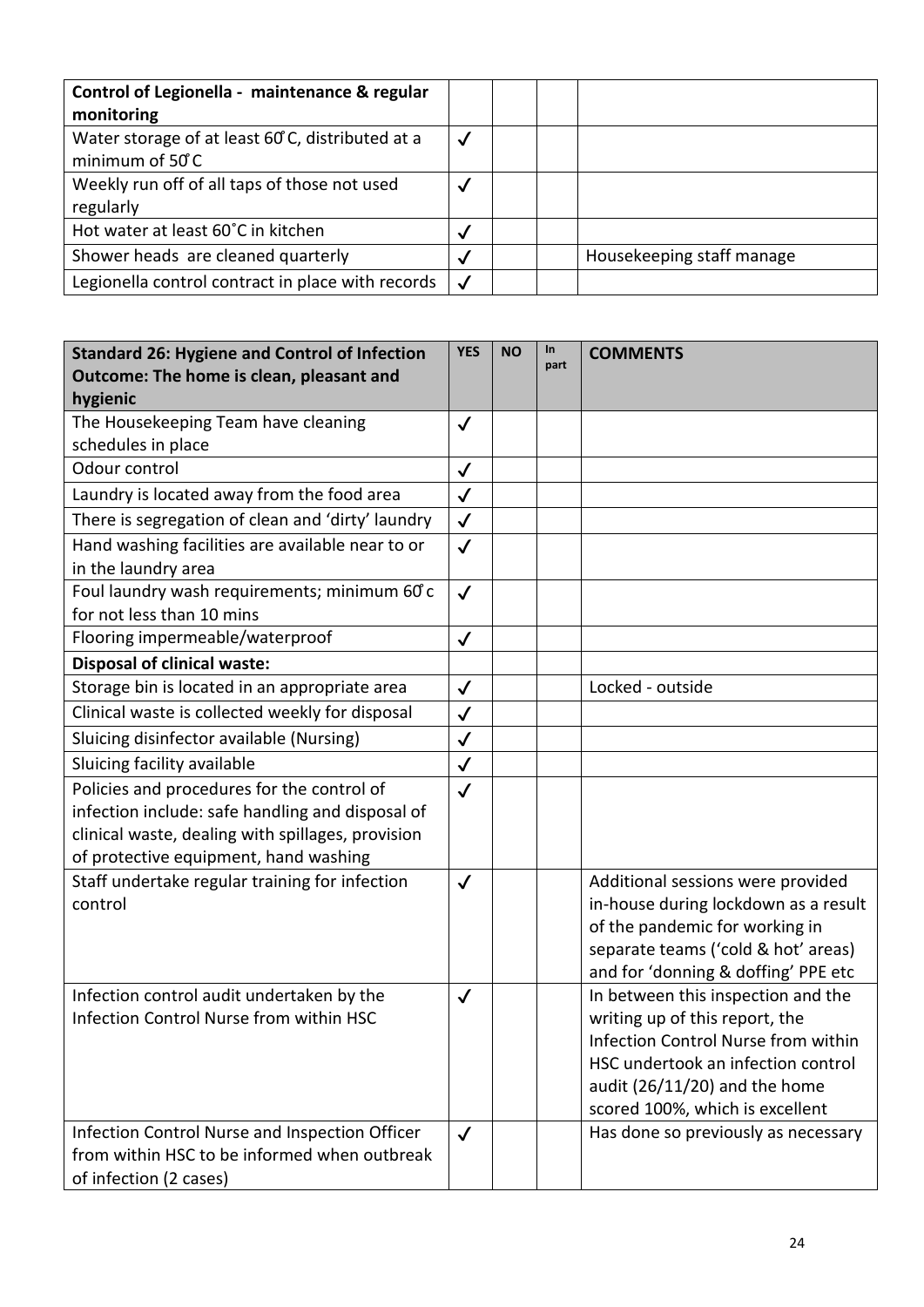| Preparedness plan in place in the case of a  |  | Continuing with the ongoing       |
|----------------------------------------------|--|-----------------------------------|
| pandemic (recent COVID outbreak). Prepare in |  | development of the plan as        |
| case of a second wave                        |  | information received from various |
|                                              |  | sources is added to/updated       |

| <b>Standard 27: Staffing</b><br><b>Outcome: The numbers and skill mix of staff</b><br>meet service user's needs                                      | <b>YES</b>   | <b>NO</b> | In<br>part | <b>COMMENTS</b>                                                                                                                                                                                                           |
|------------------------------------------------------------------------------------------------------------------------------------------------------|--------------|-----------|------------|---------------------------------------------------------------------------------------------------------------------------------------------------------------------------------------------------------------------------|
| Care staff minimum age 18, in charge of the care<br>home minimum 21yrs                                                                               | $\checkmark$ |           |            |                                                                                                                                                                                                                           |
| Recorded rota with person in-charge on each<br>shift                                                                                                 | $\checkmark$ |           |            |                                                                                                                                                                                                                           |
| Adequate care staff are on duty on each shift for<br>the assessed needs of the residents taking in to<br>account the size and layout of the building | $\checkmark$ |           |            | Duty rota provided – staffing levels<br>are monitored by the home's<br>Director of Nursing, Matron and the<br>RNs on duty on each shift. They are<br>then adjusted accordingly to meet<br>the care needs of the residents |
| Adequate number of Housekeeping staff                                                                                                                | $\checkmark$ |           |            |                                                                                                                                                                                                                           |
| Catering staff numbers                                                                                                                               | $\checkmark$ |           |            |                                                                                                                                                                                                                           |
| Maintenance staff numbers                                                                                                                            | $\checkmark$ |           |            |                                                                                                                                                                                                                           |
| Bank or agency staff are used to cover staff<br>sickness and annual leave periods                                                                    | $\checkmark$ |           |            |                                                                                                                                                                                                                           |

| <b>Standard 28: Qualifications</b>                                                                                                                                                       | <b>YES</b>   | <b>NO</b> | <b>In</b><br>part | <b>COMMENTS</b>                                                                                                                                                                                                          |
|------------------------------------------------------------------------------------------------------------------------------------------------------------------------------------------|--------------|-----------|-------------------|--------------------------------------------------------------------------------------------------------------------------------------------------------------------------------------------------------------------------|
| Outcome: Service users are in safe hands at all                                                                                                                                          |              |           |                   |                                                                                                                                                                                                                          |
| times                                                                                                                                                                                    |              |           |                   |                                                                                                                                                                                                                          |
| Progress made towards compliance for 50% of<br>Carers to have the minimum of an NVQ/VQ/B-<br>Tech award or other equivalent in health &<br>Social Care at level 2 trained, on each shift | $\checkmark$ |           |                   | Training list provided which shows<br>the number of people undertaking<br>the NVQ/VQ/B-Tech awards and<br>Care Certificate continues to<br>increase and are rostered on duty to<br>create the right skill mix. There are |
|                                                                                                                                                                                          |              |           |                   | several assessors in the team to<br>support the learners with<br>assessments and supervision                                                                                                                             |

| <b>Standard 29: Recruitment</b><br><b>Outcome: Service users are supported and</b><br>protected by the home's recruitment policy<br>and practices | YES | <b>NO</b> | -In<br>part | <b>COMMENTS</b> |
|---------------------------------------------------------------------------------------------------------------------------------------------------|-----|-----------|-------------|-----------------|
| Recruitment procedure includes the following:                                                                                                     |     |           |             |                 |
| Equal opportunities                                                                                                                               |     |           |             |                 |
| Compliance with local laws - right to work                                                                                                        |     |           |             |                 |
| document, housing licence (as appropriate)                                                                                                        |     |           |             |                 |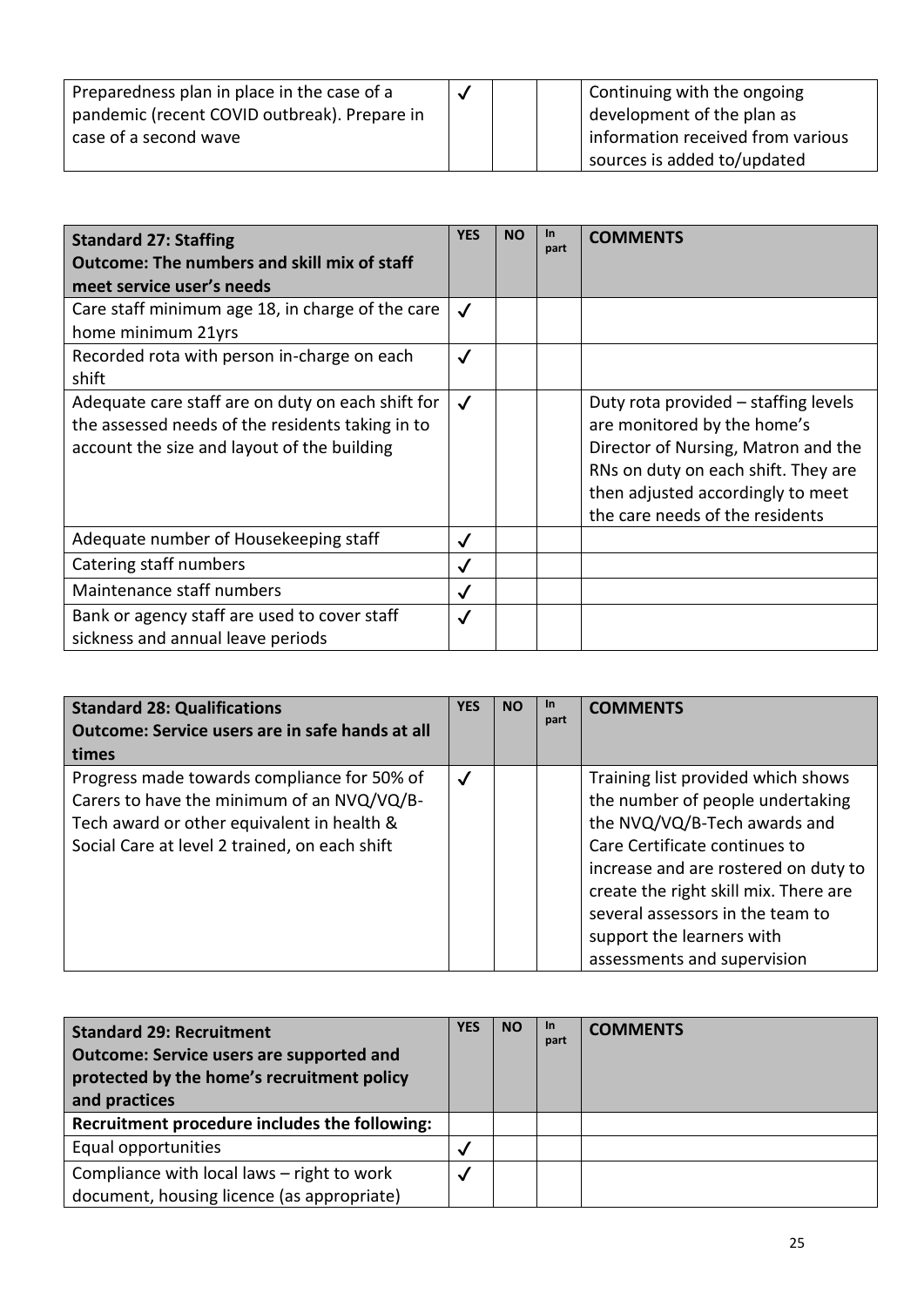| 2 written references; one of which is from          | $\checkmark$ |
|-----------------------------------------------------|--------------|
| applicant's present or most recent employer         |              |
| Employment gaps are explored                        | $\checkmark$ |
| Appropriate level of Police check (DBS) is          | $\checkmark$ |
| undertaken for role within the home                 |              |
| NMC register check for all RNs prior to             | $\checkmark$ |
| employment, followed by ongoing support for         |              |
| Revalidation once employed                          |              |
| Health declaration where necessary/relevant         | $\checkmark$ |
| Staff personal records/files kept locked away       | $\checkmark$ |
| All staff have a job description                    | $\checkmark$ |
| Staff receive written terms and conditions          | $\checkmark$ |
| within 4 weeks of employment and have a             |              |
| signed contract                                     |              |
| Is a police check undertaken for all volunteers     | $\checkmark$ |
| working in the home                                 |              |
| The following policies must be in included in       |              |
| the employee's terms and conditions or              |              |
| included in the staff handbook                      |              |
| Health & Safety policy<br>$\bullet$                 | $\checkmark$ |
| Dealing with fire & emergencies<br>$\bullet$        | $\checkmark$ |
| Confidentiality policy<br>$\bullet$                 | $\checkmark$ |
| Whistle blowing policy<br>$\bullet$                 | $\checkmark$ |
| Non receipt of gifts & non-involvement<br>$\bullet$ | $\checkmark$ |
| in any resident's financial affairs;                |              |
| witnessing wills or other documentation             |              |
| Action if any abuse suspected or<br>$\bullet$       | $\checkmark$ |
| witnessed                                           |              |
| Use of mobile phone while on duty and               | $\checkmark$ |
| non-use of social network sites to discuss          |              |
| home/residents (confidentiality & data              |              |
| protection)                                         |              |

| <b>Standard 30: Staff Training</b><br><b>Outcome: Staff are trained and competent to</b><br>do their jobs                                  | <b>YES</b>   | <b>NO</b> | $\ln$<br>part | <b>COMMENTS</b>                                                                                                                              |
|--------------------------------------------------------------------------------------------------------------------------------------------|--------------|-----------|---------------|----------------------------------------------------------------------------------------------------------------------------------------------|
| Core values pre-employment:                                                                                                                |              |           |               |                                                                                                                                              |
| Aims & values of role                                                                                                                      | $\checkmark$ |           |               |                                                                                                                                              |
| Residents rights to - privacy,<br>independence, dignity, choice and<br>fulfilment                                                          | $\checkmark$ |           |               |                                                                                                                                              |
| Job role clearly explained pre-start                                                                                                       | $\checkmark$ |           |               |                                                                                                                                              |
| Induction programme is commenced on first<br>day of induction to post, training is assessed and<br>completed by twelfth week of employment | $\checkmark$ |           |               | There is a dedicated Practice<br>Development Lead within the team<br>who provides ongoing training and<br>supervision sessions for all staff |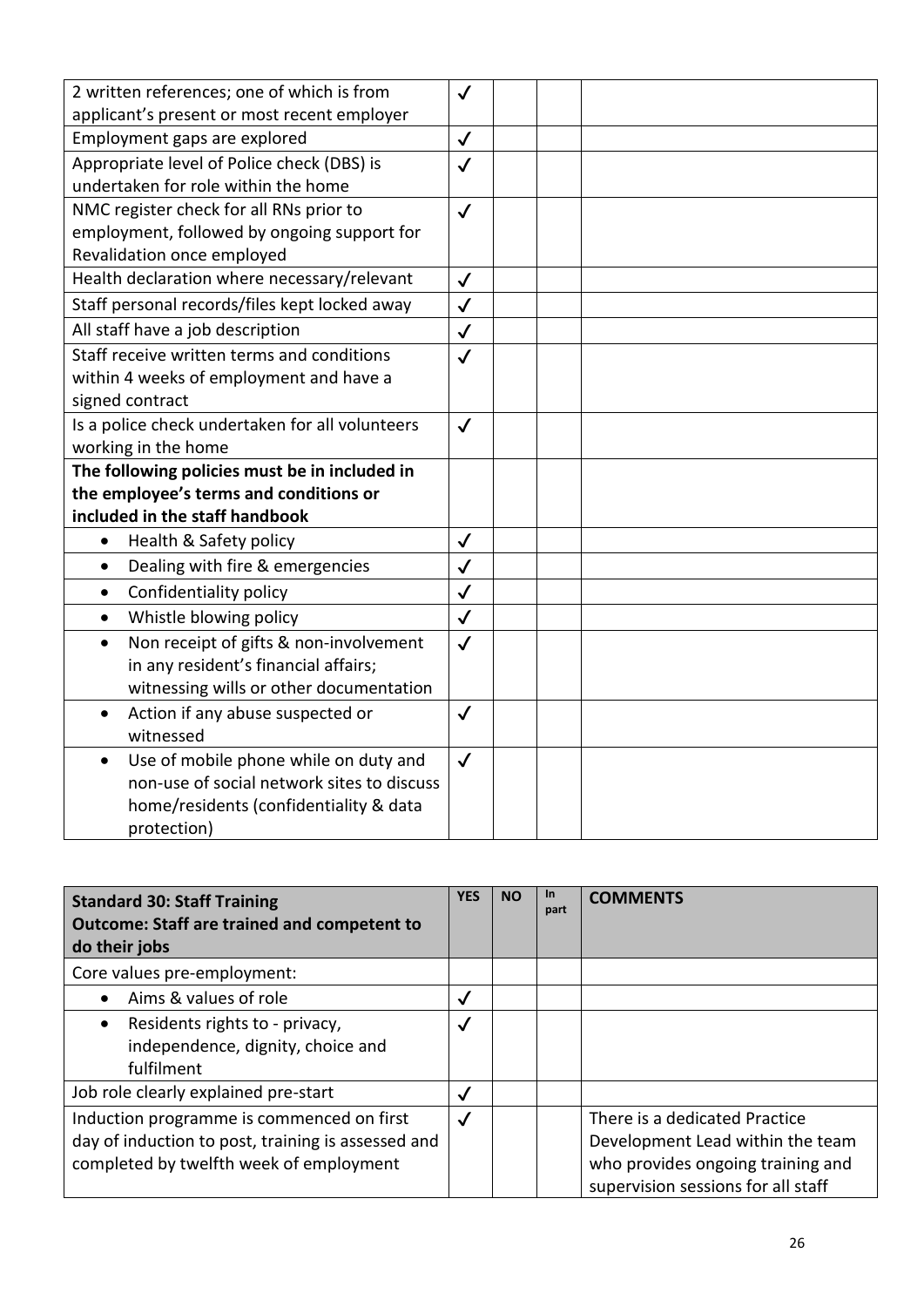| (signed off by new employee and their<br>supervisor/Care Manager)                                      |              |                                                                                                                                                                                                                                  |
|--------------------------------------------------------------------------------------------------------|--------------|----------------------------------------------------------------------------------------------------------------------------------------------------------------------------------------------------------------------------------|
| Policies and training included on induction:                                                           |              |                                                                                                                                                                                                                                  |
| Fire & emergency<br>$\bullet$                                                                          | $\checkmark$ |                                                                                                                                                                                                                                  |
| Moving & Handling<br>$\bullet$                                                                         | $\checkmark$ | There are 3 Ergo-coaches within the<br>team                                                                                                                                                                                      |
| Health and Safety awareness                                                                            | $\checkmark$ |                                                                                                                                                                                                                                  |
| Basic first aid                                                                                        | $\checkmark$ | There are 9 First Aiders in the team<br>and there are also 3 Mental Health<br><b>First Aiders</b>                                                                                                                                |
| Accident procedures<br>$\bullet$                                                                       | $\checkmark$ |                                                                                                                                                                                                                                  |
| Confidentiality                                                                                        | $\checkmark$ |                                                                                                                                                                                                                                  |
| Safeguarding                                                                                           | $\checkmark$ |                                                                                                                                                                                                                                  |
| <b>Cultural needs</b><br>$\bullet$                                                                     | $\checkmark$ |                                                                                                                                                                                                                                  |
| Personal hygiene                                                                                       | $\checkmark$ |                                                                                                                                                                                                                                  |
| Person-centred care                                                                                    | $\checkmark$ |                                                                                                                                                                                                                                  |
| Use of equipment                                                                                       | $\checkmark$ |                                                                                                                                                                                                                                  |
| <b>Further/ongoing training:</b>                                                                       |              |                                                                                                                                                                                                                                  |
| Care planning                                                                                          | $\checkmark$ | RNs manage                                                                                                                                                                                                                       |
| Handling of medicines<br>$\bullet$                                                                     | $\checkmark$ | RNs only administer medication                                                                                                                                                                                                   |
| Risk assessment & risk management<br>$\bullet$                                                         | $\checkmark$ |                                                                                                                                                                                                                                  |
| Security measures<br>$\bullet$                                                                         | $\checkmark$ |                                                                                                                                                                                                                                  |
| Escort duties & mobile phone usage<br>while working                                                    | $\checkmark$ |                                                                                                                                                                                                                                  |
| Hygiene, food handling and presentation                                                                | $\checkmark$ | The Catering Supervisor has a level 3<br>certificate, catering staff have level<br>2, level 1 for other staff. See<br>standard 15 for IDDSI training                                                                             |
| Infection control                                                                                      | $\checkmark$ | Regular refreshers - more frequent<br>sessions held in groups during<br>lockdown                                                                                                                                                 |
| Pressure area care                                                                                     | $\checkmark$ | RNs manage and undertake training<br>with the Tissue Viability Specialist<br>Nurses from within HSC                                                                                                                              |
| End of life care                                                                                       | $\checkmark$ | RNs undertake syringe pump<br>training (updates as advised by<br>trainer - Les Bourg's Hospice)                                                                                                                                  |
| Restraint<br>$\bullet$                                                                                 | $\checkmark$ | Within safeguard training                                                                                                                                                                                                        |
| Caring for people with dementia                                                                        | $\checkmark$ |                                                                                                                                                                                                                                  |
| Other training required for providing<br>care for the medical conditions,<br>wellbeing of client group | $\checkmark$ | RNs - catheter care, diabetes<br>update, Parkinson's Disease, wound<br>management and pressure<br>bandaging, and Covid 19 screening.<br>All RNs are assessors or supervisors<br>for the student nurses placements in<br>the home |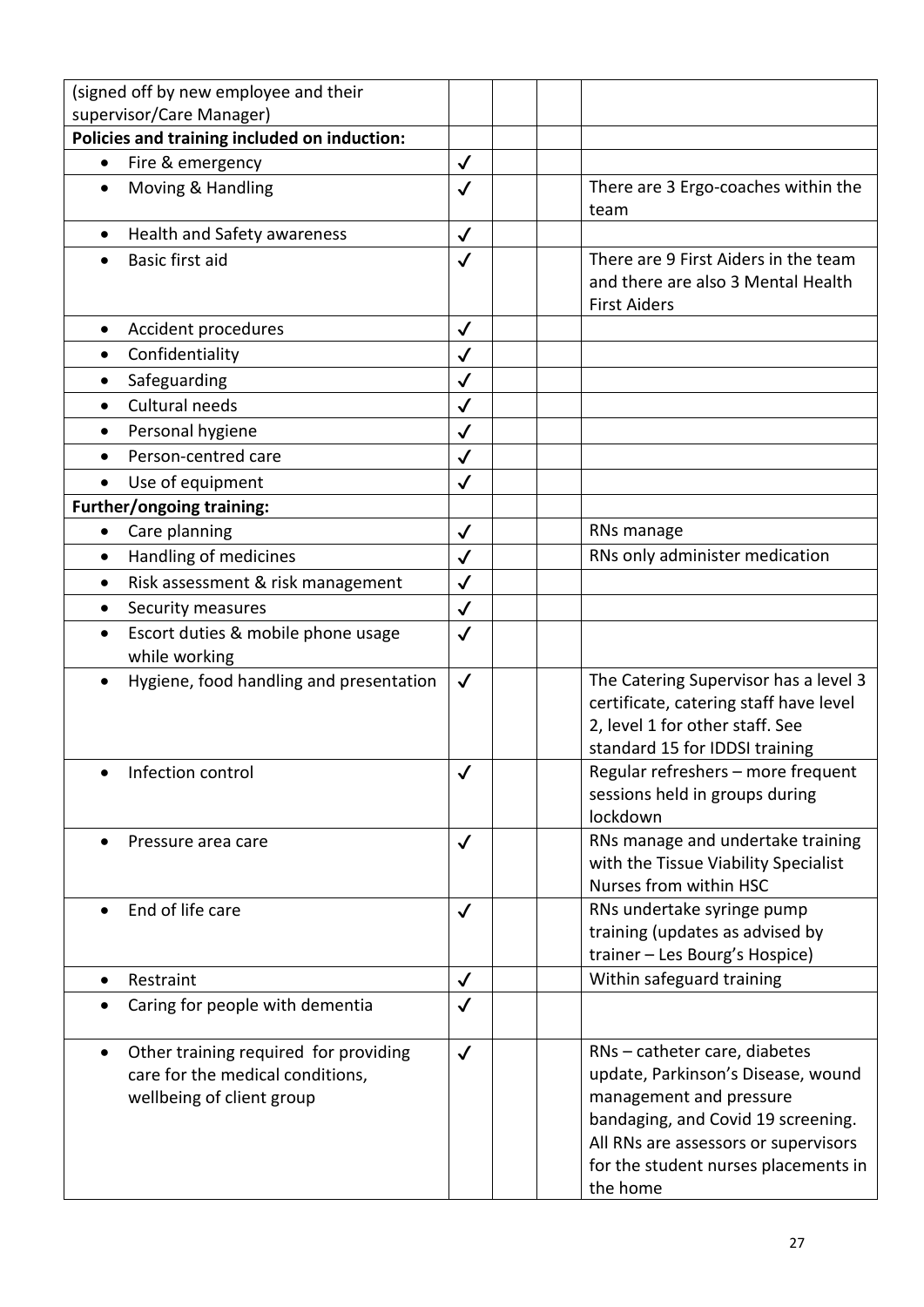|                                                     |              | RNs & Carers - dignity & respect,<br>oral hygiene, data protection,<br>person-centred care and updates for<br>mandatory training |
|-----------------------------------------------------|--------------|----------------------------------------------------------------------------------------------------------------------------------|
| Frequency of training to be advised by              | $\checkmark$ |                                                                                                                                  |
| accredited trainer                                  |              |                                                                                                                                  |
| A minimum of 3 days per year of training is         | $\checkmark$ |                                                                                                                                  |
| provided for full time staff and pro rata for part- |              |                                                                                                                                  |
| time staff                                          |              |                                                                                                                                  |
| Staff training profile – kept and updated           | $\checkmark$ |                                                                                                                                  |
| throughout employment                               |              |                                                                                                                                  |

| <b>Standard 31: Staff Supervision</b><br><b>Outcome: Staff are appropriately supervised</b> | <b>YES</b>   | <b>NO</b> | In<br>part | <b>COMMENTS</b>                      |
|---------------------------------------------------------------------------------------------|--------------|-----------|------------|--------------------------------------|
| Written induction programme in place                                                        | $\checkmark$ |           |            |                                      |
| Training opportunities of both formal and                                                   | $\checkmark$ |           |            |                                      |
| informal training                                                                           |              |           |            |                                      |
| Supervision covers:                                                                         |              |           |            |                                      |
| All aspects of practice                                                                     | $\checkmark$ |           |            |                                      |
| Philosophy of care                                                                          | $\checkmark$ |           |            |                                      |
| Career/personal development - appraisal                                                     | $\checkmark$ |           |            | Annual appraisals in place           |
| system in place                                                                             |              |           |            |                                      |
| Other staff supervised as needed as part of                                                 | $\checkmark$ |           |            |                                      |
| management process                                                                          |              |           |            |                                      |
| Supervision, support and training for volunteers                                            | $\checkmark$ |           |            |                                      |
| Return to work interview to assess additional                                               | $\checkmark$ |           |            |                                      |
| support/supervision required                                                                |              |           |            |                                      |
| Records kept for supervision sessions                                                       | $\checkmark$ |           |            | Sessions of both formal and informal |
|                                                                                             |              |           |            | supervision undertaken - formal      |
|                                                                                             |              |           |            | sessions documented                  |

| <b>Standard 32: Day to Day Operations: The</b><br><b>Manager</b><br><b>Outcome: Service users live in a home which is</b><br>run and managed by a person who is fit to be<br>in charge, is of good character and is able to<br>discharge their responsibilities fully | <b>YES</b>   | <b>NO</b> | <b>In</b><br>part | <b>COMMENTS</b>                                               |
|-----------------------------------------------------------------------------------------------------------------------------------------------------------------------------------------------------------------------------------------------------------------------|--------------|-----------|-------------------|---------------------------------------------------------------|
| Registered Care Manager has a job description                                                                                                                                                                                                                         | $\checkmark$ |           |                   |                                                               |
| Minimum of 2 years' experience in a senior<br>management capacity of a relevant setting<br>within the previous 5 years                                                                                                                                                | $\checkmark$ |           |                   |                                                               |
| <b>Qualifications of Care Manager</b>                                                                                                                                                                                                                                 | $\checkmark$ |           |                   | Registered General Nurse, District<br>Nurse, Nurse Prescriber |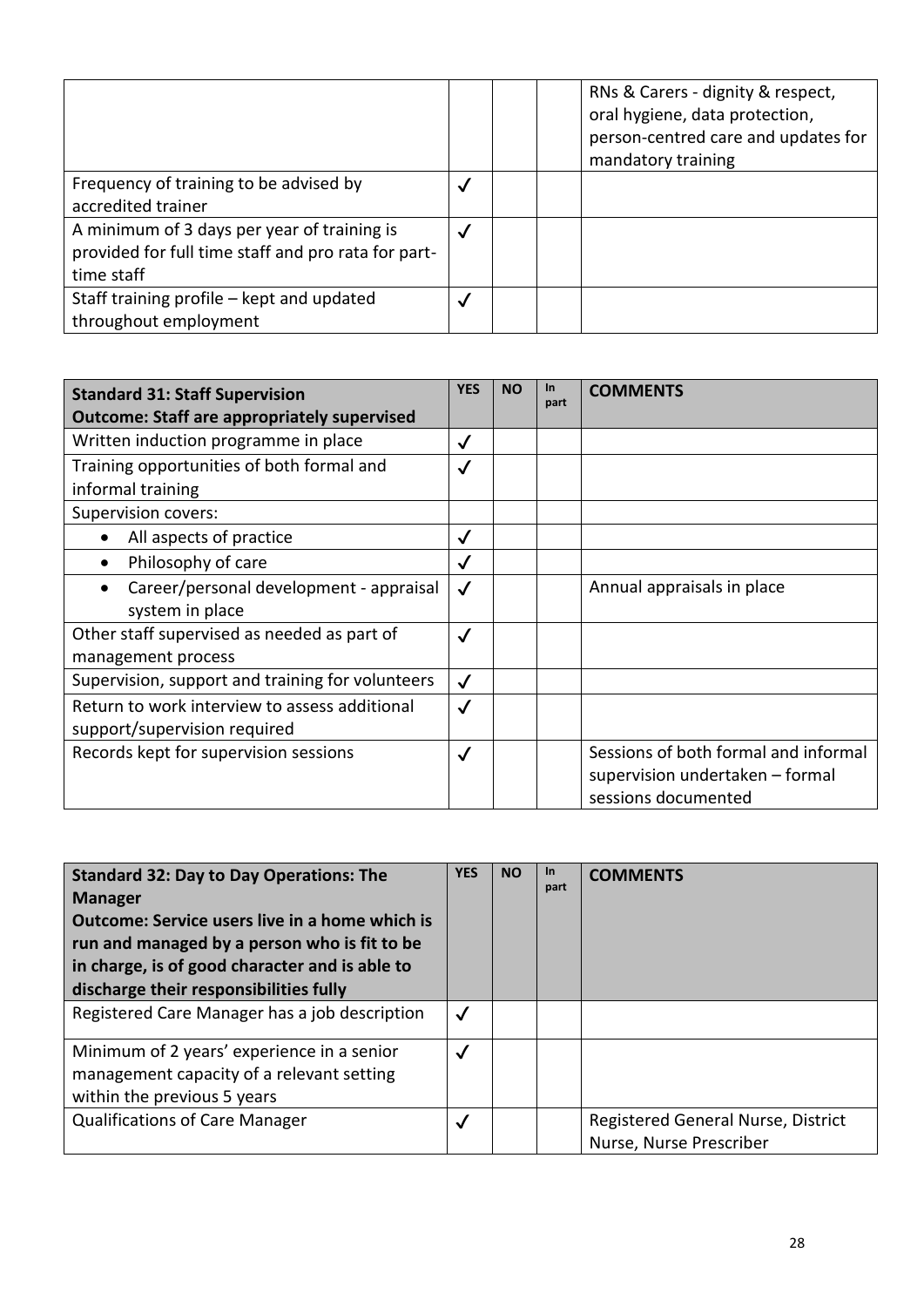| From 2007 Care Manager in residential home to<br>work towards gaining an NVQ/VQ level 4/5 or<br>other management qualification | $\checkmark$ |  |                                                                                                 |
|--------------------------------------------------------------------------------------------------------------------------------|--------------|--|-------------------------------------------------------------------------------------------------|
| Nursing home RN with management<br>qualification                                                                               | $\checkmark$ |  | Certificate in Management.<br>Leadership module within diploma<br>and degree courses undertaken |
| Periodic training/updating for registered<br>manager (relevant to manager and client group<br>needs)                           | $\checkmark$ |  | Undertakes training along with the<br>other RNs within the home                                 |
| Knowledge of older people; disease process,<br>ageing etc                                                                      | $\checkmark$ |  |                                                                                                 |
| Line of accountability - Care Manager reports<br>to?                                                                           | $\checkmark$ |  | Reports to Director of Nursing                                                                  |

| <b>Standard 33: ETHOS</b><br>Outcome: Service users benefit from the ethos,<br>leadership and management approach of the<br>home | <b>YES</b>   | <b>NO</b> | In<br>part | <b>COMMENTS</b>                                                                                                                                                                                                                                                                                                                                                      |
|----------------------------------------------------------------------------------------------------------------------------------|--------------|-----------|------------|----------------------------------------------------------------------------------------------------------------------------------------------------------------------------------------------------------------------------------------------------------------------------------------------------------------------------------------------------------------------|
| Management approach creates an<br>open, positive and inclusive atmosphere                                                        | $\checkmark$ |           |            |                                                                                                                                                                                                                                                                                                                                                                      |
| Leadership-clear direction                                                                                                       | $\checkmark$ |           |            | The staff appeared to be organised<br>and know what is expected of them                                                                                                                                                                                                                                                                                              |
| Strategies enable staff, service users and<br>stakeholders to contribute to the way the<br>service is delivered                  | $\checkmark$ |           |            | Residents, relatives and healthcare<br>professionals from outside of the<br>home regularly provide feedback for<br>the ongoing developments of the<br>home. Inspections and audits also<br>provide valuable feedback on<br>progress                                                                                                                                  |
| Frequency of staff meetings                                                                                                      | $\checkmark$ |           |            | Matron has a monthly meeting with<br>the RNs and a 3-monthly meeting<br>with Carers. However, regular<br>informal meetings take place<br>throughout the week with<br>individuals or groups of staff as<br>needed. More frequent discussions<br>with these groups of people took<br>place during lockdown and included<br>all of the staff departments in the<br>home |
| Management planning practices encourage<br>innovation, creativity, development                                                   | $\checkmark$ |           |            | An excellent resource folder has<br>been developed for staff who are<br>new to the island or to the care<br>home, or staff who are seeking<br>information or support in a wide<br>range of areas e.g. mental health,<br>socialising, financial support advice,                                                                                                       |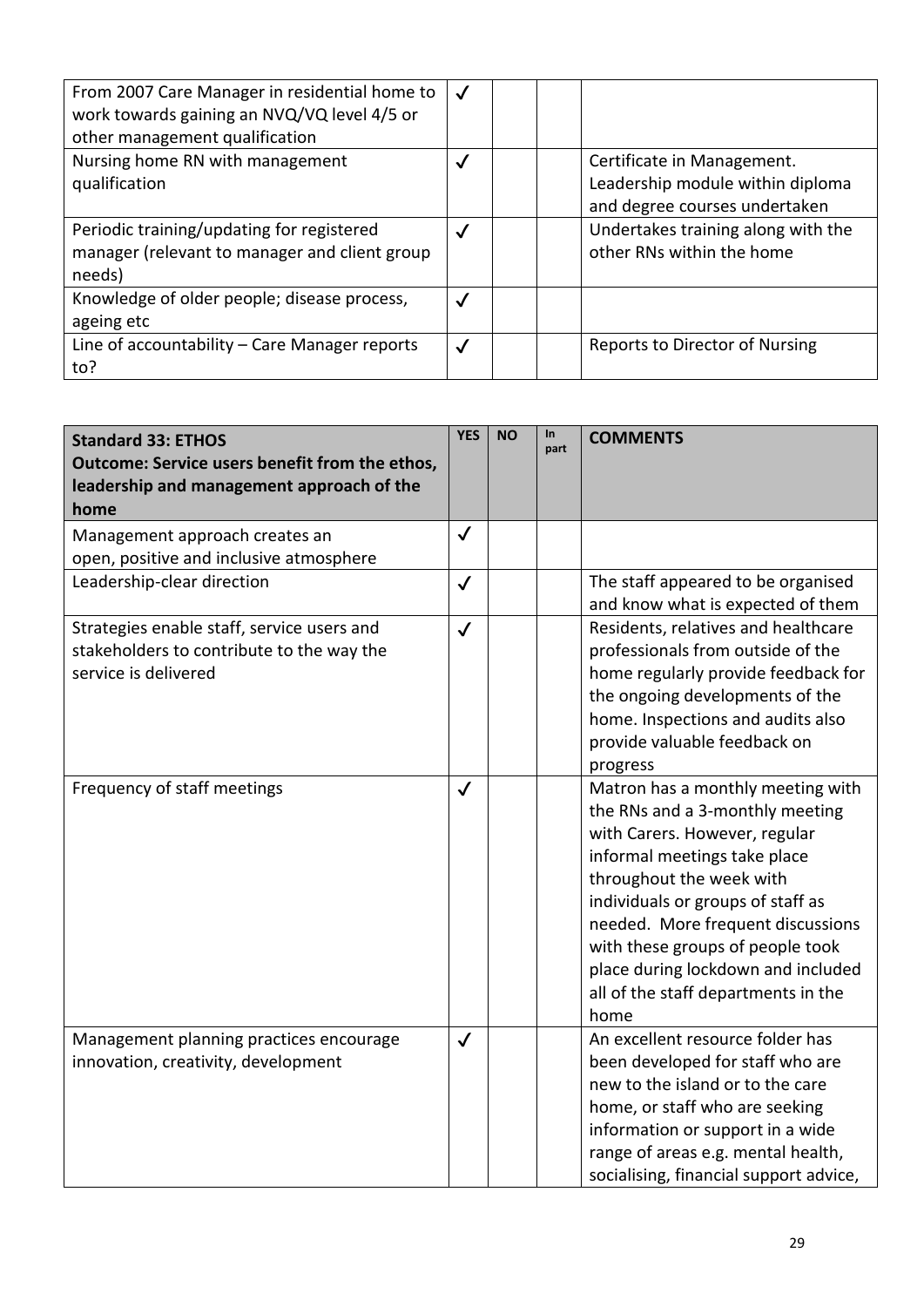|                                                                                                               |  | and where to find resources or<br>support around the island |
|---------------------------------------------------------------------------------------------------------------|--|-------------------------------------------------------------|
| Compliance with Code of Practice and standard<br>setting in the management of care workers and<br>a care home |  |                                                             |

| <b>Standard 34: Quality Assurance</b><br><b>Outcome: Service users can be sure that the</b><br>home is responsive to their wishes, and is run<br>in their best interests | <b>YES</b>   | <b>NO</b> | In<br>part | <b>COMMENTS</b>                                                                                                                                                                                                                                                                                                                                                                                                                                                                                                |
|--------------------------------------------------------------------------------------------------------------------------------------------------------------------------|--------------|-----------|------------|----------------------------------------------------------------------------------------------------------------------------------------------------------------------------------------------------------------------------------------------------------------------------------------------------------------------------------------------------------------------------------------------------------------------------------------------------------------------------------------------------------------|
| Regular reviews and planning to meet the needs<br>of the service users                                                                                                   | $\checkmark$ |           |            |                                                                                                                                                                                                                                                                                                                                                                                                                                                                                                                |
| How does Care Manager monitor own<br>performance                                                                                                                         | $\checkmark$ |           |            | Reflection on feedback from<br>residents, relatives, visitors to the<br>home, audits undertaken by<br>healthcare professionals from within<br>other departments e.g. HSC, EH.<br>Success of candidates on training<br>courses. Review of complaints<br>received                                                                                                                                                                                                                                                |
| Commitment demonstrated to meets service<br>user needs through the implementation of their<br>care plan and meeting their goals                                          | $\checkmark$ |           |            | Good training programme in place<br>for staff development. Good staffing<br>levels to meet dependency levels                                                                                                                                                                                                                                                                                                                                                                                                   |
| Feedback actively sought & acted upon                                                                                                                                    | $\checkmark$ |           |            | Recommendations as the result of<br>audits and inspections are accepted<br>constructively and are acted upon                                                                                                                                                                                                                                                                                                                                                                                                   |
| Others views sought e.g. questionnaires for<br>relatives or relatives meetings                                                                                           | $\checkmark$ |           |            | Matron has an open door policy for<br>discussion with relatives when they<br>are visiting. Regular communication<br>with relatives took place during<br>lockdown. Students complete<br>questionnaires with residents and<br>their family to gain their views.<br>There is a monthly newsletter<br>developed to keep residents,<br>relatives and staff updated with<br>what is happening around the home<br>e.g. activity invites (concerts, tea<br>parties and outings etc, new staff<br>and staff leaving etc |
| Planned inspections advertised                                                                                                                                           | $\checkmark$ |           |            |                                                                                                                                                                                                                                                                                                                                                                                                                                                                                                                |
| Views of service users made available                                                                                                                                    | $\checkmark$ |           |            | I was able to walk around the home<br>independently to speak to residents,<br>relatives and staff - positive<br>feedback in relation to the level of<br>care residents' said they receive and<br>comments from their relatives who                                                                                                                                                                                                                                                                             |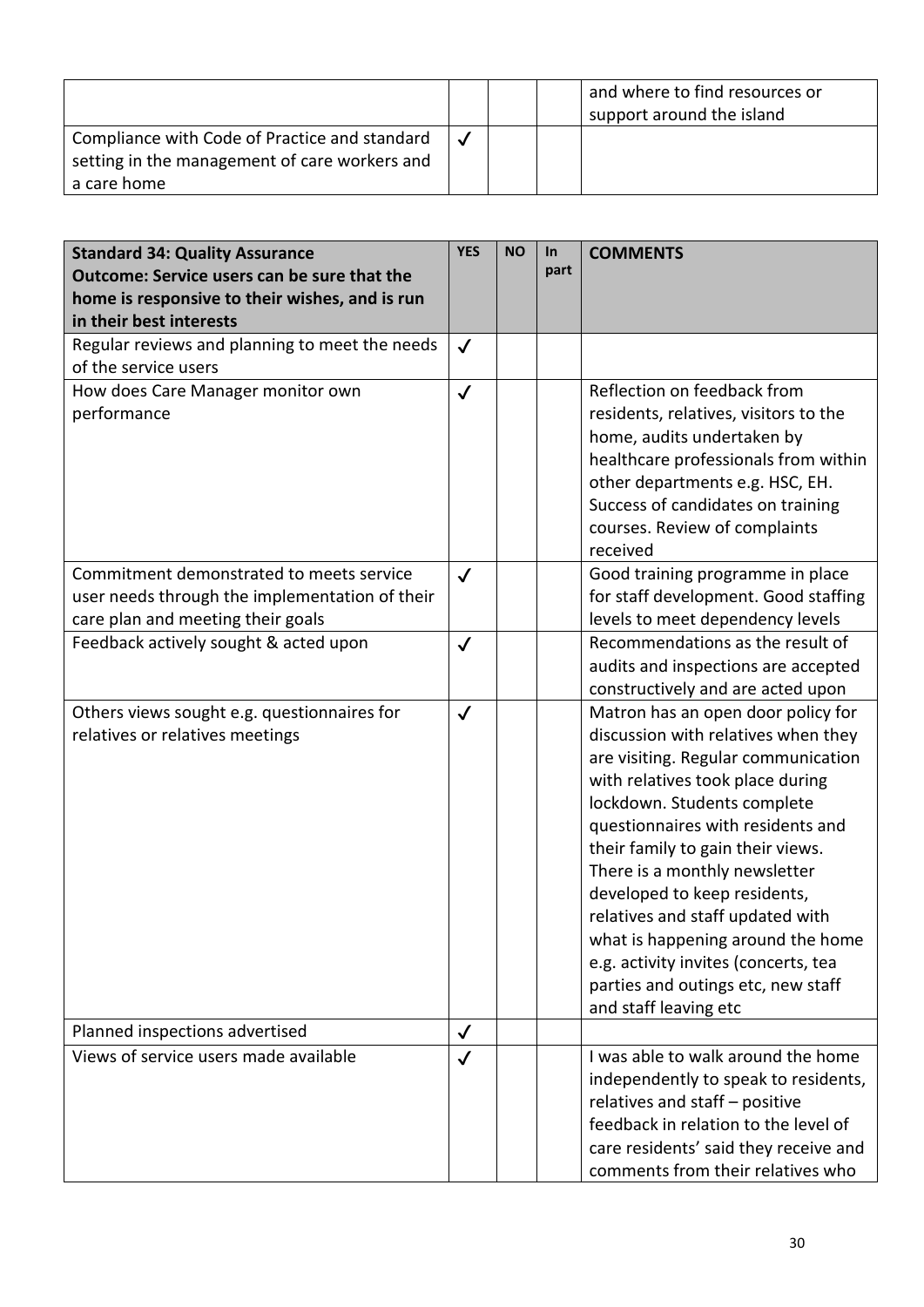|                                                                                                                          |              | were visiting. Feedback given to<br>Matron at the end of the inspection                                                     |
|--------------------------------------------------------------------------------------------------------------------------|--------------|-----------------------------------------------------------------------------------------------------------------------------|
| Policies and procedures are reviewed and are<br>updated in line with registration (minimum of<br>every 2 years)          | $\checkmark$ |                                                                                                                             |
| Action progressed on agreed implementation of<br>statutory/good practice requirements (progress<br>from last inspection) |              |                                                                                                                             |
| Auditing to improve care, services, environment                                                                          | $\checkmark$ | Also have an Education audit every<br>quarter as the home offers<br>placements for student nurses (last<br>audit last week) |

| <b>Standard 35: Financial Procedures</b><br>Outcome: Service users are safeguarded by the<br>accounting and financial procedures of the<br>home | <b>YES</b>   | <b>NO</b> | <b>In</b><br>part | <b>COMMENTS</b>                                                                                                                                                                                                                                                |
|-------------------------------------------------------------------------------------------------------------------------------------------------|--------------|-----------|-------------------|----------------------------------------------------------------------------------------------------------------------------------------------------------------------------------------------------------------------------------------------------------------|
| Financial viability, business and financial<br>statements and business continuity plans -<br>ability to trade.                                  | $\checkmark$ |           |                   | Confirmed financial accounts are<br>requested by Employment & Social<br>Security annually                                                                                                                                                                      |
| Insurance in place to cover loss or damage to<br>the assets of the business (Business Continuity<br>plan in place)                              |              |           | $\checkmark$      | A Business Continuity Plan is<br>currently in the process of being<br>developed. This is especially<br>important in relation to the threat<br>for care homes of COVID 19 and will<br>be a valuable tool to help in the case<br>of any interruption of business |
| Legal liabilities for service users and staff $-$ Is<br>the insurance certificate on display and in date                                        | $\checkmark$ |           |                   |                                                                                                                                                                                                                                                                |

| <b>Standard 36: Service Users Money</b>                | <b>YES</b>   | <b>NO</b> | <u>In</u> | <b>COMMENTS</b>                    |
|--------------------------------------------------------|--------------|-----------|-----------|------------------------------------|
| <b>Outcome: Service user's financial interests are</b> |              |           | part      |                                    |
| safeguarded                                            |              |           |           |                                    |
| Residents control own money & have access to           | $\checkmark$ |           |           | If a person has capacity to manage |
| a secure facility in which to store it e.g. locked     |              |           |           | own money there is a lockable      |
| drawer/safe                                            |              |           |           | drawer in each room                |
| Safeguards are in place if managed by home             | $\checkmark$ |           |           | Small amounts of money are held    |
| e.g. records kept for safe keeping of valuables        |              |           |           | for some residents for outings or  |
| and/or money, secure storage                           |              |           |           | hairdresser etc. Two signatures    |
|                                                        |              |           |           | required when signing money in and |
|                                                        |              |           |           | out                                |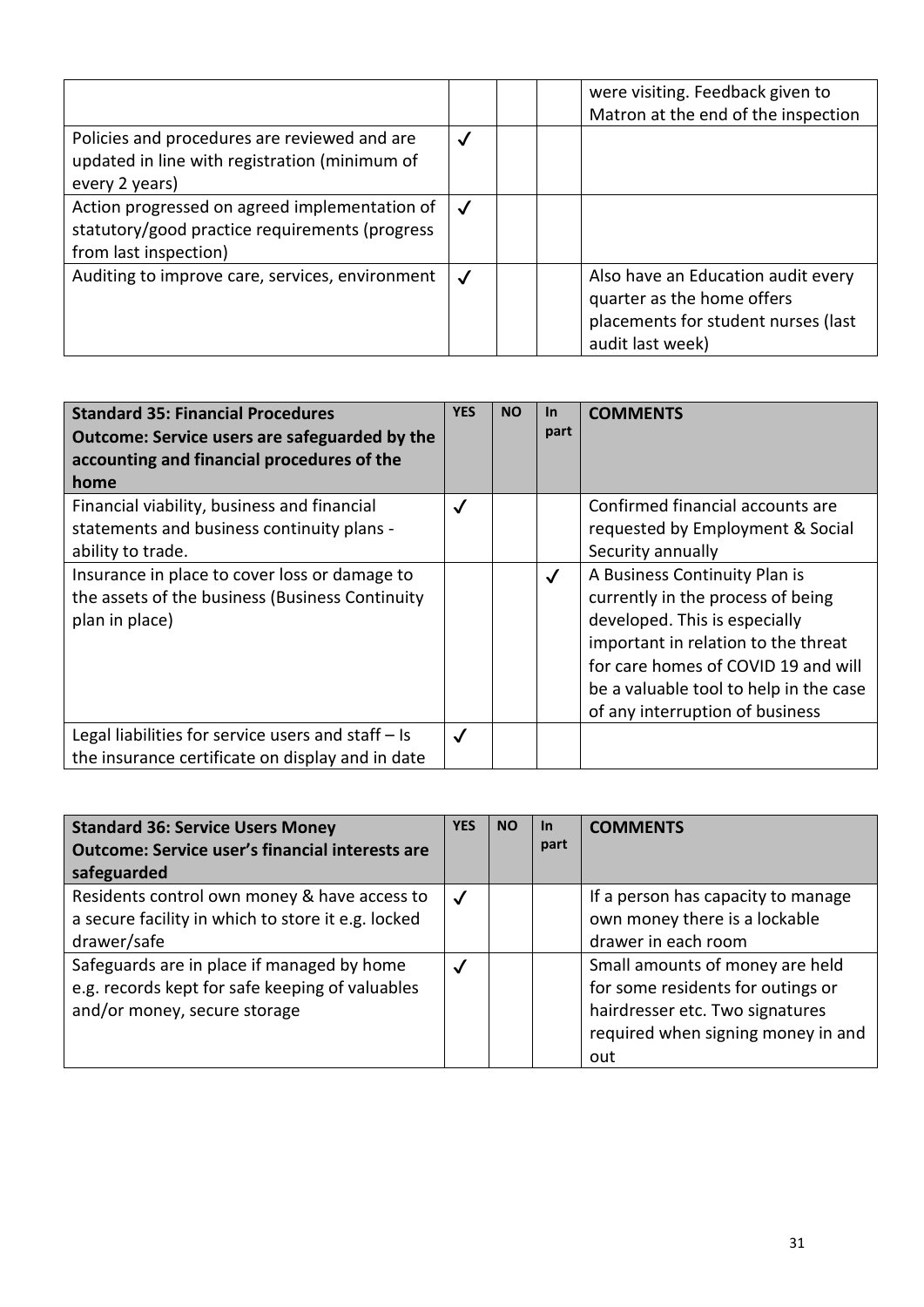| <b>Standard 37: Record Keeping</b><br><b>Outcome: Service user's rights and best</b><br>interests are safeguarded by the home's record<br>keeping policies and procedures | <b>YES</b>   | <b>NO</b> | <b>In</b><br>part | <b>COMMENTS</b>                                                                                                                                                 |
|---------------------------------------------------------------------------------------------------------------------------------------------------------------------------|--------------|-----------|-------------------|-----------------------------------------------------------------------------------------------------------------------------------------------------------------|
| Admission & Discharge Register in place                                                                                                                                   | $\checkmark$ |           |                   |                                                                                                                                                                 |
| Records kept are up to date and in good order<br>(resident information)                                                                                                   | $\checkmark$ |           |                   | Care plan reviews were up to date in<br>the care records examined                                                                                               |
| Records secure                                                                                                                                                            | $\checkmark$ |           |                   | Each resident has a copy of their<br>care plan in their room. More<br>sensitive information is kept secure<br>with authorised access on a need to<br>know basis |
| Data protection and confidentiality compliance<br>- policy in place                                                                                                       | $\checkmark$ |           |                   | Home also has own Data Protection<br>Officer                                                                                                                    |
| Service users have access to their record                                                                                                                                 | $\checkmark$ |           |                   | Care plan in room                                                                                                                                               |

| <b>Standard 38: Safe Working Practices in Place</b><br>Outcome: The health, safety and welfare of<br>service users and staff are promoted and<br>protected | <b>YES</b>   | <b>NO</b> | $\ln$<br>part | <b>COMMENTS</b>                                                                                                                                            |
|------------------------------------------------------------------------------------------------------------------------------------------------------------|--------------|-----------|---------------|------------------------------------------------------------------------------------------------------------------------------------------------------------|
| Safe moving and handling practices are in place                                                                                                            | $\checkmark$ |           |               | Regular training programme in place<br>-3 Ergocoaches in the team                                                                                          |
| Fire safety training is provided                                                                                                                           | $\checkmark$ |           |               |                                                                                                                                                            |
| Fire equipment is kept maintained for<br>immediate use; including the fire alarm, which is<br>tested each week and this is logged                          | $\checkmark$ |           |               |                                                                                                                                                            |
| First Aid training - staff have an understanding<br>of first aid and there is a named first aider                                                          | $\checkmark$ |           |               | RN on duty 24/7. At least 1 person<br>on each shift is a first aider. The<br>home has a defibrillator and the<br>relevant staff have completed<br>training |
| There is first aid equipment in the home that is<br>always available when needed                                                                           | $\checkmark$ |           |               | Kitchen, reception, maintenance and<br>1 on each floor                                                                                                     |
| Food hygiene - Chefs and Cooks undertake food<br>hygiene training at level 2 level, care staff at<br>level 1                                               | $\checkmark$ |           |               | RNs, Carers and Chefs have<br>undertaken IDDSI training                                                                                                    |
| Infection control - staff undertake training for<br>infection control                                                                                      | $\checkmark$ |           |               |                                                                                                                                                            |
| Safeguard training                                                                                                                                         | $\checkmark$ |           |               |                                                                                                                                                            |
| Housekeeping undertake training for the safe<br>storage and disposal of hazardous substances<br>(COSHH)                                                    | $\checkmark$ |           |               | COSHH file in place                                                                                                                                        |
| Regular servicing of boilers & heating systems                                                                                                             | $\checkmark$ |           |               | Dates provided                                                                                                                                             |
| Maintenance of electrical systems & equipment                                                                                                              | $\checkmark$ |           |               | Dates provided                                                                                                                                             |
| Regulation of water temperature (Legionella<br>control - plan in place with records kept                                                                   | $\checkmark$ |           |               |                                                                                                                                                            |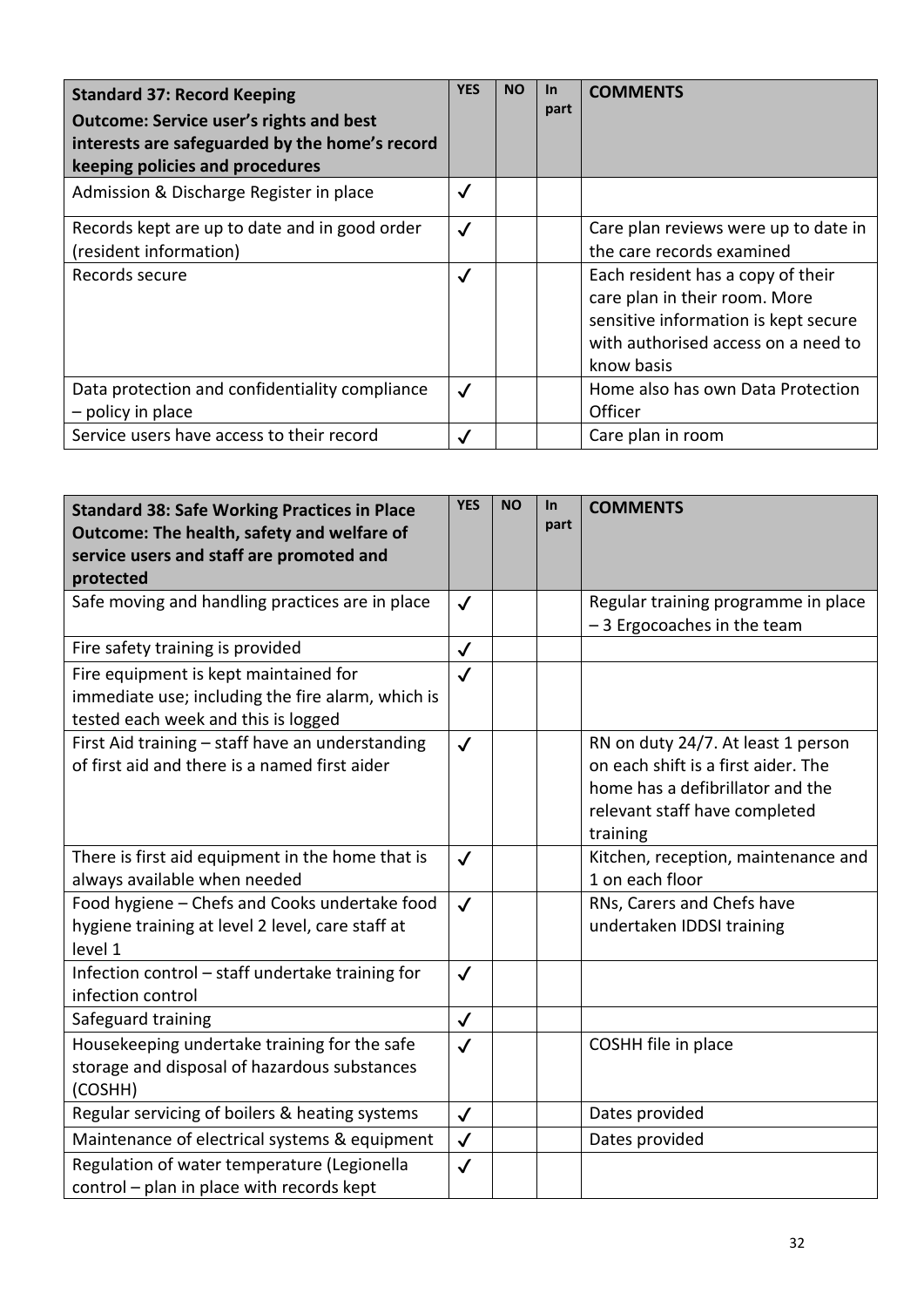| Radiator protection, low surface heaters                                                                                                                                                                                                       | $\checkmark$ |                                                                                                                   |
|------------------------------------------------------------------------------------------------------------------------------------------------------------------------------------------------------------------------------------------------|--------------|-------------------------------------------------------------------------------------------------------------------|
| Risk assessment and use of window restrictors                                                                                                                                                                                                  | $\checkmark$ | Window restrictors in place on first<br>floor. Risk assessments for the<br>rooms with a balcony                   |
| Maintenance of safe environment &                                                                                                                                                                                                              |              |                                                                                                                   |
| equipment:                                                                                                                                                                                                                                     |              |                                                                                                                   |
| Kitchen                                                                                                                                                                                                                                        | $\checkmark$ |                                                                                                                   |
| Laundry<br>$\bullet$                                                                                                                                                                                                                           | $\checkmark$ |                                                                                                                   |
| Outdoor steps and pathways<br>$\bullet$                                                                                                                                                                                                        | $\checkmark$ |                                                                                                                   |
| <b>Staircases</b>                                                                                                                                                                                                                              | $\checkmark$ |                                                                                                                   |
| Lifts                                                                                                                                                                                                                                          | $\checkmark$ | Regular maintenance and inspection<br>programme in place as required by<br>insurer                                |
| Flooring<br>$\bullet$                                                                                                                                                                                                                          | $\checkmark$ |                                                                                                                   |
| Garden furniture                                                                                                                                                                                                                               | $\checkmark$ |                                                                                                                   |
| Security of service users & premises - doors<br>locked at night, outdoor lighting, security of fire<br>doors                                                                                                                                   | $\checkmark$ | See standards 19 & 25. Doors can be<br>PIN activated if needed. Locked<br>overnight                               |
| Compliance with legislation;<br>The Health & Safety at Work (General)<br>$\bullet$<br>(Guernsey) Ordinance 1987<br>The Safety of Employees (Miscellaneous<br>$\bullet$<br>Provisions) Ordinance 1952<br>Health & Safety in Care Homes (HSG220) | $\checkmark$ |                                                                                                                   |
| Written statement for Health and Safety is<br>displayed in the home                                                                                                                                                                            | $\checkmark$ |                                                                                                                   |
| Risk assessments are undertaken as necessary<br>and are recorded for safe working practices in<br>the home                                                                                                                                     | $\checkmark$ |                                                                                                                   |
| Accidents, injuries and incidents of illness are<br>documented and are reported to the relevant<br>person (HSE RIDDOR) as appropriate                                                                                                          | $\checkmark$ |                                                                                                                   |
| Training is provided during induction for safe<br>working practices and is on-going                                                                                                                                                            | $\checkmark$ | Induction programmes completed<br>and training records are updated as<br>training sessions have been<br>completed |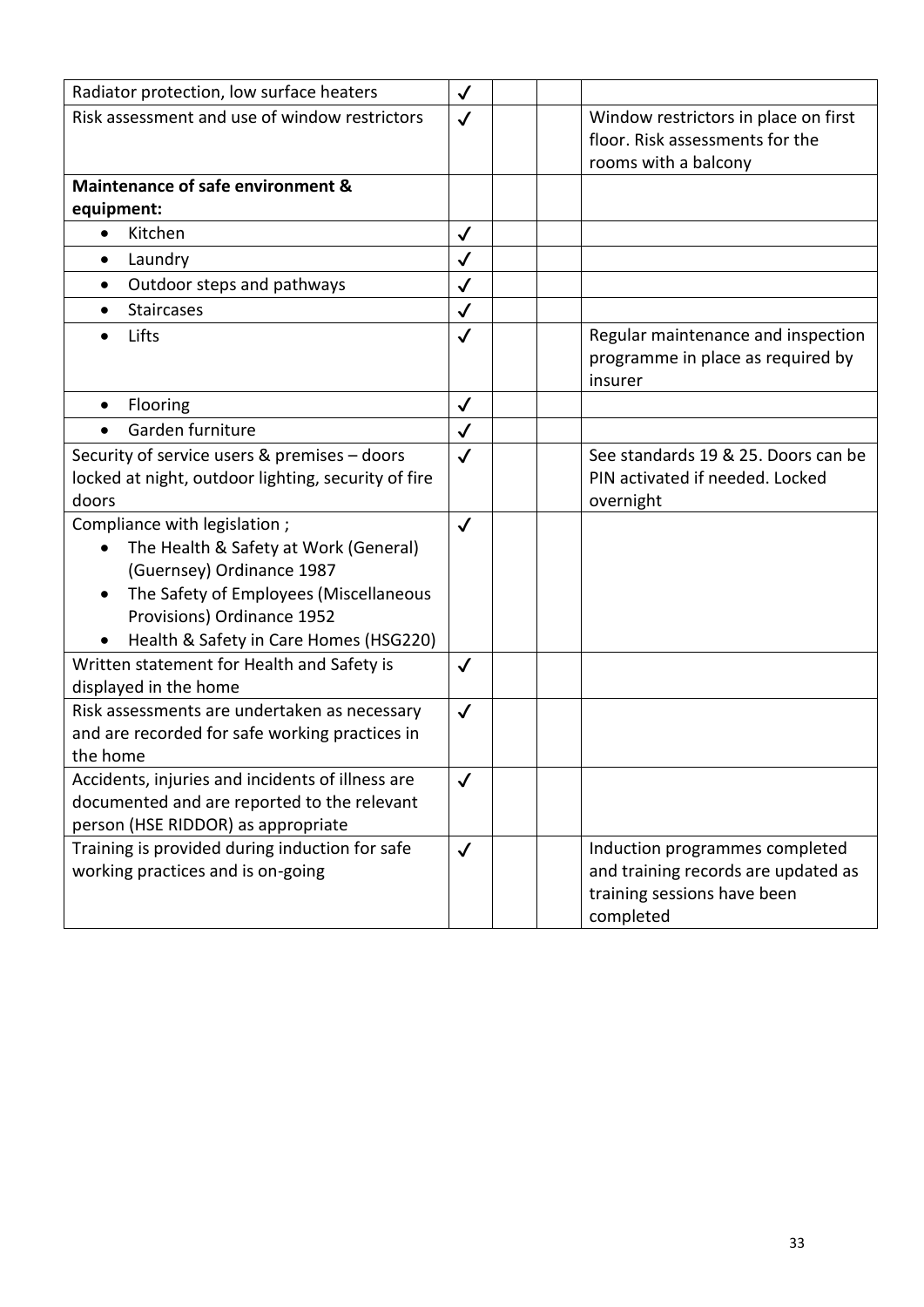# **Improvement Plan**

Completion of the actions in the improvement plan are the overall responsibility of the Home's Care Manager

| <b>Action</b><br>No. | <b>Standard No.</b>                                               | <b>Action</b>                                                                                                                        | Date action to be<br>achieved | Person/s Responsible<br>for completion of the<br>action | <b>Compliance check date:</b>                                                                                            | Through addressing the<br>actions, has this raised<br>any issues that require<br>further action |
|----------------------|-------------------------------------------------------------------|--------------------------------------------------------------------------------------------------------------------------------------|-------------------------------|---------------------------------------------------------|--------------------------------------------------------------------------------------------------------------------------|-------------------------------------------------------------------------------------------------|
|                      | 35 – Financial<br><b>Procedures (Business</b><br>Continuity Plan) | Complete the work you have<br>started for the development of<br>your business continuity plan in<br>case of interruption of business | Next inspection visit         | Matron                                                  | Progress check on<br>inspection in 2021 (date<br>to be confirmed) $-$<br>informed on 14/01/21<br>this has been completed |                                                                                                 |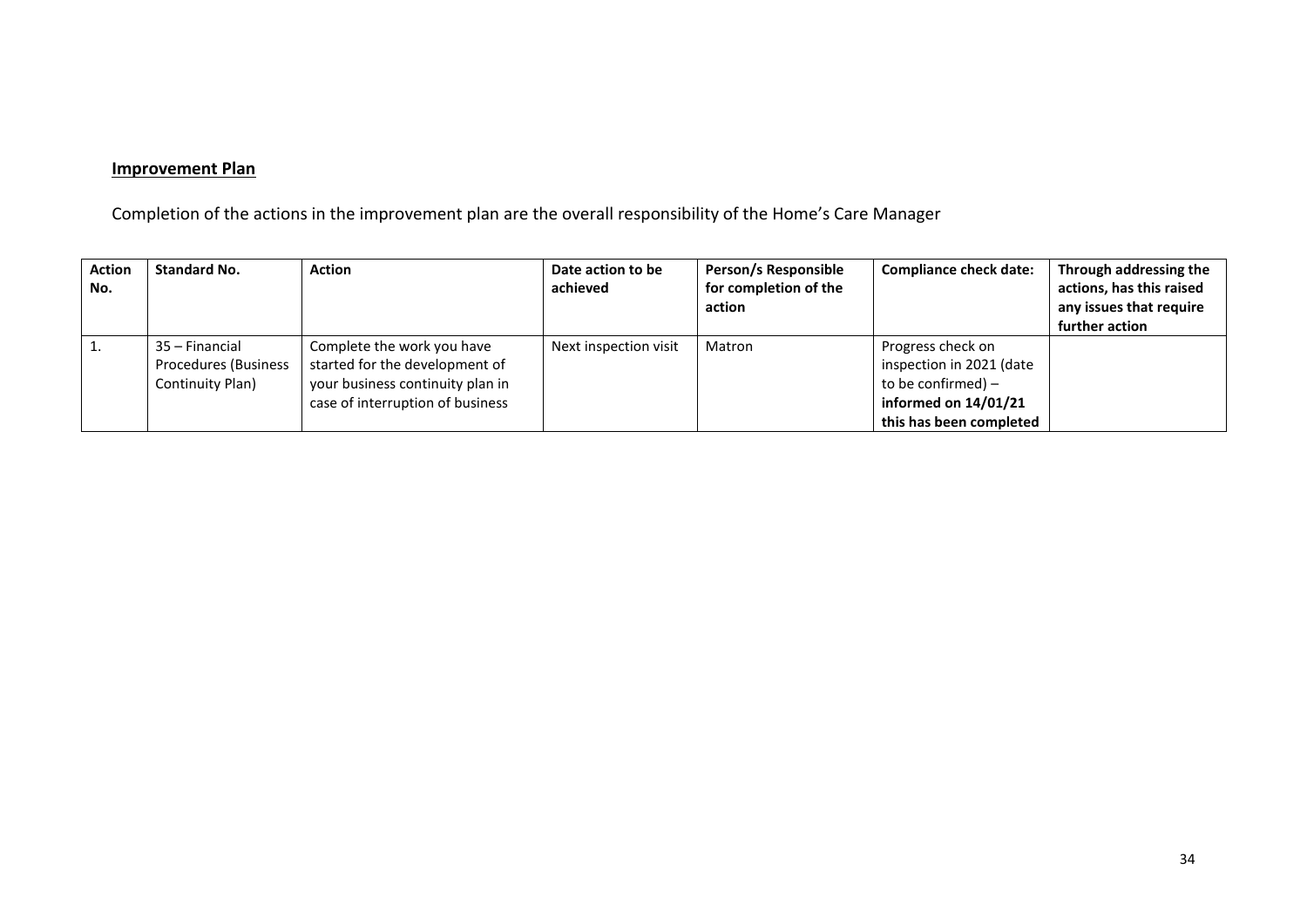# **HOME MANAGER/PROVIDERS RESPONSE**

Please provide the Inspection department of Health & Social Care with an action plan, which indicates how requirements and recommendations are to be addressed and a completion date within the stated timetable.

| <b>No</b> | <b>Recommended works</b> | Action being taken to address<br>requirements | <b>Estimated</b><br>completion<br>date |
|-----------|--------------------------|-----------------------------------------------|----------------------------------------|
|           |                          |                                               |                                        |
|           |                          |                                               |                                        |
|           |                          |                                               |                                        |
|           |                          |                                               |                                        |
|           |                          |                                               |                                        |
|           |                          |                                               |                                        |

| <b>No</b> | Recommended<br>practice developments | Action being taken to address<br>recommendations | <b>Estimated</b><br>completion<br>date |
|-----------|--------------------------------------|--------------------------------------------------|----------------------------------------|
|           |                                      |                                                  |                                        |
|           |                                      |                                                  |                                        |
|           |                                      |                                                  |                                        |
|           |                                      |                                                  |                                        |
|           |                                      |                                                  |                                        |
|           |                                      |                                                  |                                        |
|           |                                      |                                                  |                                        |
|           |                                      |                                                  |                                        |
|           |                                      |                                                  |                                        |
|           |                                      |                                                  |                                        |